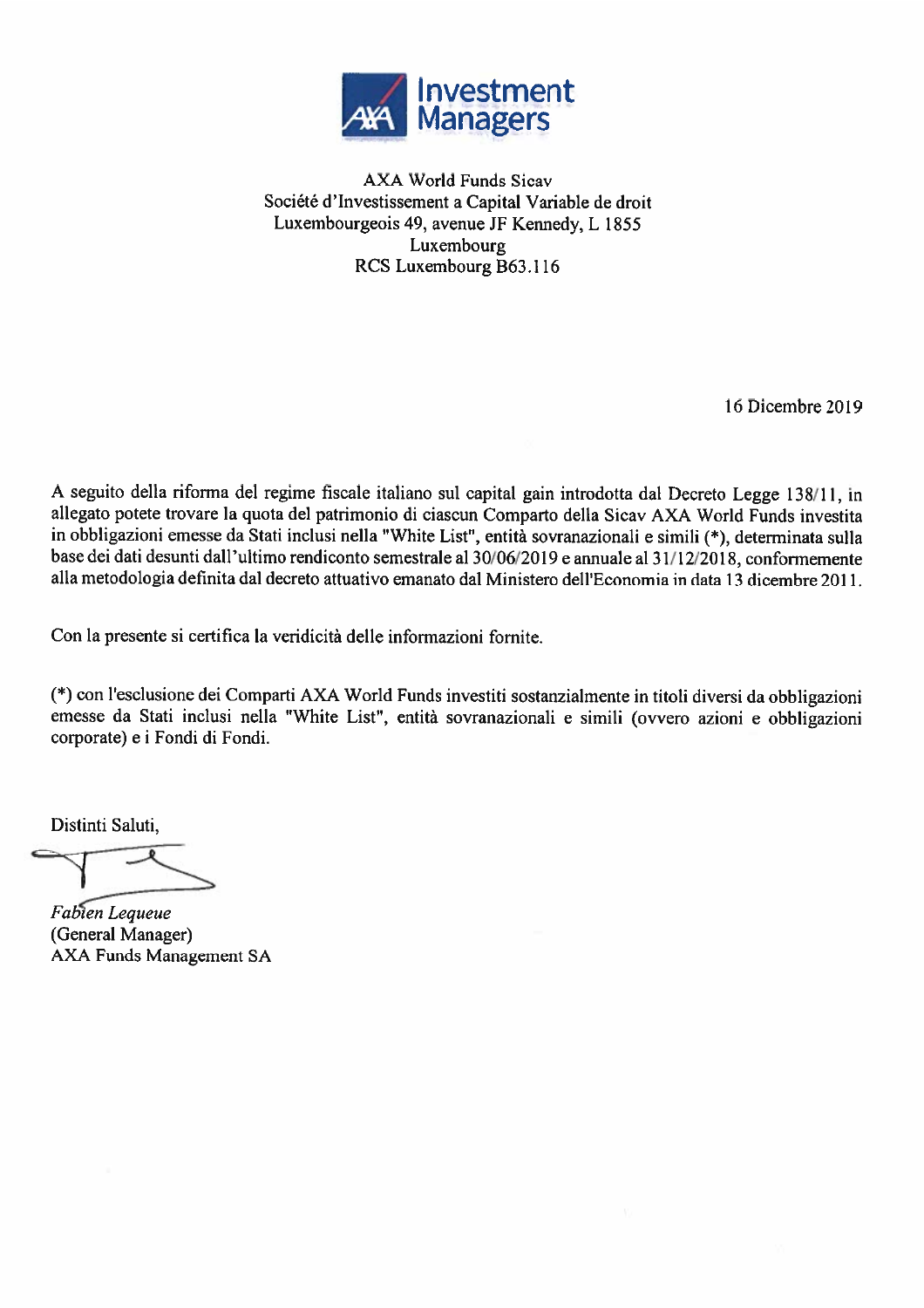

## AXA IM Fixed Income Investment Strategies Fondo di investimento collettivo a capitale variabile costituito in base al diritto del Granducato del Lussemburgo

16 Dicembre 2019

A seguito della riforma del regime fiscale italiano sul capital gain introdotta dal Decreto Legge 138/11, in allegato potete trovare la quota del patrimonio di ciascun Comparto del Fondo AXA IM Fixed Income Investment Strategies investita in obbligazioni emesse da Stati inclusi nella "White List", entità sovranazionali e simili (\*), determinata sulla base dei dati desunti dall'ultimo rendiconto semestrale al 30/06/2019 e annuale al 31/12/2018, conformemente alla metodologia definita dal decreto attuativo emanato dal Ministero dell'Economia in data 13 dicembre 2011.

Con la presente si certifica la veridicità delle informazioni fornite.

(\*) con l'esclusione dei Comparti AXA IM Fixed Income Investment Strategies sostanzialmente in titoli diversi da obbligazioni emesse da Stati inclusi nella "White List", entità sovranazionali e simili (ovvero azioni e obbligazioni corporate) e i Fondi di Fondi.

Distinti Saluti,

Fabien Lequeue (General Manager) **AXA Funds Management SA**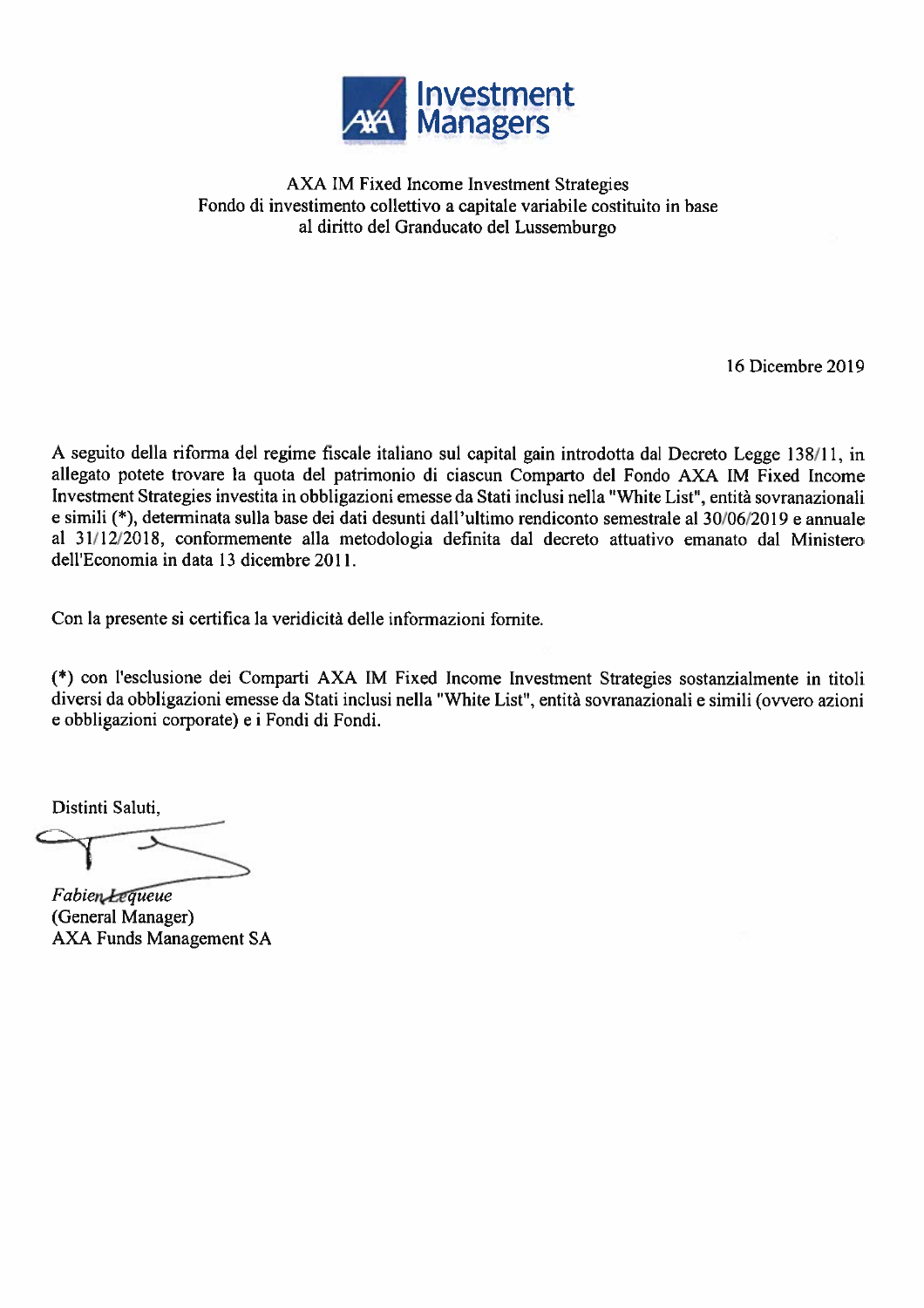

|              |            | DIVISA   % WHITE LIST E ASSIMILATI | DATA DI RIFERIMENTO DELLA | <b>DATA DI VALENZA DELLA</b> | <b>DATA DI FINE VALENZA</b><br><b>MERCATO</b>  | <b>DESCRIZIONE FUND HOUSE/UCITS</b>                                          | <b>DESCRIZIONE ISIN</b>                                                                       |
|--------------|------------|------------------------------------|---------------------------|------------------------------|------------------------------------------------|------------------------------------------------------------------------------|-----------------------------------------------------------------------------------------------|
| LU0658026439 | Існғ       | 2,09                               | PERCENTUALE<br>30/06/2019 | PERCENTUALE<br>01/01/2020    | <b>DELLA PERCENTUALE</b>                       | AXA IM Fixed Income Investment Strategies - Europe Short Duration High Yield | AXA IM Fixed Income Investment Strategies - Europe Short Duration High Yield B CAP CHF Hedged |
| LU0658026199 | FUR        | 2,09                               | 30/06/2019                | 01/01/2020                   | 30/06/2020 Luxembourg<br>30/06/2020 Luxembourg | AXA IM Fixed Income Investment Strategies - Europe Short Duration High Yield | AXA IM Fixed Income Investment Strategies - Europe Short Duration High Yield B DIS EUR        |
| LU0658025209 | EUR        | 2,09                               | 30/06/2019                | 01/01/2020                   | 30/06/2020 Luxembourg                          | AXA IM Fixed Income Investment Strategies - Europe Short Duration High Yield | AXA IM Fixed Income Investment Strategies - Europe Short Duration High Yield A CAP EUR        |
| LU0658025548 | lusp       | 2,09                               | 30/06/2019                | 01/01/2020                   | 30/06/2020 Luxembourg                          | AXA IM Fixed Income Investment Strategies - Europe Short Duration High Yield | AXA IM Fixed Income Investment Strategies - Europe Short Duration High Yield A CAP USD Hedged |
| LU0658025621 | lchf       | 2,09                               | 30/06/2019                | 01/01/2020                   | 30/06/2020<br>Luxembourg                       | AXA IM Fixed Income Investment Strategies - Europe Short Duration High Yield | AXA IM Fixed Income Investment Strategies - Europe Short Duration High Yield A CAP CHF Hedged |
| LU0658026272 | lusp       | 2.09                               | 30/06/2019                | 01/01/2020                   | 30/06/2020 Luxembourg                          | AXA IM Fixed Income Investment Strategies - Europe Short Duration High Yield | AXA IM Fixed Income Investment Strategies - Europe Short Duration High Yield B CAP USD Hedged |
| LU0658026942 | снғ        | 2,09                               | 30/06/2019                | 01/01/2020                   | 30/06/2020<br>uxembourg                        | AXA IM Fixed Income Investment Strategies - Europe Short Duration High Yield | AXA IM Fixed Income Investment Strategies - Europe Short Duration High Yield F CAP CHF Hedged |
| LU0658026512 | EUR        | 2,09                               | 30/06/2019                | 01/01/2020                   | 30/06/2020 Luxembourg                          | AXA IM Fixed Income Investment Strategies - Europe Short Duration High Yield | AXA IM Fixed Income Investment Strategies - Europe Short Duration High Yield E CAP EUR        |
| LU0658026603 | EUR        | 2,09                               | 30/06/2019                | 01/01/2020                   | 30/06/2020<br>Luxembourg                       | AXA IM Fixed Income Investment Strategies - Europe Short Duration High Yield | AXA IM Fixed Income Investment Strategies - Europe Short Duration High Yield F CAP EUR        |
| LU0658026868 | lusp       | 2,09                               | 30/06/2019                | 01/01/2020                   | 30/06/2020<br>uxembourg                        | AXA IM Fixed Income Investment Strategies - Europe Short Duration High Yield | AXA IM Fixed Income Investment Strategies - Europe Short Duration High Yield F CAP USD Hedged |
| LU0658027080 | EUR        | 2.09                               | 30/06/2019                | 01/01/2020                   | 30/06/2020 Luxembourg                          | AXA IM Fixed Income Investment Strategies - Europe Short Duration High Yield | AXA IM Fixed Income Investment Strategies - Europe Short Duration High Yield M CAP EUR        |
| LU0658025977 | EUR        | 2,09                               | 30/06/2019                | 01/01/2020                   | 30/06/2020 Luxembourg                          | AXA IM Fixed Income Investment Strategies - Europe Short Duration High Yield | AXA IM Fixed Income Investment Strategies - Europe Short Duration High Yield B CAP EUR        |
| LU0658025464 | EUR        | 2,09                               | 30/06/2019                | 01/01/2020                   | 30/06/2020<br>uxembourg                        | AXA IM Fixed Income Investment Strategies - Europe Short Duration High Yield | AXA IM Fixed Income Investment Strategies - Europe Short Duration High Yield A DIS EUR        |
| LU0931210586 | <b>USD</b> | 2,09                               | 30/06/2019                | 01/01/2020                   | 30/06/2020 Luxembourg                          | AXA IM Fixed Income Investment Strategies - Europe Short Duration High Yield | AXA IM Fixed Income Investment Strategies - Europe Short Duration High Yield E Dis USD Hedged |
| LU0997545594 | EUR        | 2,09                               | 30/06/2019                | 01/01/2020                   | 30/06/2020<br>uxemboure                        | AXA IM Fixed Income Investment Strategies - Europe Short Duration High Yield | AXA IM Fixed Income Investment Strategies - Europe Short Duration High Yield Z CAP EUR        |
| LU0997545677 | lusp       | 2.09                               | 30/06/2019                | 01/01/2020                   | 30/06/2020 Luxembourg                          | AXA IM Fixed Income Investment Strategies - Europe Short Duration High Yield | AXA IM Fixed Income Investment Strategies - Europe Short Duration High Yield Z CAP USD H      |
| LU0997545750 | CHF        | 2,09                               | 30/06/2019                | 01/01/2020                   | 30/06/2020 Luxembourg                          | AXA IM Fixed Income Investment Strategies - Europe Short Duration High Yield | AXA IM Fixed Income Investment Strategies - Europe Short Duration High Yield Z CAP CHF H      |
| LU0997545917 | EUR        | 2,09                               | 30/06/2019                | 01/01/2020                   | 30/06/2020<br>uxembourg                        | AXA IM Fixed Income Investment Strategies - Europe Short Duration High Yield | AXA IM Fixed Income Investment Strategies - Europe Short Duration High Yield Z DIS EUR        |
| LU0931224371 | CHF        | 2,09                               | 30/06/2019                | 01/01/2020                   | 30/06/2020 Luxembourg                          | AXA IM Fixed Income Investment Strategies - Europe Short Duration High Yield | AXA IM Fixed Income Investment Strategies - Europe Short Duration High Yield F Dis CHF Hedged |
| LU0931222755 | <b>EUR</b> | 2.09                               | 30/06/2019                | 01/01/2020                   | 30/06/2020 Luxembourg                          | AXA IM Fixed Income Investment Strategies - Europe Short Duration High Yield | AXA IM Fixed Income Investment Strategies - Europe Short Duration High Yield F Dis EUR        |
| LU0931218647 | USD        | 2,09                               | 30/06/2019                | 01/01/2020                   | 30/06/2020 Luxembourg                          | AXA IM Fixed Income Investment Strategies - Europe Short Duration High Yield | AXA IM Fixed Income Investment Strategies - Europe Short Duration High Yield E Cap USD Hedged |
| LU0188172174 | <b>USD</b> | 0,00                               | 30/06/2019                | 01/01/2020                   | 30/06/2020 Luxembourg                          | AXA IM Fixed Income Investment Strategies - US Short Duration High Yield     | AXA IM Fixed Income Investment Strategies - US Short Duration High Yield I CAP USD            |
| LU1390070776 | lusp       | 0.00                               | 30/06/2019                | 01/01/2020                   | 30/06/2020 Luxembourg                          | AXA IM Fixed Income Investment Strategies - US Short Duration High Yield     | AXA IM Fixed Income Investment Strategies - US Short Duration High Yield F DIS USD M          |
| LU0188167505 | lusp       | 0.00                               | 30/06/2019                | 01/01/2020                   | 30/06/2020 Luxembours                          | AXA IM Fixed Income Investment Strategies - US Short Duration High Yield     | AXA IM Fixed Income Investment Strategies - US Short Duration High Yield A CAP USD            |
| LU0194345913 | EUR        | 0.00                               | 30/06/2019                | 01/01/2020                   | 30/06/2020 Luxembourg                          | AXA IM Fixed Income Investment Strategies - US Short Duration High Yield     | AXA IM Fixed Income Investment Strategies - US Short Duration High Yield A CAP EUR Hedged     |
| LU0211118053 | <b>USD</b> | 0.00                               | 30/06/2019                | 01/01/2020                   | 30/06/2020<br>uxembourg                        | AXA IM Fixed Income Investment Strategies - US Short Duration High Yield     | AXA IM Fixed Income Investment Strategies - US Short Duration High Yield B CAP USD            |
| LU0211118483 | EUR        | 0.00                               | 30/06/2019                | 01/01/2020                   | 30/06/2020 Luxembourg                          | AXA IM Fixed Income Investment Strategies - US Short Duration High Yield     | AXA IM Fixed Income Investment Strategies - US Short Duration High Yield B CAP EUR Hedged     |
| LU0292585626 | <b>EUR</b> | 0.00                               | 30/06/2019                | 01/01/2020                   | 30/06/2020<br>Luxembourg                       | AXA IM Fixed Income Investment Strategies - US Short Duration High Yield     | AXA IM Fixed Income Investment Strategies - US Short Duration High Yield F CAP EUR Hedged     |
| LU1775618942 | <b>CHF</b> | 0.00                               | 30/06/2019                | 01/01/2020                   | 30/06/2020<br>Luxembourg                       | AXA IM Fixed Income Investment Strategies - US Short Duration High Yield     | AXA IM Fixed Income Investment Strategies - US Short Duration High Yield B DIS CHF H          |
| LU0194346564 | EUR        | 0.00                               | 30/06/2019                | 01/01/2020                   | 30/06/2020 Luxembourg                          | AXA IM Fixed Income Investment Strategies - US Short Duration High Yield     | AXA IM Fixed Income Investment Strategies - US Short Duration High Yield I CAP EUR Hedged     |
| LU0546067702 | lusp       | 0.00                               | 30/06/2019                | 01/01/2020                   | 30/06/2020 Luxembourg                          | AXA IM Fixed Income Investment Strategies - US Short Duration High Yield     | AXA IM Fixed Income Investment Strategies - US Short Duration High Yield E CAP USD            |
| LU0224433721 | lusp       | 0.00                               | 30/06/2019                | 01/01/2020                   | 30/06/2020<br>Luxembourg                       | AXA IM Fixed Income Investment Strategies - US Short Duration High Yield     | AXA IM Fixed Income Investment Strategies - US Short Duration High Yield A DIS USD            |
| LU0224434372 | <b>EUR</b> | 0.00                               | 30/06/2019                | 01/01/2020                   | 30/06/2020 Luxembourg                          | AXA IM Fixed Income Investment Strategies - US Short Duration High Yield     | AXA IM Fixed Income Investment Strategies - US Short Duration High Yield A DIS EUR Hedged     |
| LU0224435262 | lusp       | 0.00                               | 30/06/2019                | 01/01/2020                   | 30/06/2020 Luxembourg                          | AXA IM Fixed Income Investment Strategies - US Short Duration High Yield     | AXA IM Fixed Income Investment Strategies - US Short Duration High Yield B DIS USD            |
| LU0224434703 | EUR        | 0.00                               | 30/06/2019                | 01/01/2020                   | 30/06/2020 Luxembourg                          | AXA IM Fixed Income Investment Strategies - US Short Duration High Yield     | AXA IM Fixed Income Investment Strategies - US Short Duration High Yield B DIS EUR Hedged     |
| LU1775619080 | <b>CHE</b> | 0.00                               | 30/06/2019                | 01/01/2020                   | 30/06/2020<br>Luxembourg                       | AXA IM Fixed Income Investment Strategies - US Short Duration High Yield     | AXA IM Fixed Income Investment Strategies - US Short Duration High Yield F DIS CHF H          |
| LU0292585030 | lusp       | 0.00                               | 30/06/2019                | 01/01/2020                   | 30/06/2020<br>uxembourg                        | AXA IM Fixed Income Investment Strategies - US Short Duration High Yield     | AXA IM Fixed Income Investment Strategies - US Short Duration High Yield F CAP USD            |
| LU0997546303 | CHF        | 0.00                               | 30/06/2019                | 01/01/2020                   | 30/06/2020 Luxembourg                          | AXA IM Fixed Income Investment Strategies - US Short Duration High Yield     | AXA IM Fixed Income Investment Strategies - US Short Duration High Yield Z CAP CHF H          |
| LU0931226079 | lusp       | 0.00                               | 30/06/2019                | 01/01/2020                   | 30/06/2020 Luxembourg                          | AXA IM Fixed Income Investment Strategies - US Short Duration High Yield     | AXA IM Fixed Income Investment Strategies - US Short Duration High Yield A Dis USD M          |
| LU0523283140 | lchf       | 0,00                               | 30/06/2019                | 01/01/2020                   | 30/06/2020 Luxembourg                          | AXA IM Fixed Income Investment Strategies - US Short Duration High Yield     | AXA IM Fixed Income Investment Strategies - US Short Duration High Yield F CAP CHF Hedged     |
| LU0523283066 | lchf       | 0.00                               | 30/06/2019                | 01/01/2020                   | 30/06/2020 Luxembourg                          | AXA IM Fixed Income Investment Strategies - US Short Duration High Yield     | AXA IM Fixed Income Investment Strategies - US Short Duration High Yield B CAP CHF Hedged     |
| LU0412185844 | GBP        | 0.00                               | 30/06/2019                | 01/01/2020                   | 30/06/2020<br>uxemboure                        | AXA IM Fixed Income Investment Strategies - US Short Duration High Yield     | AXA IM Fixed Income Investment Strategies - US Short Duration High Yield A DIS GBP Hedged     |
| LU0412185505 | GBP        | 0.00                               | 30/06/2019                | 01/01/2020                   | 30/06/2020 Luxembourg                          | AXA IM Fixed Income Investment Strategies - US Short Duration High Yield     | AXA IM Fixed Income Investment Strategies - US Short Duration High Yield A Cap GBP Hedged     |
| LU0224435007 | GBP        | 0.00                               | 30/06/2019                | 01/01/2020                   | 30/06/2020 Luxembourg                          | AXA IM Fixed Income Investment Strategies - US Short Duration High Yield     | AXA IM Fixed Income Investment Strategies - US Short Duration High Yield B DIS GBP Hedged     |
| LU0211237499 | GBP        | 0,00                               | 30/06/2019                | 01/01/2020                   | 30/06/2020<br>uxembourg                        | AXA IM Fixed Income Investment Strategies - US Short Duration High Yield     | AXA IM Fixed Income Investment Strategies - US Short Duration High Yield B Cap GBP Hedged     |
| LU0523282928 | EUR        | 0.00                               | 30/06/2019                | 01/01/2020                   | 30/06/2020<br>Luxembourg                       | AXA IM Fixed Income Investment Strategies - US Short Duration High Yield     | AXA IM Fixed Income Investment Strategies - US Short Duration High Yield E CAP EUR Hedged     |
| LU0997546485 | FUR        | 0.00                               | 30/06/2019                | 01/01/2020                   | 30/06/2020 Luxembourg                          | AXA IM Fixed Income Investment Strategies - US Short Duration High Yield     | AXA IM Fixed Income Investment Strategies - US Short Duration High Yield Z CAP EUR H          |
| LU0292586350 | <b>EUR</b> | 0.00                               | 30/06/2019                | 01/01/2020                   | 30/06/2020 Luxembourg                          | AXA IM Fixed Income Investment Strategies - US Short Duration High Yield     | AXA IM Fixed Income Investment Strategies - US Short Duration High Yield F DIS EUR Hedged     |
| LU0997546568 | EUR        | 0,00                               | 30/06/2019                | 01/01/2020                   | 30/06/2020 Luxembourg                          | AXA IM Fixed Income Investment Strategies - US Short Duration High Yield     | AXA IM Fixed Income Investment Strategies - US Short Duration High Yield Z DIS EUR H          |
| LU0997546642 | lusp       | 0.00                               | 30/06/2019                | 01/01/2020                   | 30/06/2020<br>uxembourg                        | AXA IM Fixed Income Investment Strategies - US Short Duration High Yield     | AXA IM Fixed Income Investment Strategies - US Short Duration High Yield Z CAP USD            |
| LU0224435858 | lusp       | 0.00                               | 30/06/2019                | 01/01/2020                   | 30/06/2020<br>uxembourg                        | AXA IM Fixed Income Investment Strategies - US Short Duration High Yield     | AXA IM Fixed Income Investment Strategies - US Short Duration High Yield I DIS USD            |
|              |            |                                    |                           |                              |                                                |                                                                              |                                                                                               |

| LUUZJZJOUJJU | <b>LUN</b> | U,UU I | <b>30/00/2015</b> | <b>01/01/2020</b> | 30/00/2020 LUXEIIIDUUI g | <b>IAAA IIVI FIXEU IIILOIIIE IIIVESLIIIEIIL SU ALEKIES - OS SIIOIL DUIAUOII FIKII TIEIU</b> | AAA INI FIXED IIILUIIIE IIIVESLIIIEIIL SLIBLERIES - US SIIUIL DUIBLUII FIRII TIEIU F DIS EUN HEUREU |
|--------------|------------|--------|-------------------|-------------------|--------------------------|---------------------------------------------------------------------------------------------|-----------------------------------------------------------------------------------------------------|
| LU0997546568 | EUR        | 0.00   | 30/06/2019        | 01/01/2020        | 30/06/2020 Luxembourg    | AXA IM Fixed Income Investment Strategies - US Short Duration High Yield                    | AXA IM Fixed Income Investment Strategies - US Short Duration High Yield Z DIS EUR H                |
| LU0997546642 | lusp       | 0.00   | 30/06/2019        | 01/01/2020        | 30/06/2020 Luxembourg    | AXA IM Fixed Income Investment Strategies - US Short Duration High Yield                    | AXA IM Fixed Income Investment Strategies - US Short Duration High Yield Z CAP USD                  |
| LU0224435858 | USD        | 0,00   | 30/06/2019        | 01/01/2020        | 30/06/2020 Luxembourg    | AXA IM Fixed Income Investment Strategies - US Short Duration High Yield                    | AXA IM Fixed Income Investment Strategies - US Short Duration High Yield I DIS USD                  |
| LU0231442988 | USD        | 0,26   | 30/06/2019        | 01/01/2020        | 30/06/2020 Luxembourg    | AXA IM Fixed Income Investment Strategies - US Corporate Intermediate Bonds                 | AXA IM Fixed Income Investment Strategies - US Corporate Intermediate Bonds I CAP USD               |
| LU0814377692 | <b>IPY</b> | 0.26   | 30/06/2019        | 01/01/2020        | 30/06/2020 Luxembourg    | AXA IM Fixed Income Investment Strategies - US Corporate Intermediate Bonds                 | AXA IM Fixed Income Investment Strategies - US Corporate Intermediate Bonds A DIS JPY Hedged        |
| LU0211300792 | EUR        | 0.26   | 30/06/2019        | 01/01/2020        | 30/06/2020 Luxembourg    | AXA IM Fixed Income Investment Strategies - US Corporate Intermediate Bonds                 | AXA IM Fixed Income Investment Strategies - US Corporate Intermediate Bonds A CAP EUR Hedged        |
| LU0665681309 | CHF        | 0.26   | 30/06/2019        | 01/01/2020        | 30/06/2020 Luxembourg    | AXA IM Fixed Income Investment Strategies - US Corporate Intermediate Bonds                 | AXA IM Fixed Income Investment Strategies - US Corporate Intermediate Bonds A CAP CHF Hedged        |
| LU0546066993 | EUR        | 0.26   | 30/06/2019        | 01/01/2020        | 30/06/2020 Luxembourg    | AXA IM Fixed Income Investment Strategies - US Corporate Intermediate Bonds                 | AXA IM Fixed Income Investment Strategies - US Corporate Intermediate Bonds F CAP EUR Hedged        |
| LU0192238508 | USD        | 0.26   | 30/06/2019        | 01/01/2020        | 30/06/2020 Luxembourg    | AXA IM Fixed Income Investment Strategies - US Corporate Intermediate Bonds                 | AXA IM Fixed Income Investment Strategies - US Corporate Intermediate Bonds A CAP USD               |
| LU0231443010 | EUR        | 0.26   | 30/06/2019        | 01/01/2020        | 30/06/2020 Luxembourg    | AXA IM Fixed Income Investment Strategies - US Corporate Intermediate Bonds                 | AXA IM Fixed Income Investment Strategies - US Corporate Intermediate Bonds I CAP EUR HEDGE         |
| LU0546067538 | EUR        | 0.26   | 30/06/2019        | 01/01/2020        | 30/06/2020 Luxembourg    | AXA IM Fixed Income Investment Strategies - US Corporate Intermediate Bonds                 | AXA IM Fixed Income Investment Strategies - US Corporate Intermediate Bonds E CAP EUR HEDGE         |
| LU0192617867 | lusp       | 0,26   | 30/06/2019        | 01/01/2020        | 30/06/2020 Luxembourg    | AXA IM Fixed Income Investment Strategies - US Corporate Intermediate Bonds                 | AXA IM Fixed Income Investment Strategies - US Corporate Intermediate Bonds A DIS USD               |
| LU0665681721 | USD        | 0.26   | 30/06/2019        | 01/01/2020        | 30/06/2020 Luxembourg    | AXA IM Fixed Income Investment Strategies - US Corporate Intermediate Bonds                 | AXA IM Fixed Income Investment Strategies - US Corporate Intermediate Bonds E CAP USD               |
| LU0546067371 | USD        | 0.26   | 30/06/2019        | 01/01/2020        | 30/06/2020 Luxembourg    | AXA IM Fixed Income Investment Strategies - US Corporate Intermediate Bonds                 | AXA IM Fixed Income Investment Strategies - US Corporate Intermediate Bonds F CAP USD               |
| LU0665682299 | CHF        | 0,26   | 30/06/2019        | 01/01/2020        | 30/06/2020 Luxembourg    | AXA IM Fixed Income Investment Strategies - US Corporate Intermediate Bonds                 | AXA IM Fixed Income Investment Strategies - US Corporate Intermediate Bonds F CAP CHF Hedged        |
| LU0211301337 | EUR        | 0.26   | 30/06/2019        | 01/01/2020        | 30/06/2020 Luxembourg    | AXA IM Fixed Income Investment Strategies - US Corporate Intermediate Bonds                 | AXA IM Fixed Income Investment Strategies - US Corporate Intermediate Bonds A DIS EUR HEDGE         |
| LU0997546055 | EUR        | 0.26   | 30/06/2019        | 01/01/2020        | 30/06/2020 Luxembourg    | AXA IM Fixed Income Investment Strategies - US Corporate Intermediate Bonds                 | AXA IM Fixed Income Investment Strategies - US Corporate Intermediate Bonds Z CAP EUR H             |
| LU0997546212 | USD        | 0,26   | 30/06/2019        | 01/01/2020        | 30/06/2020 Luxembourg    | AXA IM Fixed Income Investment Strategies - US Corporate Intermediate Bonds                 | AXA IM Fixed Income Investment Strategies - US Corporate Intermediate Bonds Z CAP USD               |
| LU0997546139 | СНЕ        | 0.26   | 30/06/2019        | 01/01/2020        | 30/06/2020 Luxembourg    | AXA IM Fixed Income Investment Strategies - US Corporate Intermediate Bonds                 | AXA IM Fixed Income Investment Strategies - US Corporate Intermediate Bonds Z CAP CHF H             |
| LU0231443523 | EUR        | 0.26   | 30/06/2019        | 01/01/2020        | 30/06/2020 Luxembourg    | AXA IM Fixed Income Investment Strategies - US Corporate Intermediate Bonds                 | AXA IM Fixed Income Investment Strategies - US Corporate Intermediate Bonds I DIS EUR HEDGE         |
| LU0231443366 | USD        | 0.26   | 30/06/2019        | 01/01/2020        | 30/06/2020 Luxembourg    | AXA IM Fixed Income Investment Strategies - US Corporate Intermediate Bonds                 | AXA IM Fixed Income Investment Strategies - US Corporate Intermediate Bonds I DIS USD               |
| LU1881742214 | <b>USD</b> | 0,26   | 30/06/2019        | 01/01/2020        | 30/06/2020 Luxembourg    | AXA IM Fixed Income Investment Strategies - US Corporate Intermediate Bonds                 | AXA IM Fixed Income Investment Strategies - US Corporate Intermediate Bonds F DIS USD               |
| LU0545090903 | EUR        | 2,04   | 30/06/2019        | 01/01/2020        | 30/06/2020 Luxembourg    | AXA World Funds - Framlington Global Convertibles                                           | AXA World Funds - Framlington Global Convertibles F CAP EUR PF                                      |
| LU1773282196 | EUR        | 2.04   | 30/06/2019        | 01/01/2020        | 30/06/2020 Luxembourg    | AXA World Funds - Framlington Global Convertibles                                           | AXA World Funds - Framlington Global Convertibles I CAP EUR                                         |
| LU0545110271 | EUR        | 2.04   | 30/06/2019        | 01/01/2020        | 30/06/2020 Luxembourg    | AXA World Funds - Framlington Global Convertibles                                           | AXA World Funds - Framlington Global Convertibles A CAP EUR PF                                      |
| LU0545090812 | USD        | 2.04   | 30/06/2019        | 01/01/2020        | 30/06/2020 Luxembourg    | AXA World Funds - Framlington Global Convertibles                                           | AXA World Funds - Framlington Global Convertibles F CAP USD H PF                                    |
| LU0545090499 | lusp       | 2.04   | 30/06/2019        | 01/01/2020        | 30/06/2020 Luxembourg    | AXA World Funds - Framlington Global Convertibles                                           | AXA World Funds - Framlington Global Convertibles A CAP USD H PF                                    |
| LU0964944671 | <b>CHE</b> | 2.04   | 30/06/2019        | 01/01/2020        | 30/06/2020 Luxembourg    | AXA World Funds - Framlington Global Convertibles                                           | AXA World Funds - Framlington Global Convertibles F CAP CHF H PF                                    |
| LU1105449521 | <b>EUR</b> | 2.04   | 30/06/2019        | 01/01/2020        | 30/06/2020 Luxembourg    | AXA World Funds - Framlington Global Convertibles                                           | AXA World Funds - Framlington Global Convertibles I CAP EUR PF                                      |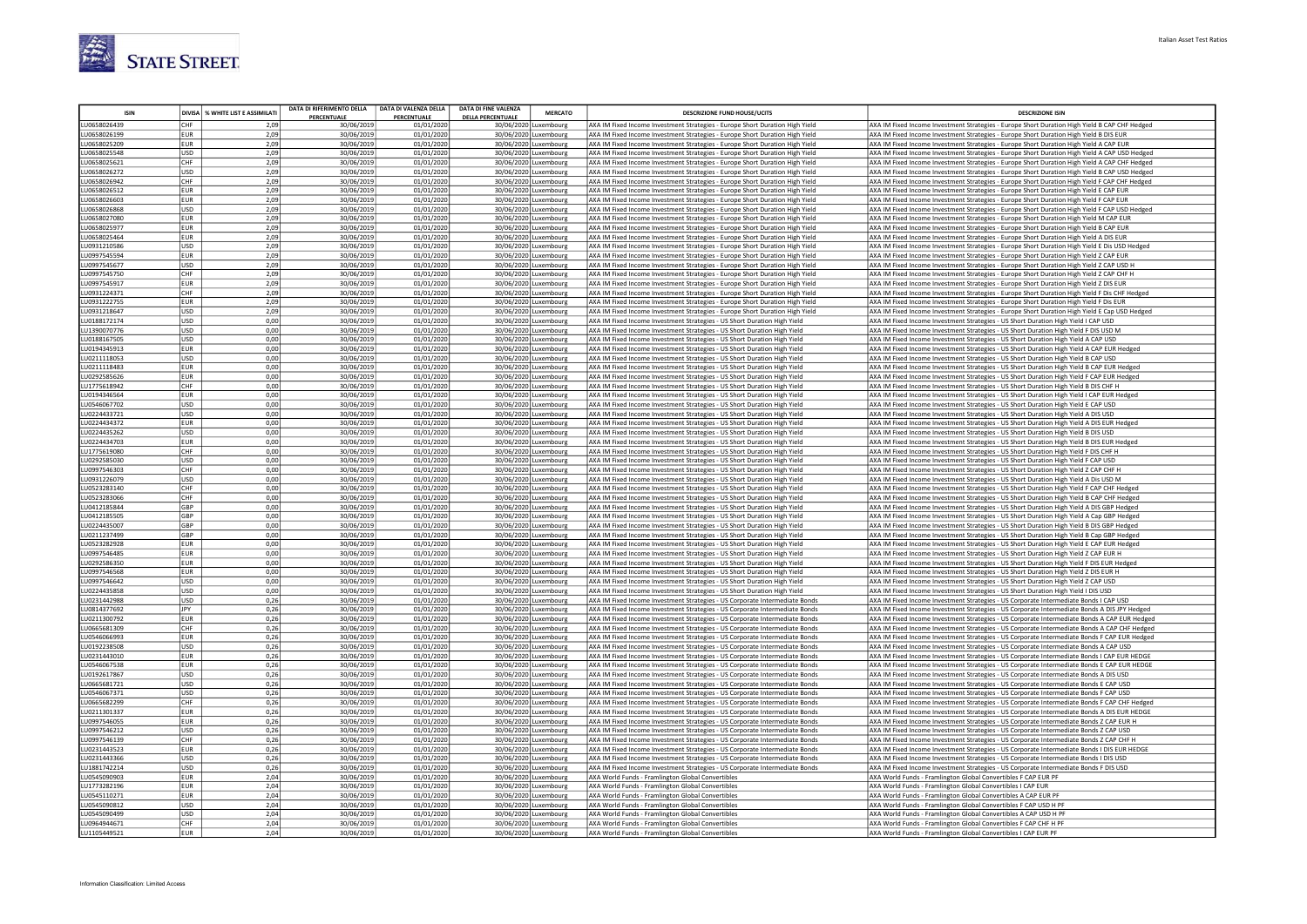| <b>ISIN</b>                  |                   | DIVISA   % WHITE LIST E ASSIMILATI | DATA DI RIFERIMENTO DELLA | DATA DI VALENZA DELLA    | <b>DATA DI FINE VALENZA</b> | <b>MERCATO</b>                                 | <b>DESCRIZIONE FUND HOUSE/UCITS</b>                                                                    | <b>DESCRIZIONE ISIN</b>                                                                                                             |
|------------------------------|-------------------|------------------------------------|---------------------------|--------------------------|-----------------------------|------------------------------------------------|--------------------------------------------------------------------------------------------------------|-------------------------------------------------------------------------------------------------------------------------------------|
|                              |                   |                                    | PERCENTUALE               | <b>PERCENTUALE</b>       | <b>DELLA PERCENTUALE</b>    |                                                |                                                                                                        |                                                                                                                                     |
| LU1257004892                 | lchf              | 2.04                               | 30/06/201                 | 01/01/2020               |                             | 30/06/2020 Luxembourg                          | AXA World Funds - Framlington Global Convertibles                                                      | AXA World Funds - Framlington Global Convertibles I Cap CHF H PF                                                                    |
| LU1257004546                 | <b>EUR</b>        | 2,04                               | 30/06/201                 | 01/01/2020               |                             | 30/06/2020 Luxembourg                          | AXA World Funds - Framlington Global Convertibles                                                      | AXA World Funds - Framlington Global Convertibles I DIS EUR PF                                                                      |
| LU1321382902<br>LU1321383033 | USD<br>lusp       | 2,04<br>2.04                       | 30/06/201<br>30/06/2019   | 01/01/2020<br>01/01/2020 |                             | 30/06/2020 Luxembourg<br>30/06/2020 Luxembourg | AXA World Funds - Framlington Global Convertibles                                                      | AXA World Funds - Framlington Global Convertibles I CAP USD                                                                         |
| LU1670742862                 | USD               | 2,04                               | 30/06/2019                | 01/01/2020               |                             | 30/06/2020 Luxembourg                          | AXA World Funds - Framlington Global Convertibles<br>AXA World Funds - Framlington Global Convertibles | AXA World Funds - Framlington Global Convertibles I CAP USD Hedged<br>AXA World Funds - Framlington Global Convertibles I DIS USD H |
| LU1774150657                 | GBP               | 2,04                               | 30/06/2019                | 01/01/2020               |                             | 30/06/2020 Luxembourg                          | AXA World Funds - Framlington Global Convertibles                                                      | AXA World Funds - Framlington Global Convertibles I DIS GBP H                                                                       |
| LU0545090739                 | EUR               | 2,04                               | 30/06/201                 | 01/01/2020               |                             | 30/06/2020 Luxembourg                          | AXA World Funds - Framlington Global Convertibles                                                      | AXA World Funds - Framlington Global Convertibles E CAP EUR PF                                                                      |
| LU1196530882                 | EUR               | 0.77                               | 30/06/2019                | 01/01/2020               |                             | 30/06/2020 Luxembourg                          | AXA World Funds - Asian Short Duration Bonds                                                           | AXA World Funds - Asian Short Duration Bonds E DIS EUR H Q                                                                          |
| 111774149642                 | USD               | 0,77                               | 30/06/2019                | 01/01/2020               |                             | 30/06/2020 Luxembourg                          | AXA World Funds - Asian Short Duration Bonds                                                           | AXA World Funds - Asian Short Duration Bonds A DIS USD M                                                                            |
| LU1196529876                 | <b>USD</b>        | 0,77                               | 30/06/201                 | 01/01/2020               |                             | 30/06/2020 Luxembourg                          | AXA World Funds - Asian Short Duration Bonds                                                           | AXA World Funds - Asian Short Duration Bonds A CAP USD                                                                              |
| LU1196530296                 | <b>EUR</b>        | 0,77                               | 30/06/2019                | 01/01/2020               |                             | 30/06/2020 Luxembourg                          | AXA World Funds - Asian Short Duration Bonds                                                           | AXA World Funds - Asian Short Duration Bonds A CAP EUR H                                                                            |
| LU1196530700                 | <b>EUR</b>        | 0,77                               | 30/06/201                 | 01/01/2020               |                             | 30/06/2020 Luxembourg                          | AXA World Funds - Asian Short Duration Bonds                                                           | AXA World Funds - Asian Short Duration Bonds E CAP EUR H                                                                            |
| LU1774149725                 | Інкр              | 0,77                               | 30/06/201                 | 01/01/2020               |                             | 30/06/2020 Luxembourg                          | AXA World Funds - Asian Short Duration Bonds                                                           | AXA World Funds - Asian Short Duration Bonds A DIS HKD H M                                                                          |
| LU1196530965                 | USD               | 0,77                               | 30/06/2019                | 01/01/2020               |                             | 30/06/2020 Luxembourg                          | AXA World Funds - Asian Short Duration Bonds                                                           | AXA World Funds - Asian Short Duration Bonds F CAP USD                                                                              |
| LU1196531005<br>LU119653649: | USD<br>USD        | 0,77<br>0,77                       | 30/06/2019<br>30/06/201   | 01/01/2020<br>01/01/2020 |                             | 30/06/2020 Luxembourg<br>30/06/2020 Luxembourg | AXA World Funds - Asian Short Duration Bonds<br>AXA World Funds - Asian Short Duration Bonds           | AXA World Funds - Asian Short Duration Bonds F DIS USD<br>AXA World Funds - Asian Short Duration Bonds M CAP USD                    |
| LU1196530452                 | lchf              | 0,77                               | 30/06/2019                | 01/01/2020               |                             | 30/06/2020 Luxembourg                          | AXA World Funds - Asian Short Duration Bonds                                                           | AXA World Funds - Asian Short Duration Bonds A CAP CHF H                                                                            |
| LU1527607797                 | luso              | 0,77                               | 30/06/2019                | 01/01/2020               |                             | 30/06/2020 Luxembourg                          | AXA World Funds - Asian Short Duration Bonds                                                           | AXA World Funds - Asian Short Duration Bonds G CAP USD                                                                              |
| LU1196531187                 | EUR               | 0,77                               | 30/06/2019                | 01/01/2020               |                             | 30/06/2020 Luxembourg                          | AXA World Funds - Asian Short Duration Bonds                                                           | AXA World Funds - Asian Short Duration Bonds F CAP EUR H                                                                            |
| LU2023309086                 | <b>EUR</b>        | 0,77                               | 30/06/2019                | 01/01/2020               |                             | 30/06/2020 Luxembourg                          | AXA World Funds - Asian Short Duration Bonds                                                           | AXA World Funds - Asian Short Duration Bonds M CAP EUR H                                                                            |
| LU1196532151                 | <b>GBP</b>        | 0,77                               | 30/06/201                 | 01/01/2020               |                             | 30/06/2020 Luxembourg                          | AXA World Funds - Asian Short Duration Bonds                                                           | AXA World Funds - Asian Short Duration Bonds I CAP GBP H                                                                            |
| LU1196532078                 | EUR               | 0,77                               | 30/06/2019                | 01/01/2020               |                             | 30/06/2020 Luxembourg                          | AXA World Funds - Asian Short Duration Bonds                                                           | AXA World Funds - Asian Short Duration Bonds I DIS EUR H                                                                            |
| LU1196531930                 | EUR               | 0,77                               | 30/06/2019                | 01/01/2020               |                             | 30/06/2020 Luxembourg                          | AXA World Funds - Asian Short Duration Bonds                                                           | AXA World Funds - Asian Short Duration Bonds I CAP EUR H                                                                            |
| LU1196531773                 | USD               | 0,77                               | 30/06/2019                | 01/01/2020               |                             | 30/06/2020 Luxembourg                          | AXA World Funds - Asian Short Duration Bonds                                                           | AXA World Funds - Asian Short Duration Bonds I CAP USD                                                                              |
| LU0451400914                 | EUR               | 1,97                               | 30/06/201                 | 01/01/2020               |                             | 30/06/2020 Luxembourg                          | AXA World Funds - Euro Credit Short Duration                                                           | AXA World Funds - Euro Credit Short Duration F CAP EUR                                                                              |
| LU1789477962                 | USD               | 1,97                               | 30/06/2019                | 01/01/2020               |                             | 30/06/2020 Luxembourg                          | AXA World Funds - Euro Credit Short Duration                                                           | AXA World Funds - Euro Credit Short Duration X CAP USD H                                                                            |
| LU0251661756                 | <b>IFUR</b>       | 1,97                               | 30/06/2019                | 01/01/2020               |                             | 30/06/2020 Luxembourg                          | AXA World Funds - Furo Credit Short Duration                                                           | AXA World Funds - Euro Credit Short Duration A CAP EUR                                                                              |
| LU0251662135<br>LU0753923977 | <b>EUR</b><br>CHF | 1,97<br>1,97                       | 30/06/201<br>30/06/2019   | 01/01/2020<br>01/01/2020 |                             | 30/06/2020 Luxembourg<br>30/06/2020 Luxembourg | AXA World Funds - Euro Credit Short Duration<br>AXA World Funds - Euro Credit Short Duration           | AXA World Funds - Euro Credit Short Duration E CAP EUR<br>AXA World Funds - Euro Credit Short Duration A CAP CHF Hedged             |
| LU0227127643                 | EUR               | 1,97                               | 30/06/201                 | 01/01/2020               |                             | 30/06/2020 Luxembourg                          | AXA World Funds - Euro Credit Short Duration                                                           | AXA World Funds - Euro Credit Short Duration I CAP EUR                                                                              |
| LU0227146940                 | EUR               | 1,97                               | 30/06/201                 | 01/01/2020               |                             | 30/06/2020 Luxembourg                          | AXA World Funds - Euro Credit Short Duration                                                           | AXA World Funds - Euro Credit Short Duration M CAP EUR                                                                              |
| 110251661913                 | EUR               | 1.97                               | 30/06/2019                | 01/01/2020               |                             | 30/06/2020 Luxembourg                          | AXA World Funds - Furo Credit Short Duration                                                           | AXA World Funds - Furo Credit Short Duration A DIS FUR                                                                              |
| LU0964939838                 | USD               | 1,97                               | 30/06/2019                | 01/01/2020               |                             | 30/06/2020 Luxembourg                          | AXA World Funds - Euro Credit Short Duration                                                           | AXA World Funds - Euro Credit Short Duration A CAP USD Hedged                                                                       |
| LU1601096537                 | EUR               | 1,97                               | 30/06/2019                | 01/01/2020               |                             | 30/06/2020 Luxembourg                          | AXA World Funds - Euro Credit Short Duration                                                           | AXA World Funds - Euro Credit Short Duration X CAP EUR                                                                              |
| LU0227127726                 | EUR               | 1.97                               | 30/06/2019                | 01/01/2020               |                             | 30/06/2020 Luxembourg                          | AXA World Funds - Euro Credit Short Duration                                                           | AXA World Funds - Euro Credit Short Duration I DIS EUR                                                                              |
| 110964939911                 | luso              | 1,97                               | 30/06/2019                | 01/01/2020               |                             | 30/06/2020 Luxembourg                          | AXA World Funds - Furo Credit Short Duration                                                           | AXA World Funds - Euro Credit Short Duration I Cap USD H                                                                            |
| LU1689218888                 | EUR               | 1,97                               | 30/06/2019                | 01/01/2020               |                             | 30/06/2020 Luxembourg                          | AXA World Funds - Euro Credit Short Duration                                                           | AXA World Funds - Euro Credit Short Duration X DIS EUR                                                                              |
| LU1789477889                 | CHF               | 1,97                               | 30/06/2019                | 01/01/2020               |                             | 30/06/2020 Luxembourg                          | AXA World Funds - Euro Credit Short Duration                                                           | AXA World Funds - Euro Credit Short Duration X CAP CHF H                                                                            |
| LU0753924199                 | <b>CHF</b>        | 1,97                               | 30/06/201                 | 01/01/2020               |                             | 30/06/2020 Luxembourg                          | AXA World Funds - Euro Credit Short Duration                                                           | AXA World Funds - Euro Credit Short Duration I CAP CHF Hedged                                                                       |
| LU0964942543<br>111670744132 | <b>FUR</b><br>EUR | 1,88<br>1.88                       | 30/06/2019                | 01/01/2020<br>01/01/2020 |                             | 30/06/2020 Luxembourg                          | AXA World Funds - Euro Credit Plus                                                                     | AXA World Funds - Euro Credit Plus E Dis EUR Q                                                                                      |
| LU0189846529                 | EUR               | 1,88                               | 30/06/2019<br>30/06/2019  | 01/01/2020               |                             | 30/06/2020 Luxembourg<br>30/06/2020 Luxembourg | AXA World Funds - Euro Credit Plus<br>AXA World Funds - Euro Credit Plus                               | AXA World Funds - Euro Credit Plus ZF DIS EUR<br>AXA World Funds - Euro Credit Plus E CAP EUR                                       |
| LU0184637923                 | leur.             | 1,88                               | 30/06/2019                | 01/01/2020               |                             | 30/06/2020 Luxembourg                          | AXA World Funds - Euro Credit Plus                                                                     | AXA World Funds - Euro Credit Plus I CAP EUR                                                                                        |
| LU0164100710                 | EUR               | 1,88                               | 30/06/2019                | 01/01/2020               |                             | 30/06/2020 Luxembourg                          | AXA World Funds - Euro Credit Plus                                                                     | AXA World Funds - Euro Credit Plus A CAP EUR                                                                                        |
| 110184637097                 | FUR               | 1.88                               | 30/06/2019                | 01/01/2020               |                             | 30/06/2020 Luxembourg                          | AXA World Funds - Euro Credit Plus                                                                     | AXA World Funds - Euro Credit Plus M CAP EUR                                                                                        |
| LU0164100801                 | EUR               | 1,88                               | 30/06/201                 | 01/01/2020               |                             | 30/06/2020 Luxembourg                          | AXA World Funds - Euro Credit Plus                                                                     | AXA World Funds - Euro Credit Plus A DIS EUR                                                                                        |
| LU0164101015                 | <b>EUR</b>        | 1,88                               | 30/06/2019                | 01/01/2020               |                             | 30/06/2020 Luxembourg                          | AXA World Funds - Euro Credit Plus                                                                     | AXA World Funds - Euro Credit Plus F DIS EUR                                                                                        |
| LU1015154435                 | <b>JPY</b>        | 1,88                               | 30/06/2019                | 01/01/2020               |                             | 30/06/2020 Luxembourg                          | AXA World Funds - Euro Credit Plus                                                                     | AXA World Funds - Euro Credit Plus I Dis JPY Hedged                                                                                 |
| LU1220060260                 | <b>FUR</b>        | 1,88                               | 30/06/201                 | 01/01/2020               |                             | 30/06/2020 Luxembourg                          | AXA World Funds - Euro Credit Plus                                                                     | AXA World Funds - Euro Credit Plus I Dis EUR                                                                                        |
| 111670743910                 | EUR               | 1.88                               | 30/06/2019                | 01/01/2020               |                             | 30/06/2020 Luxembourg                          | AXA World Funds - Furo Credit Plus                                                                     | AXA World Funds - Furo Credit Plus 7F CAP FUR                                                                                       |
| LU0164100983                 | EUR               | 1,88                               | 30/06/2019                | 01/01/2020               |                             | 30/06/2020 Luxembourg                          | AXA World Funds - Euro Credit Plus                                                                     | AXA World Funds - Euro Credit Plus F CAP EUR                                                                                        |
| LU1527607953                 | EUR               | 2,01                               | 30/06/2019                | 01/01/2020               |                             | 30/06/2020 Luxembourg                          | AXA World Funds - Euro Credit Total Return                                                             | AXA World Funds - Euro Credit Total Return G CAP EUR                                                                                |
| LU1164224336<br>LU1164223015 | EUR               | 2,01                               | 30/06/2019                | 01/01/2020               |                             | 30/06/2020 Luxembourg                          | AXA World Funds - Euro Credit Total Return                                                             | AXA World Funds - Euro Credit Total Return M CAP EUR                                                                                |
| LU1164221589                 | EUR<br>EUR        | 2,01<br>2,01                       | 30/06/2019<br>30/06/2019  | 01/01/2020<br>01/01/2020 |                             | 30/06/2020 Luxembourg<br>30/06/2020 Luxembourg | AXA World Funds - Euro Credit Total Return<br>AXA World Funds - Euro Credit Total Return               | AXA World Funds - Euro Credit Total Return I CAP EUR<br>AXA World Funds - Euro Credit Total Return F CAP EUR                        |
| LU1164220854                 | <b>EUR</b>        | 2,01                               | 30/06/2019                | 01/01/2020               |                             | 30/06/2020 Luxembourg                          | AXA World Funds - Euro Credit Total Return                                                             | AXA World Funds - Euro Credit Total Return E CAP EUR                                                                                |
| LU1164219922                 | <b>EUR</b>        | 2,01                               | 30/06/201                 | 01/01/2020               |                             | 30/06/2020 Luxembourg                          | AXA World Funds - Euro Credit Total Return                                                             | AXA World Funds - Euro Credit Total Return A DIS EUR                                                                                |
| LU1164219682                 | EUR               | 2,01                               | 30/06/2019                | 01/01/2020               |                             | 30/06/2020 Luxembourg                          | AXA World Funds - Euro Credit Total Return                                                             | AXA World Funds - Euro Credit Total Return A CAP EUR                                                                                |
| LU1157401990                 | luso              | 0.36                               | 30/06/201                 | 01/01/2020               |                             | 30/06/2020 Luxembourg                          | AXA World Funds - Global Flexible Property                                                             | AXA World Funds - Global Flexible Property F CAP USD                                                                                |
| LU1740840928                 | EUR               | 0,36                               | 30/06/2019                | 01/01/2020               |                             | 30/06/2020 Luxembourg                          | AXA World Funds - Global Flexible Property                                                             | AXA World Funds - Global Flexible Property I CAP EUR                                                                                |
| LU1157401305                 | leur.             | 0,36                               | 30/06/2019                | 01/01/2020               |                             | 30/06/2020 Luxembourg                          | AXA World Funds - Global Flexible Property                                                             | AXA World Funds - Global Flexible Property A CAP EUR H                                                                              |
| LU1157401644                 | EUR               | 0,36                               | 30/06/2019                | 01/01/2020               |                             | 30/06/2020 Luxembourg                          | AXA World Funds - Global Flexible Property                                                             | AXA World Funds - Global Flexible Property E CAP EUR H                                                                              |
| LU1157401214                 | lusp              | 0.36                               | 30/06/2019                | 01/01/2020               |                             | 30/06/2020 Luxembourg                          | AXA World Funds - Global Flexible Property                                                             | AXA World Funds - Global Flexible Property A CAP USD                                                                                |
| LU1157402022                 | EUR               | 0,36                               | 30/06/201                 | 01/01/2020               |                             | 30/06/2020 Luxembourg                          | AXA World Funds - Global Flexible Property                                                             | AXA World Funds - Global Flexible Property F CAP EUR H                                                                              |
| LU1157402295                 | <b>EUR</b>        | 0,36                               | 30/06/2019                | 01/01/2020               |                             | 30/06/2020 Luxembourg                          | AXA World Funds - Global Flexible Property                                                             | AXA World Funds - Global Flexible Property F DIS EUR H                                                                              |
| LU1157402881                 | USD               | 0,36                               | 30/06/201                 | 01/01/2020               |                             | 30/06/2020 Luxembourg                          | AXA World Funds - Global Flexible Property                                                             | AXA World Funds - Global Flexible Property I CAP USD                                                                                |
| LU1157402964<br>111157403004 | EUR<br><b>FUR</b> | 0,36<br>0.36                       | 30/06/201                 | 01/01/2020               |                             | 30/06/2020 Luxembourg                          | AXA World Funds - Global Flexible Property                                                             | AXA World Funds - Global Flexible Property I CAP EUR H                                                                              |
| LU1157403186                 | GBP               | 0,36                               | 30/06/201<br>30/06/2019   | 01/01/2020<br>01/01/2020 |                             | 30/06/2020 Luxembourg<br>30/06/2020 Luxembourg | AXA World Funds - Global Flexible Property<br>AXA World Funds - Global Flexible Property               | AXA World Funds - Global Flexible Property I DIS EUR H<br>AXA World Funds - Global Flexible Property I CAP GBP H                    |
| LU1398148947                 | EUR               | 0,36                               | 30/06/2019                | 01/01/2020               |                             | 30/06/2020 Luxembourg                          | AXA World Funds - Global Flexible Property                                                             | AXA World Funds - Global Flexible Property E DIS EUR H Q                                                                            |
| LU1365047627                 | EUR               | 0,36                               | 30/06/2019                | 01/01/2020               |                             | 30/06/2020 Luxembourg                          | AXA World Funds - Global Flexible Property                                                             | AXA World Funds - Global Flexible Property M CAP EUR H                                                                              |
| LU1157401487                 | EUR               | 0,36                               | 30/06/201                 | 01/01/2020               |                             | 30/06/2020 Luxembourg                          | AXA World Funds - Global Flexible Property                                                             | AXA World Funds - Global Flexible Property A DIS EUR H                                                                              |
| LU0361820912                 | EUR               | 0,82                               | 30/06/2019                | 01/01/2020               |                             | 30/06/2020 Luxembourg                          | AXA World Funds - Euro Sustainable Credit                                                              | AXA World Funds - Euro Sustainable Credit A CAP EUR                                                                                 |
| LU0397279513                 | <b>EUR</b>        | 0,82                               | 30/06/201                 | 01/01/2020               |                             | 30/06/2020 Luxembourg                          | AXA World Funds - Euro Sustainable Credit                                                              | AXA World Funds - Euro Sustainable Credit I DIS EUR                                                                                 |
| LU0645131763                 | EUR               | 0,82                               | 30/06/201                 | 01/01/2020               |                             | 30/06/2020 Luxembours                          | AXA World Funds - Euro Sustainable Credit                                                              | AXA World Funds - Euro Sustainable Credit A DIS EUR                                                                                 |
| LU0361850406                 | leur.             | 0,82                               | 30/06/2019                | 01/01/2020               |                             | 30/06/2020 Luxembourg                          | AXA World Funds - Euro Sustainable Credit                                                              | AXA World Funds - Euro Sustainable Credit M CAP EUR                                                                                 |
| LU0361845232                 | FUR               | 0.82                               | 30/06/2019                | 01/01/2020               |                             | 30/06/2020 Luxembourg                          | AXA World Funds - Euro Sustainable Credit                                                              | AXA World Funds - Euro Sustainable Credit I CAP EUR                                                                                 |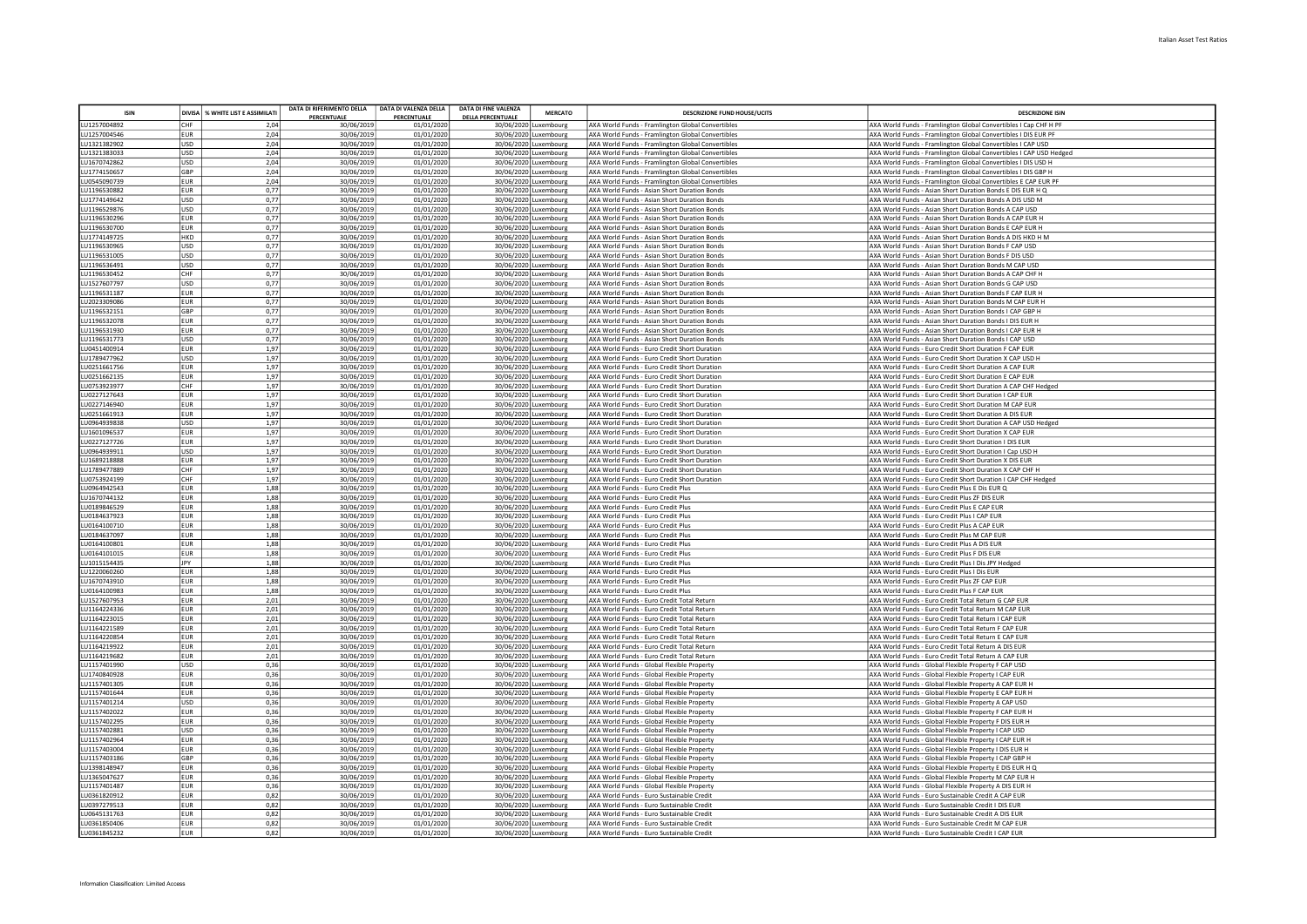

| <b>ISIN</b>                  |                          | DIVISA % WHITE LIST E ASSIMILATI | DATA DI RIFERIMENTO DELLA<br><b>PERCENTUALE</b> | DATA DI VALENZA DELLA<br>PERCENTUALE | <b>DATA DI FINE VALENZA</b><br><b>DELLA PERCENTUALE</b> | <b>MERCATO</b> | <b>DESCRIZIONE FUND HOUSE/UCITS</b>                                                                | <b>DESCRIZIONE ISIN</b>                                                                                                     |
|------------------------------|--------------------------|----------------------------------|-------------------------------------------------|--------------------------------------|---------------------------------------------------------|----------------|----------------------------------------------------------------------------------------------------|-----------------------------------------------------------------------------------------------------------------------------|
| LU0361838963                 | EUR                      | 0,82                             | 30/06/2019                                      | 01/01/2020                           | 30/06/2020 Luxembourg                                   |                | AXA World Funds - Euro Sustainable Credit                                                          | AXA World Funds - Euro Sustainable Credit F CAP EUR                                                                         |
| LU0361831018                 | <b>EUR</b>               | 0,82                             | 30/06/2019                                      | 01/01/2020                           | 30/06/2020 Luxembourg                                   |                | AXA World Funds - Euro Sustainable Credit                                                          | AXA World Funds - Euro Sustainable Credit E CAP EUR                                                                         |
| LU0965101792                 | EUR                      | 0,82                             | 30/06/2019                                      | 01/01/2020                           | 30/06/2020 Luxembourg                                   |                | AXA World Funds - Euro Sustainable Credit                                                          | AXA World Funds - Euro Sustainable Credit M Dis EUR                                                                         |
| 11670744215                  | <b>EUR</b>               | 0,69                             | 30/06/2019                                      | 01/01/2020                           | 30/06/2020 Luxembourg                                   |                | AXA World Funds - Euro Buy And Maintain Credit                                                     | AXA World Funds - Euro Buy And Maintain Credit A CAP EUR                                                                    |
| J1156427665                  | EUR                      | 0,69                             | 30/06/2019                                      | 01/01/2020                           | 30/06/2020 Luxembourg                                   |                | AXA World Funds - Euro Buy And Maintain Credit                                                     | AXA World Funds - Euro Buy And Maintain Credit M CAP EUR                                                                    |
| LU1156427582                 | EUR                      | 0,69                             | 30/06/2019                                      | 01/01/2020                           | 30/06/2020 Luxembourg                                   |                | AXA World Funds - Euro Buy And Maintain Credit                                                     | AXA World Funds - Euro Buy And Maintain Credit I CAP EUR                                                                    |
| LU0179866602<br>LU0179866354 | EUR<br>EUR               | 21,97<br>21,97                   | 30/06/201<br>30/06/2019                         | 01/01/2020<br>01/01/2020             | 30/06/2020 Luxembourg<br>30/06/2020 Luxembourg          |                | AXA World Funds - Optimal Income<br>AXA World Funds - Optimal Income                               | AXA World Funds - Optimal Income F DIS EUR<br>AXA World Funds - Optimal Income A DIS EUR                                    |
| 110295685886                 | EUR                      | 21,97                            | 30/06/2019                                      | 01/01/2020                           | 30/06/2020 Luxembourg                                   |                | AXA World Funds - Optimal Income                                                                   | AXA World Funds - Optimal Income M CAP EUR                                                                                  |
| LU0184635471                 | EUR                      | 21,97                            | 30/06/2019                                      | 01/01/2020                           | 30/06/2020 Luxembourg                                   |                | AXA World Funds - Optimal Income                                                                   | AXA World Funds - Optimal Income I CAP EUR                                                                                  |
| LU0179866867                 | EUR                      | 21,97                            | 30/06/2019                                      | 01/01/2020                           | 30/06/2020 Luxembourg                                   |                | AXA World Funds - Optimal Income                                                                   | AXA World Funds - Optimal Income F CAP EUR                                                                                  |
| LU0184634821                 | <b>EUR</b>               | 21,97                            | 30/06/2019                                      | 01/01/2020                           | 30/06/2020 Luxembourg                                   |                | AXA World Funds - Optimal Income                                                                   | AXA World Funds - Optimal Income E CAP EUR                                                                                  |
| LU0179866438                 | EUR                      | 21,97                            | 30/06/2019                                      | 01/01/2020                           | 30/06/2020 Luxembourg                                   |                | AXA World Funds - Optimal Income                                                                   | AXA World Funds - Optimal Income A CAP EUR                                                                                  |
| 11/0251660352                | EUR                      | 50,62                            | 30/06/2019                                      | 01/01/2020                           | 30/06/2020 Luxembourg                                   |                | AXA World Funds - Euro Aggregate Short Duration                                                    | AXA World Funds - Euro Aggregate Short Duration A CAP EUR                                                                   |
| LU1002647227                 | EUR                      | 50,62                            | 30/06/2019                                      | 01/01/2020                           | 30/06/2020 Luxembourg                                   |                | AXA World Funds - Euro Aggregate Short Duration                                                    | AXA World Funds - Euro Aggregate Short Duration F Cap EUR                                                                   |
| LU0251660519<br>LU0227147161 | <b>EUR</b><br>EUR        | 50,62<br>50,62                   | 30/06/2019<br>30/06/2019                        | 01/01/2020<br>01/01/2020             | 30/06/2020 Luxembourg<br>30/06/2020 Luxembourg          |                | AXA World Funds - Euro Aggregate Short Duration<br>AXA World Funds - Euro Aggregate Short Duration | AXA World Funds - Euro Aggregate Short Duration A DIS EUR<br>AXA World Funds - Euro Aggregate Short Duration M CAP EUR      |
| LU0227127999                 | EUR                      | 50,62                            | 30/06/2019                                      | 01/01/2020                           | 30/06/2020 Luxembourg                                   |                | AXA World Funds - Euro Aggregate Short Duration                                                    | AXA World Funds - Euro Aggregate Short Duration I CAP EUR                                                                   |
| LU0251660782                 | EUR                      | 50,62                            | 30/06/2019                                      | 01/01/2020                           | 30/06/2020 Luxembourg                                   |                | AXA World Funds - Euro Aggregate Short Duration                                                    | AXA World Funds - Euro Aggregate Short Duration E CAP EUR                                                                   |
| J0964944325                  | EUR                      | 50,62                            | 30/06/2019                                      | 01/01/2020                           | 30/06/2020 Luxembourg                                   |                | AXA World Funds - Euro Aggregate Short Duration                                                    | AXA World Funds - Euro Aggregate Short Duration M Dis EUR                                                                   |
| J0227128294                  | EUR                      | 50,62                            | 30/06/2019                                      | 01/01/2020                           | 30/06/2020 Luxembourg                                   |                | AXA World Funds - Euro Aggregate Short Duration                                                    | AXA World Funds - Euro Aggregate Short Duration I DIS EUR                                                                   |
| LU0251659776                 | <b>EUR</b>               | 45,86                            | 30/06/2019                                      | 01/01/2020                           | 30/06/2020 Luxembourg                                   |                | AXA World Funds - Euro 5-7                                                                         | AXA World Funds - Euro 5-7 A CAP EUR                                                                                        |
| LU1670743837                 | <b>EUR</b>               | 45,86                            | 30/06/2019                                      | 01/01/2020                           | 30/06/2020 Luxembourg                                   |                | AXA World Funds - Euro 5-7                                                                         | AXA World Funds - Euro 5-7 ZF DIS EUR                                                                                       |
| LU1670743753                 | <b>EUR</b>               | 45,86                            | 30/06/2019                                      | 01/01/2020                           | 30/06/2020 Luxembourg                                   |                | AXA World Funds - Euro 5-7                                                                         | AXA World Funds - Euro 5-7 ZF CAP EUR                                                                                       |
| J1002647573<br>J0251659933   | EUR<br>EUR               | 45,86<br>45,86                   | 30/06/2019<br>30/06/2019                        | 01/01/2020<br>01/01/2020             | 30/06/2020 Luxembourg<br>30/06/2020 Luxembourg          |                | AXA World Funds - Euro 5-7<br>AXA World Funds - Euro 5-7                                           | AXA World Funds - Euro 5-7 F Cap EUR<br>AXA World Funds - Euro 5-7 A DIS EUR                                                |
| LU0227147245                 | EUR                      | 45,86                            | 30/06/2019                                      | 01/01/2020                           | 30/06/2020 Luxembourg                                   |                | AXA World Funds - Euro 5-7                                                                         | AXA World Funds - Euro 5-7 M CAP EUR                                                                                        |
| U0227128450                  | EUR                      | 45.86                            | 30/06/2019                                      | 01/01/2020                           | 30/06/2020 Luxembourg                                   |                | AXA World Funds - Euro 5-7                                                                         | AXA World Funds - Euro 5-7 I CAP EUR                                                                                        |
| U0251660279                  | EUR                      | 45,86                            | 30/06/201                                       | 01/01/2020                           | 30/06/2020 Luxembourg                                   |                | AXA World Funds - Euro 5-7                                                                         | AXA World Funds - Euro 5-7 E CAP EUR                                                                                        |
| LU0227129854                 | <b>EUR</b>               | 45,86                            | 30/06/2019                                      | 01/01/2020                           | 30/06/2020 Luxembourg                                   |                | AXA World Funds - Euro 5-7                                                                         | AXA World Funds - Euro 5-7 I DIS EUR                                                                                        |
| LU0227144739                 | EUR                      | 51,96                            | 30/06/2019                                      | 01/01/2020                           | 30/06/2020 Luxembourg                                   |                | AXA World Funds - Euro 7-10                                                                        | AXA World Funds - Euro 7-10 I DIS EUR                                                                                       |
| LU1002647730                 | EUR                      | 51,96                            | 30/06/2019                                      | 01/01/2020                           | 30/06/2020 Luxembourg                                   |                | AXA World Funds - Euro 7-10                                                                        | AXA World Funds - Euro 7-10 F Cap EUR                                                                                       |
| LU0251659347                 | EUR                      | 51,96                            | 30/06/2019                                      | 01/01/2020                           | 30/06/2020 Luxembourg                                   |                | AXA World Funds - Euro 7-10                                                                        | AXA World Funds - Euro 7-10 A DIS EUR                                                                                       |
| LU0227144655                 | EUR<br>EUR <sup></sup>   | 51,96                            | 30/06/2019                                      | 01/01/2020<br>01/01/2020             | 30/06/2020 Luxembourg                                   |                | AXA World Funds - Euro 7-10                                                                        | AXA World Funds - Euro 7-10 I CAP EUR                                                                                       |
| LU0251659420<br>LU0964944598 | EUR                      | 51,96<br>51,96                   | 30/06/2019<br>30/06/2019                        | 01/01/2020                           | 30/06/2020 Luxembourg<br>30/06/2020 Luxembourg          |                | AXA World Funds - Euro 7-10<br>AXA World Funds - Euro 7-10                                         | AXA World Funds - Euro 7-10 E CAP EUR<br>AXA World Funds - Euro 7-10 M Dis EUR                                              |
| LU0251659180                 | <b>EUR</b>               | 51,96                            | 30/06/2019                                      | 01/01/2020                           | 30/06/2020 Luxembourg                                   |                | AXA World Funds - Euro 7-10                                                                        | AXA World Funds - Euro 7-10 A CAP EUR                                                                                       |
| U0227145116                  | EUR                      | 72,83                            | 30/06/2019                                      | 01/01/2020                           | 30/06/2020 Luxembourg                                   |                | AXA World Funds - Euro 10+LT                                                                       | AXA World Funds - Euro 10+LT I DIS EUR                                                                                      |
| J1002647060                  | EUR                      | 72,83                            | 30/06/2019                                      | 01/01/2020                           | 30/06/2020 Luxembourg                                   |                | AXA World Funds - Euro 10+LT                                                                       | AXA World Funds - Euro 10+LT F Cap EUR                                                                                      |
| LU0251661244                 | <b>EUR</b>               | 72,83                            | 30/06/2019                                      | 01/01/2020                           | 30/06/2020 Luxembourg                                   |                | AXA World Funds - Euro 10+LT                                                                       | AXA World Funds - Euro 10+LT A DIS EUR                                                                                      |
| LU0227147831                 | <b>EUR</b>               | 72,83                            | 30/06/2019                                      | 01/01/2020                           | 30/06/2020 Luxembourg                                   |                | AXA World Funds - Euro 10+LT                                                                       | AXA World Funds - Euro 10+LT M CAP EUR                                                                                      |
| U0227144903                  | EUR                      | 72,83                            | 30/06/201                                       | 01/01/2020                           | 30/06/2020 Luxembourg                                   |                | AXA World Funds - Euro 10+LT                                                                       | AXA World Funds - Euro 10+LT I CAP EUR                                                                                      |
| 110251661590<br>U0251661087  | <b>EUR</b><br>EUR        | 72,83<br>72,83                   | 30/06/2019<br>30/06/2019                        | 01/01/2020<br>01/01/2020             | 30/06/2020 Luxembourg<br>30/06/2020 Luxembourg          |                | AXA World Funds - Euro 10+LT<br>AXA World Funds - Euro 10+LT                                       | AXA World Funds - Furo 10+IT F CAP FUR<br>AXA World Funds - Euro 10+LT A CAP EUR                                            |
| J0072814717                  | <b>EUR</b>               | 52,33                            | 30/06/2019                                      | 01/01/2020                           | 30/06/2020 Luxembourg                                   |                | AXA World Funds - Euro Bonds                                                                       | AXA World Funds - Euro Bonds A CAP EUR                                                                                      |
| LU0072815284                 | EUR <sup></sup>          | 52,33                            | 30/06/2019                                      | 01/01/2020                           | 30/06/2020 Luxembourg                                   |                | AXA World Funds - Euro Bonds                                                                       | AXA World Funds - Euro Bonds A DIS EUR                                                                                      |
| U0184632536                  | EUR <sup></sup>          | 52,33                            | 30/06/201                                       | 01/01/2020                           | 30/06/2020 Luxembourg                                   |                | AXA World Funds - Euro Bonds                                                                       | AXA World Funds - Euro Bonds M CAP EUF                                                                                      |
| U0184629151                  | EUR                      | 52,33                            | 30/06/2019                                      | 01/01/2020                           | 30/06/2020 Luxembourg                                   |                | AXA World Funds - Furo Bonds                                                                       | AXA World Funds - Furo Bonds I CAP FUR                                                                                      |
| J0965101875                  | EUR                      | 52,33                            | 30/06/2019                                      | 01/01/2020                           | 30/06/2020 Luxembourg                                   |                | AXA World Funds - Euro Bonds                                                                       | AXA World Funds - Euro Bonds M Dis EUR                                                                                      |
| 0072816332                   | EUR                      | 52,33                            | 30/06/201                                       | 01/01/2020                           | 30/06/2020 Luxembourg                                   |                | AXA World Funds - Euro Bonds                                                                       | AXA World Funds - Euro Bonds F CAP EUR                                                                                      |
| J1002646252                  | <b>EUR</b>               | 52,33                            | 30/06/2019                                      | 01/01/2020                           | 30/06/2020 Luxembourg                                   |                | AXA World Funds - Euro Bonds                                                                       | AXA World Funds - Euro Bonds BX Cap EUR                                                                                     |
| U0158186543<br>J1002646419   | EUR<br>EUR               | 52,33<br>52,33                   | 30/06/2019<br>30/06/2019                        | 01/01/2020<br>01/01/2020             | 30/06/2020 Luxembourg<br>30/06/2020 Luxembourg          |                | AXA World Funds - Euro Bonds<br>AXA World Funds - Furo Bonds                                       | AXA World Funds - Euro Bonds E CAP EUR<br>AXA World Funds - Furo Bonds BX Dis FUR                                           |
| LU0072816092                 | EUR                      | 52,33                            | 30/06/2019                                      | 01/01/2020                           | 30/06/2020 Luxembourg                                   |                | AXA World Funds - Euro Bonds                                                                       | AXA World Funds - Euro Bonds F DIS EUR                                                                                      |
| LU0251658612                 | <b>EUR</b>               | 98,07                            | 30/06/2019                                      | 01/01/2020                           | 30/06/2020 Luxembourg                                   |                | AXA World Funds - Euro Inflation Bonds                                                             | AXA World Funds - Euro Inflation Bonds A CAP EUR                                                                            |
| LU0227145546                 | EUR <sup></sup>          | 98,07                            | 30/06/2019                                      | 01/01/2020                           | 30/06/2020 Luxembourg                                   |                | AXA World Funds - Euro Inflation Bonds                                                             | AXA World Funds - Euro Inflation Bonds I DIS EUR                                                                            |
| J1002647904                  | EUR                      | 98,07                            | 30/06/2019                                      | 01/01/2020                           | 30/06/2020 Luxembourg                                   |                | AXA World Funds - Euro Inflation Bonds                                                             | AXA World Funds - Euro Inflation Bonds F Cap EUR                                                                            |
| J1002648118                  | <b>EUR</b>               | 98,07                            | 30/06/2019                                      | 01/01/2020                           | 30/06/2020 Luxembourg                                   |                | AXA World Funds - Euro Inflation Bonds                                                             | AXA World Funds - Euro Inflation Bonds F Dis EUR                                                                            |
| J0251658703                  | EUR                      | 98,07                            | 30/06/2019                                      | 01/01/2020                           | 30/06/2020 Luxembourg                                   |                | AXA World Funds - Euro Inflation Bonds                                                             | AXA World Funds - Euro Inflation Bonds A DIS EUR                                                                            |
| J0227148136<br>LU0227145389  | <b>EUR</b><br><b>EUR</b> | 98,07<br>98,07                   | 30/06/201<br>30/06/2019                         | 01/01/2020<br>01/01/2020             | 30/06/2020 Luxembourg<br>30/06/2020 Luxembourg          |                | AXA World Funds - Euro Inflation Bonds<br>AXA World Funds - Euro Inflation Bonds                   | AXA World Funds - Euro Inflation Bonds M CAP EUR<br>AXA World Funds - Euro Inflation Bonds I CAP EUR                        |
| LU0251658968                 | FUR                      | 98.07                            | 30/06/2019                                      | 01/01/2020                           | 30/06/2020 Luxembourg                                   |                | AXA World Funds - Euro Inflation Bonds                                                             | AXA World Funds - Euro Inflation Bonds E CAP EUR                                                                            |
| LU0503838491                 | <b>EUR</b>               | 98,07                            | 30/06/2019                                      | 01/01/2020                           | 30/06/2020 Luxembourg                                   |                | AXA World Funds - Euro Inflation Bonds                                                             | AXA World Funds - Euro Inflation Bonds I CAP EUR Redex                                                                      |
| J0266008639                  | EUR                      | 49,16                            | 30/06/2019                                      | 01/01/2020                           | 30/06/2020 Luxembourg                                   |                | AXA World Funds - Global Sustainable Aggregate                                                     | AXA World Funds - Global Sustainable Aggregate F Cap EUR                                                                    |
| J1016633296                  | EUR                      | 49,16                            | 30/06/2019                                      | 01/01/2020                           | 30/06/2020 Luxembourg                                   |                | AXA World Funds - Global Sustainable Aggregate                                                     | AXA World Funds - Global Sustainable Aggregate M Cap EUR                                                                    |
| LU0073690421                 | USD                      | 49,16                            | 30/06/201                                       | 01/01/2020                           | 30/06/2020 Luxembourg                                   |                | AXA World Funds - Global Sustainable Aggregate                                                     | AXA World Funds - Global Sustainable Aggregate A Cap USD Hedged                                                             |
| LU0158187194                 | <b>USD</b>               | 49,16                            | 30/06/2019                                      | 01/01/2020                           | 30/06/2020 Luxembourg                                   |                | AXA World Funds - Global Sustainable Aggregate                                                     | AXA World Funds - Global Sustainable Aggregate E Cap USD Hedged                                                             |
| U0184633773                  | <b>EUR</b>               | 49,16                            | 30/06/2019                                      | 01/01/2020                           | 30/06/2020 Luxembourg                                   |                | AXA World Funds - Global Sustainable Aggregate                                                     | AXA World Funds - Global Sustainable Aggregate A Cap EUR                                                                    |
| J0073690777<br>J0184634235   | USD<br>USD               | 49,16<br>49,16                   | 30/06/2019<br>30/06/2019                        | 01/01/2020<br>01/01/2020             | 30/06/2020 Luxembourg<br>30/06/2020 Luxembourg          |                | AXA World Funds - Global Sustainable Aggregate                                                     | AXA World Funds - Global Sustainable Aggregate F Cap USD Hedged                                                             |
| LU0184633930                 | <b>EUR</b>               | 49,16                            | 30/06/2019                                      | 01/01/2020                           | 30/06/2020 Luxembourg                                   |                | AXA World Funds - Global Sustainable Aggregate<br>AXA World Funds - Global Sustainable Aggregate   | AXA World Funds - Global Sustainable Aggregate I Cap USD Hedged<br>AXA World Funds - Global Sustainable Aggregate A Dis EUR |
| 11/0149002841                | <b>USD</b>               | 49,16                            | 30/06/2019                                      | 01/01/2020                           | 30/06/2020 Luxembourg                                   |                | AXA World Funds - Global Sustainable Aggregate                                                     | AXA World Funds - Global Sustainable Aggregate A Dis USD Hedged                                                             |
| LU0266009017                 | <b>USD</b>               | 49,16                            | 30/06/2019                                      | 01/01/2020                           | 30/06/2020 Luxembourg                                   |                | AXA World Funds - Global Sustainable Aggregate                                                     | AXA World Funds - Global Sustainable Aggregate I Dis USD Hedged                                                             |
| LU0255028333                 | EUR                      | 49,16                            | 30/06/2019                                      | 01/01/2020                           | 30/06/2020 Luxembourg                                   |                | AXA World Funds - Global Sustainable Aggregate                                                     | AXA World Funds - Global Sustainable Aggregate I Cap EUR                                                                    |
| LU0266008472                 | <b>EUR</b>               | 49,16                            | 30/06/2019                                      | 01/01/2020                           | 30/06/2020 Luxembourg                                   |                | AXA World Funds - Global Sustainable Aggregate                                                     | AXA World Funds - Global Sustainable Aggregate E Cap EUR                                                                    |
| LU0645149112                 | EUR                      | 68,48                            | 30/06/2019                                      | 01/01/2020                           | 30/06/2020 Luxembourg                                   |                | AXA World Funds - Optimal Absolute                                                                 | AXA World Funds - Optimal Absolute A DIS EUR PF                                                                             |
| LU0645149385                 | <b>EUR</b>               | 68,48                            | 30/06/2019                                      | 01/01/2020                           | 30/06/2020 Luxembourg                                   |                | AXA World Funds - Optimal Absolute                                                                 | AXA World Funds - Optimal Absolute F CAP EUR PF                                                                             |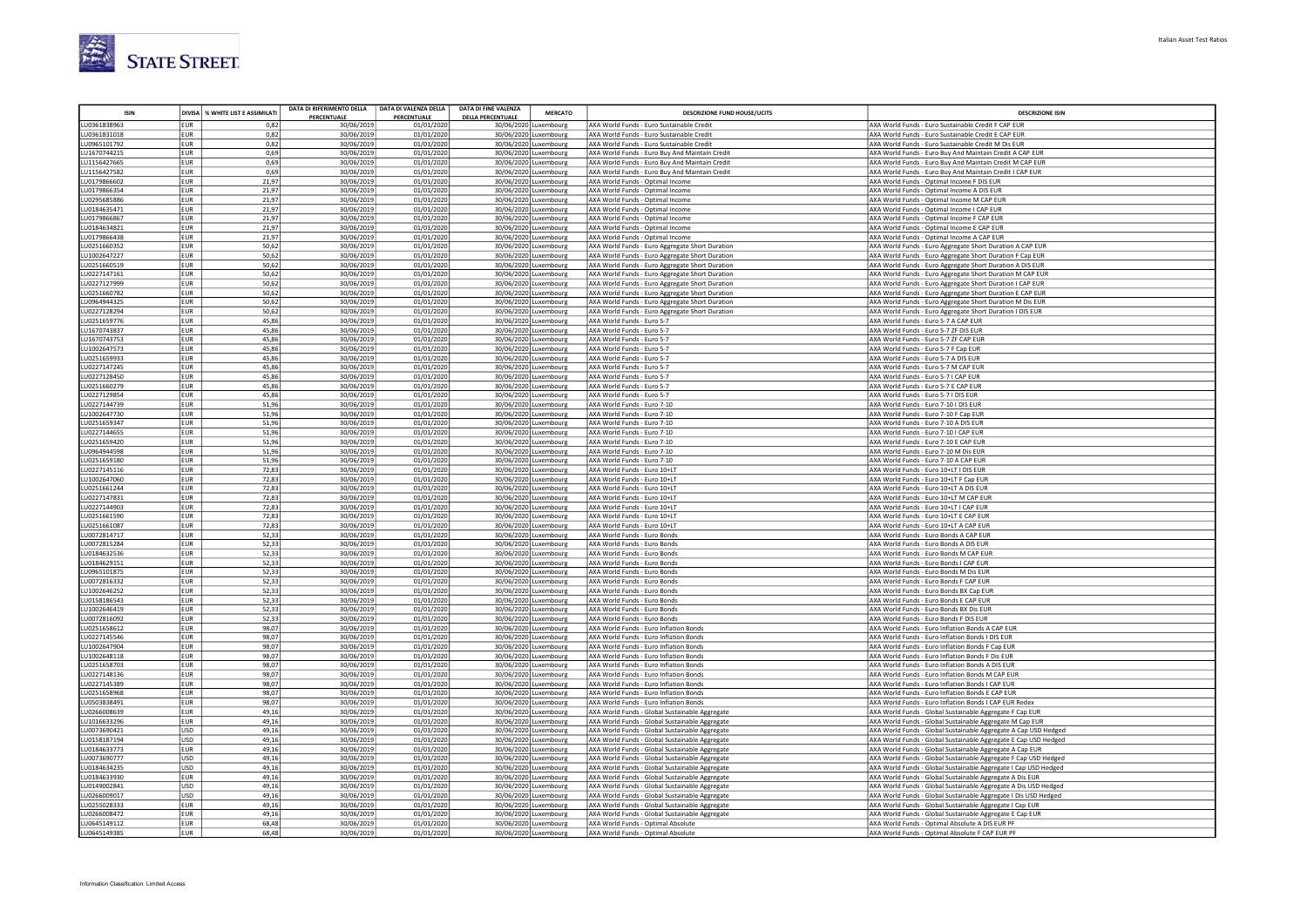| <b>ISIN</b>                  |                          | DIVISA % WHITE LIST E ASSIMILATI | DATA DI RIFERIMENTO DELLA | DATA DI VALENZA DELLA    | <b>DATA DI FINE VALENZA</b> | <b>MERCATO</b>                                 | <b>DESCRIZIONE FUND HOUSE/UCITS</b>                                                    | <b>DESCRIZIONE ISIN</b>                                                                                                 |
|------------------------------|--------------------------|----------------------------------|---------------------------|--------------------------|-----------------------------|------------------------------------------------|----------------------------------------------------------------------------------------|-------------------------------------------------------------------------------------------------------------------------|
|                              |                          |                                  | PERCENTUALE               | <b>PERCENTUALE</b>       | <b>DELLA PERCENTUALE</b>    |                                                |                                                                                        |                                                                                                                         |
| LU0632934401<br>U0645149203  | <b>EUR</b><br><b>EUR</b> | 68.48<br>68.48                   | 30/06/201<br>30/06/2019   | 01/01/2020<br>01/01/2020 |                             | 30/06/2020 Luxembourg<br>30/06/2020 Luxembourg | AXA World Funds - Optimal Absolute<br>AXA World Funds - Optimal Absolute               | AXA World Funds - Optimal Absolute AX CAP EUR PF<br>AXA World Funds - Optimal Absolute E CAP EUR PF                     |
| LU0645149039                 | USD                      | 68,48                            | 30/06/201                 | 01/01/2020               |                             | 30/06/2020 Luxembourg                          | AXA World Funds - Optimal Absolute                                                     | AXA World Funds - Optimal Absolute A CAP USD H PF                                                                       |
| LU0645148908                 | EUR                      | 68.48                            | 30/06/2019                | 01/01/2020               |                             | 30/06/2020 Luxembourg                          | AXA World Funds - Optimal Absolute                                                     | AXA World Funds - Optimal Absolute A CAP EUR PF                                                                         |
| LU0184631215                 | USD                      | 0.13                             | 30/06/201                 | 01/01/2020               |                             | 30/06/2020 Luxembourg                          | AXA World Funds - Global High Yield Bonds                                              | AXA World Funds - Global High Yield Bonds F CAP USD                                                                     |
| LU1105445966                 | <b>EUR</b>               | 0,13                             | 30/06/2019                | 01/01/2020               |                             | 30/06/2020 Luxembourg                          | AXA World Funds - Global High Yield Bonds                                              | AXA World Funds - Global High Yield Bonds I Dis EUR Hedged Q                                                            |
| LU0125750504                 | EUR                      | 0,13                             | 30/06/201                 | 01/01/2020               |                             | 30/06/2020 Luxembourg                          | AXA World Funds - Global High Yield Bonds                                              | AXA World Funds - Global High Yield Bonds A CAP EUR Hedged                                                              |
| LU0184630167<br>110189847253 | USD<br>FUR               | 0,13<br>0,13                     | 30/06/2019<br>30/06/2019  | 01/01/2020<br>01/01/2020 |                             | 30/06/2020 Luxembourg<br>30/06/2020 Luxembourg | AXA World Funds - Global High Yield Bonds<br>AXA World Funds - Global High Yield Bonds | AXA World Funds - Global High Yield Bonds A CAP USD<br>AXA World Funds - Global High Yield Bonds E CAP EUR Hedged       |
| LU0125752203                 | <b>EUR</b>               | 0,13                             | 30/06/201                 | 01/01/2020               |                             | 30/06/2020 Luxembourg                          | AXA World Funds - Global High Yield Bonds                                              | AXA World Funds - Global High Yield Bonds F CAP EUR Hedged                                                              |
| LU0753924603                 | <b>CHF</b>               | 0,13                             | 30/06/2019                | 01/01/2020               |                             | 30/06/2020 Luxembourg                          | AXA World Funds - Global High Yield Bonds                                              | AXA World Funds - Global High Yield Bonds A CAP CHF Hedged                                                              |
| LU0184631991                 | EUR                      | 0,13                             | 30/06/201                 | 01/01/2020               |                             | 30/06/2020 Luxembourg                          | AXA World Funds - Global High Yield Bonds                                              | AXA World Funds - Global High Yield Bonds I CAP EUR Hedged                                                              |
| LU0252440952                 | USD                      | 0,13                             | 30/06/2019                | 01/01/2020               |                             | 30/06/2020 Luxembourg                          | AXA World Funds - Global High Yield Bonds                                              | AXA World Funds - Global High Yield Bonds I CAP USD                                                                     |
| LU0184632700                 | EUR                      | 0.13                             | 30/06/2019                | 01/01/2020               |                             | 30/06/2020 Luxembourg                          | AXA World Funds - Global High Yield Bonds                                              | AXA World Funds - Global High Yield Bonds M CAP EUR H                                                                   |
| LU0125750256<br>LU1105448127 | <b>EUR</b><br>SGD        | 0,13<br>0,13                     | 30/06/2019<br>30/06/2019  | 01/01/2020<br>01/01/2020 |                             | 30/06/2020 Luxembourg<br>30/06/2020 Luxembourg | AXA World Funds - Global High Yield Bonds<br>AXA World Funds - Global High Yield Bonds | AXA World Funds - Global High Yield Bonds A DIS EUR Hedged<br>AXA World Funds - Global High Yield Bonds A Dis SGD H Mon |
| LU0753924785                 | lchf                     | 0,13                             | 30/06/2019                | 01/01/2020               |                             | 30/06/2020 Luxembourg                          | AXA World Funds - Global High Yield Bonds                                              | AXA World Funds - Global High Yield Bonds I CAP CHF Hedged                                                              |
| 111105448390                 | luso                     | 0,13                             | 30/06/2019                | 01/01/2020               |                             | 30/06/2020 Luxembourg                          | AXA World Funds - Global High Yield Bonds                                              | AXA World Funds - Global High Yield Bonds A Dis USD Mon                                                                 |
| LU0184630837                 | USD                      | 0,13                             | 30/06/2019                | 01/01/2020               |                             | 30/06/2020 Luxembourg                          | AXA World Funds - Global High Yield Bonds                                              | AXA World Funds - Global High Yield Bonds A DIS USD                                                                     |
| LU1105448044                 | Інкр                     | 0,13                             | 30/06/2019                | 01/01/2020               |                             | 30/06/2020 Luxembourg                          | AXA World Funds - Global High Yield Bonds                                              | AXA World Funds - Global High Yield Bonds A Dis HKD H Mon                                                               |
| LU0982017856                 | SGD                      | 0,13                             | 30/06/2019                | 01/01/2020               |                             | 30/06/2020 Luxembourg                          | AXA World Funds - Global High Yield Bonds                                              | AXA World Funds - Global High Yield Bonds A Cap SGD Hedged                                                              |
| LU0814371901<br>110266009520 | <b>GBP</b><br>USD        | 0,13<br>0.13                     | 30/06/2019<br>30/06/2019  | 01/01/2020<br>01/01/2020 |                             | 30/06/2020 Luxembourg<br>30/06/2020 Luxembourg | AXA World Funds - Global High Yield Bonds<br>AXA World Funds - Global High Yield Bonds | AXA World Funds - Global High Yield Bonds I Cap GBP Hedged<br>AXA World Funds - Global High Yield Bonds I Dis USD       |
| LU0266009447                 | EUR                      | 0,13                             | 30/06/2019                | 01/01/2020               |                             | 30/06/2020 Luxembourg                          | AXA World Funds - Global High Yield Bonds                                              | AXA World Funds - Global High Yield Bonds I Dis EUR Hedged                                                              |
| LU0184631645                 | lusp                     | 0,13                             | 30/06/2019                | 01/01/2020               |                             | 30/06/2020 Luxembourg                          | AXA World Funds - Global High Yield Bonds                                              | AXA World Funds - Global High Yield Bonds F DIS USD                                                                     |
| LU0125750769                 | EUR                      | 0,13                             | 30/06/2019                | 01/01/2020               |                             | 30/06/2020 Luxembourg                          | AXA World Funds - Global High Yield Bonds                                              | AXA World Funds - Global High Yield Bonds F DIS EUR Hedged                                                              |
| 110964942899                 | <b>IFUR</b>              | 0.13                             | 30/06/2019                | 01/01/2020               |                             | 30/06/2020 Luxembourg                          | AXA World Funds - Global High Yield Bonds                                              | AXA World Funds - Global High Yield Bonds E Dis EUR Hedged Q                                                            |
| LU0276015533                 | lusp                     | 0,11                             | 30/06/201                 | 01/01/2020               |                             | 30/06/2020 Luxembourg                          | AXA World Funds - US High Yield Bonds                                                  | AXA World Funds - US High Yield Bonds F CAP USD                                                                         |
| LU0276013835                 | <b>EUR</b>               | 0,11                             | 30/06/2019                | 01/01/2020               |                             | 30/06/2020 Luxembourg                          | AXA World Funds - US High Yield Bonds                                                  | AXA World Funds - US High Yield Bonds I DIS EUR Hedged                                                                  |
| LU0276014999<br>LU0619167173 | USD<br>GRP               | 0,11<br>0,11                     | 30/06/201<br>30/06/2019   | 01/01/2020<br>01/01/2020 |                             | 30/06/2020 Luxembourg<br>30/06/2020 Luxembourg | AXA World Funds - US High Yield Bonds<br>AXA World Funds - US High Yield Bonds         | AXA World Funds - US High Yield Bonds A Cap USD<br>AXA World Funds - US High Yield Bonds I CAP GBP Hedged               |
| 110645147330                 | Існғ                     | 0.11                             | 30/06/2019                | 01/01/2020               |                             | 30/06/2020 Luxembourg                          | AXA World Funds - US High Yield Bonds                                                  | AXA World Funds - US High Yield Bonds A CAP CHF Hedged                                                                  |
| LU1481594320                 | USD                      | 0,11                             | 30/06/2019                | 01/01/2020               |                             | 30/06/2020 Luxembourg                          | AXA World Funds - US High Yield Bonds                                                  | AXA World Funds - US High Yield Bonds I Dis USD M                                                                       |
| LU0645147413                 | leur.                    | 0.11                             | 30/06/2019                | 01/01/2020               |                             | 30/06/2020 Luxembourg                          | AXA World Funds - US High Yield Bonds                                                  | AXA World Funds - US High Yield Bonds A DIS EUR Hedged                                                                  |
| LU0276015889                 | USD                      | 0,11                             | 30/06/2019                | 01/01/2020               |                             | 30/06/2020 Luxembourg                          | AXA World Funds - US High Yield Bonds                                                  | AXA World Funds - US High Yield Bonds I CAP USD                                                                         |
| LU0645147504                 | Існғ                     | 0.11                             | 30/06/2019                | 01/01/2020               |                             | 30/06/2020 Luxembourg                          | AXA World Funds - US High Yield Bonds                                                  | AXA World Funds - US High Yield Bonds F CAP CHF Hedged                                                                  |
| LU0295689367<br>LU1016633700 | USD<br><b>EUR</b>        | 0,11<br>0,11                     | 30/06/2019<br>30/06/2019  | 01/01/2020<br>01/01/2020 |                             | 30/06/2020 Luxembourg<br>30/06/2020 Luxembourg | AXA World Funds - US High Yield Bonds<br>AXA World Funds - US High Yield Bonds         | AXA World Funds - US High Yield Bonds M Cap USD<br>AXA World Funds - US High Yield Bonds M Cap EUR H                    |
| LU0276013322                 | EUR                      | 0,11                             | 30/06/2019                | 01/01/2020               |                             | 30/06/2020 Luxembourg                          | AXA World Funds - US High Yield Bonds                                                  | AXA World Funds - US High Yield Bonds F CAP EUR Hedged                                                                  |
| LU0619172413                 | GRP                      | 0,11                             | 30/06/2019                | 01/01/2020               |                             | 30/06/2020 Luxembourg                          | AXA World Funds - US High Yield Bonds                                                  | AXA World Funds - US High Yield Bonds I DIS GBP Hedged                                                                  |
| LU1585242446                 | laup                     | 0.11                             | 30/06/2019                | 01/01/2020               |                             | 30/06/2020 Luxembourg                          | AXA World Funds - US High Yield Bonds                                                  | AXA World Funds - US High Yield Bonds A Dis AUD H M                                                                     |
| LU0276015616                 | USD                      | 0,11                             | 30/06/2019                | 01/01/2020               |                             | 30/06/2020 Luxembourg                          | AXA World Funds - US High Yield Bonds                                                  | AXA World Funds - US High Yield Bonds I Dis USD                                                                         |
| LU0276013082                 | leur.                    | 0.11                             | 30/06/2019                | 01/01/2020               |                             | 30/06/2020 Luxembourg                          | AXA World Funds - US High Yield Bonds                                                  | AXA World Funds - US High Yield Bonds A CAP EUR Hedged                                                                  |
| LU1124158582<br>LU0964941578 | <b>GBP</b><br>Існғ       | 0,11<br>0.11                     | 30/06/2019<br>30/06/2019  | 01/01/2020<br>01/01/2020 |                             | 30/06/2020 Luxembourg                          | AXA World Funds - US High Yield Bonds                                                  | AXA World Funds - US High Yield Bonds F Dis GBP H Qua                                                                   |
| LU1105446774                 | lusp                     | 0,11                             | 30/06/201                 | 01/01/2020               |                             | 30/06/2020 Luxembourg<br>30/06/2020 Luxembourg | AXA World Funds - US High Yield Bonds<br>AXA World Funds - US High Yield Bonds         | AXA World Funds - US High Yield Bonds A Dis CHF Hedged<br>AXA World Funds - US High Yield Bonds A Dis USD Mon           |
| U0964941495                  | <b>USD</b>               | 0,11                             | 30/06/2019                | 01/01/2020               |                             | 30/06/2020 Luxembourg                          | AXA World Funds - US High Yield Bonds                                                  | AXA World Funds - US High Yield Bonds A Dis USD                                                                         |
| LU0997828206                 | <b>CHF</b>               | 0,11                             | 30/06/2019                | 01/01/2020               |                             | 30/06/2020 Luxembourg                          | AXA World Funds - US High Yield Bonds                                                  | AXA World Funds - US High Yield Bonds I Cap CHF Hedged                                                                  |
| LU0964944242                 | <b>FUR</b>               | 0,11                             | 30/06/2019                | 01/01/2020               |                             | 30/06/2020 Luxembourg                          | AXA World Funds - US High Yield Bonds                                                  | AXA World Funds - US High Yield Bonds I Dis EUR H Q                                                                     |
| 110276014130                 | EUR                      | 0.11                             | 30/06/2019                | 01/01/2020               |                             | 30/06/2020 Luxembourg                          | AXA World Funds - US High Yield Bonds                                                  | AXA World Funds - US High Yield Bonds I CAP EUR Hedged                                                                  |
| LU0877918663                 | USD                      | 0,11                             | 30/06/2019                | 01/01/2020               |                             | 30/06/2020 Luxembourg                          | AXA World Funds - US High Yield Bonds                                                  | AXA World Funds - US High Yield Bonds T Dis USD Mon                                                                     |
| LU0276013249                 | leur.                    | 0.11                             | 30/06/2019                | 01/01/2020               |                             | 30/06/2020 Luxembourg                          | AXA World Funds - US High Yield Bonds                                                  | AXA World Funds - US High Yield Bonds E CAP EUR Hedged                                                                  |
| LU0482269734<br>LU0482269650 | EUR<br>EUR               | 87.27<br>87,27                   | 30/06/2019<br>30/06/2019  | 01/01/2020<br>01/01/2020 |                             | 30/06/2020 Luxembourg<br>30/06/2020 Luxembourg | AXA World Funds - Euro Government Bonds<br>AXA World Funds - Euro Government Bonds     | AXA World Funds - Euro Government Bonds M Cap EUR<br>AXA World Funds - Euro Government Bonds I CAP EUR                  |
| LU0482269148                 | EUR                      | 87,27                            | 30/06/2019                | 01/01/2020               |                             | 30/06/2020 Luxembourg                          | AXA World Funds - Euro Government Bonds                                                | AXA World Funds - Euro Government Bonds F CAP EUR                                                                       |
| LU0482269064                 | <b>EUR</b>               | 87,27                            | 30/06/2019                | 01/01/2020               |                             | 30/06/2020 Luxembourg                          | AXA World Funds - Euro Government Bonds                                                | AXA World Funds - Euro Government Bonds E CAP EUR                                                                       |
| LU0482268843                 | <b>EUR</b>               | 87,27                            | 30/06/2019                | 01/01/2020               |                             | 30/06/2020 Luxembourg                          | AXA World Funds - Euro Government Bonds                                                | AXA World Funds - Euro Government Bonds A CAP EUR                                                                       |
| LU1002646682                 | EUR                      | 27,11                            | 30/06/2019                | 01/01/2020               |                             | 30/06/2020 Luxembourg                          | AXA World Funds - Global Optimal Income                                                | AXA World Funds - Global Optimal Income BX Cap EUR                                                                      |
| LU1724657579                 | lusp                     | 27.11                            | 30/06/2019                | 01/01/2020               |                             | 30/06/2020 Luxembourg                          | AXA World Funds - Global Optimal Income                                                | AXA World Funds - Global Optimal Income I CAP USD H                                                                     |
| LU0465917390<br>LU0465917044 | EUR<br>leur.             | 27,11<br>27.11                   | 30/06/2019<br>30/06/2019  | 01/01/2020<br>01/01/2020 |                             | 30/06/2020 Luxembourg<br>30/06/2020 Luxembourg | AXA World Funds - Global Optimal Income<br>AXA World Funds - Global Optimal Income     | AXA World Funds - Global Optimal Income E Cap EUR<br>AXA World Funds - Global Optimal Income A Cap EUR                  |
| LU0465917473                 | EUR                      | 27,11                            | 30/06/2019                | 01/01/2020               |                             | 30/06/2020 Luxembourg                          | AXA World Funds - Global Optimal Income                                                | AXA World Funds - Global Optimal Income F Cap EUR                                                                       |
| LU0465917630                 | EUR                      | 27,11                            | 30/06/2019                | 01/01/2020               |                             | 30/06/2020 Luxembourg                          | AXA World Funds - Global Optimal Income                                                | AXA World Funds - Global Optimal Income I Cap EUR                                                                       |
| LU0465917713                 | EUR                      | 27.11                            | 30/06/201                 | 01/01/2020               |                             | 30/06/2020 Luxembourg                          | AXA World Funds - Global Optimal Income                                                | AXA World Funds - Global Optimal Income M Cap EUR                                                                       |
| LU0465917127                 | <b>EUR</b>               | 27,11                            | 30/06/2019                | 01/01/2020               |                             | 30/06/2020 Luxembourg                          | AXA World Funds - Global Optimal Income                                                | AXA World Funds - Global Optimal Income A Dis EUR                                                                       |
| LU0465917556                 | <b>EUR</b>               | 27,11                            | 30/06/201                 | 01/01/2020               |                             | 30/06/2020 Luxembourg                          | AXA World Funds - Global Optimal Income                                                | AXA World Funds - Global Optimal Income F Dis EUR                                                                       |
| LU1321383116                 | EUR                      | 27,11                            | 30/06/2019                | 01/01/2020               |                             | 30/06/2020 Luxembourg                          | AXA World Funds - Global Optimal Income                                                | AXA World Funds - Global Optimal Income AX CAP EUR                                                                      |
| 111002646849<br>LU0746605335 | <b>FUR</b><br>EUR        | 27.11<br>36,88                   | 30/06/201<br>30/06/2019   | 01/01/2020<br>01/01/2020 |                             | 30/06/2020 Luxembourg<br>30/06/2020 Luxembourg | AXA World Funds - Global Optimal Income<br>AXA World Funds - Global Strategic Bonds    | AXA World Funds - Global Optimal Income BX Dis EUR<br>AXA World Funds - Global Strategic Bonds F CAP EUR Hedged         |
| LU2064799062                 | USD                      | 36,88                            | 30/06/2019                | 01/01/2020               |                             | 30/06/2020 Luxembourg                          | AXA World Funds - Global Strategic Bonds                                               | AXA World Funds - Global Strategic Bonds A DIS USD M                                                                    |
| LU0746604288                 | EUR                      | 36,88                            | 30/06/2019                | 01/01/2020               |                             | 30/06/2020 Luxembourg                          | AXA World Funds - Global Strategic Bonds                                               | AXA World Funds - Global Strategic Bonds A CAP EUR Hedged                                                               |
| LU0746604528                 | USD                      | 36.88                            | 30/06/201                 | 01/01/2020               |                             | 30/06/2020 Luxembourg                          | AXA World Funds - Global Strategic Bonds                                               | AXA World Funds - Global Strategic Bonds A CAP USD                                                                      |
| LU0746604791                 | <b>CHF</b>               | 36,88                            | 30/06/2019                | 01/01/2020               |                             | 30/06/2020 Luxembourg                          | AXA World Funds - Global Strategic Bonds                                               | AXA World Funds - Global Strategic Bonds A CAP CHF Hedged                                                               |
| U0746605178                  | <b>EUR</b>               | 36,88                            | 30/06/2019                | 01/01/2020               |                             | 30/06/2020 Luxembourg                          | AXA World Funds - Global Strategic Bonds                                               | AXA World Funds - Global Strategic Bonds E CAP EUR Hedged                                                               |
| LU0746606069                 | USD                      | 36,88                            | 30/06/201                 | 01/01/2020               |                             | 30/06/2020 Luxembourg                          | AXA World Funds - Global Strategic Bonds                                               | AXA World Funds - Global Strategic Bonds I CAP USD                                                                      |
| LU0746605418                 | Існғ                     | 36,88                            | 30/06/2019                | 01/01/2020               |                             | 30/06/2020 Luxembourg                          | AXA World Funds - Global Strategic Bonds                                               | AXA World Funds - Global Strategic Bonds F CAP CHF Hedged                                                               |
| LU0746605681                 | <b>USD</b>               | 36.88                            | 30/06/2019                | 01/01/2020               |                             | 30/06/2020 Luxembourg                          | AXA World Funds - Global Strategic Bonds                                               | AXA World Funds - Global Strategic Bonds F CAP USD                                                                      |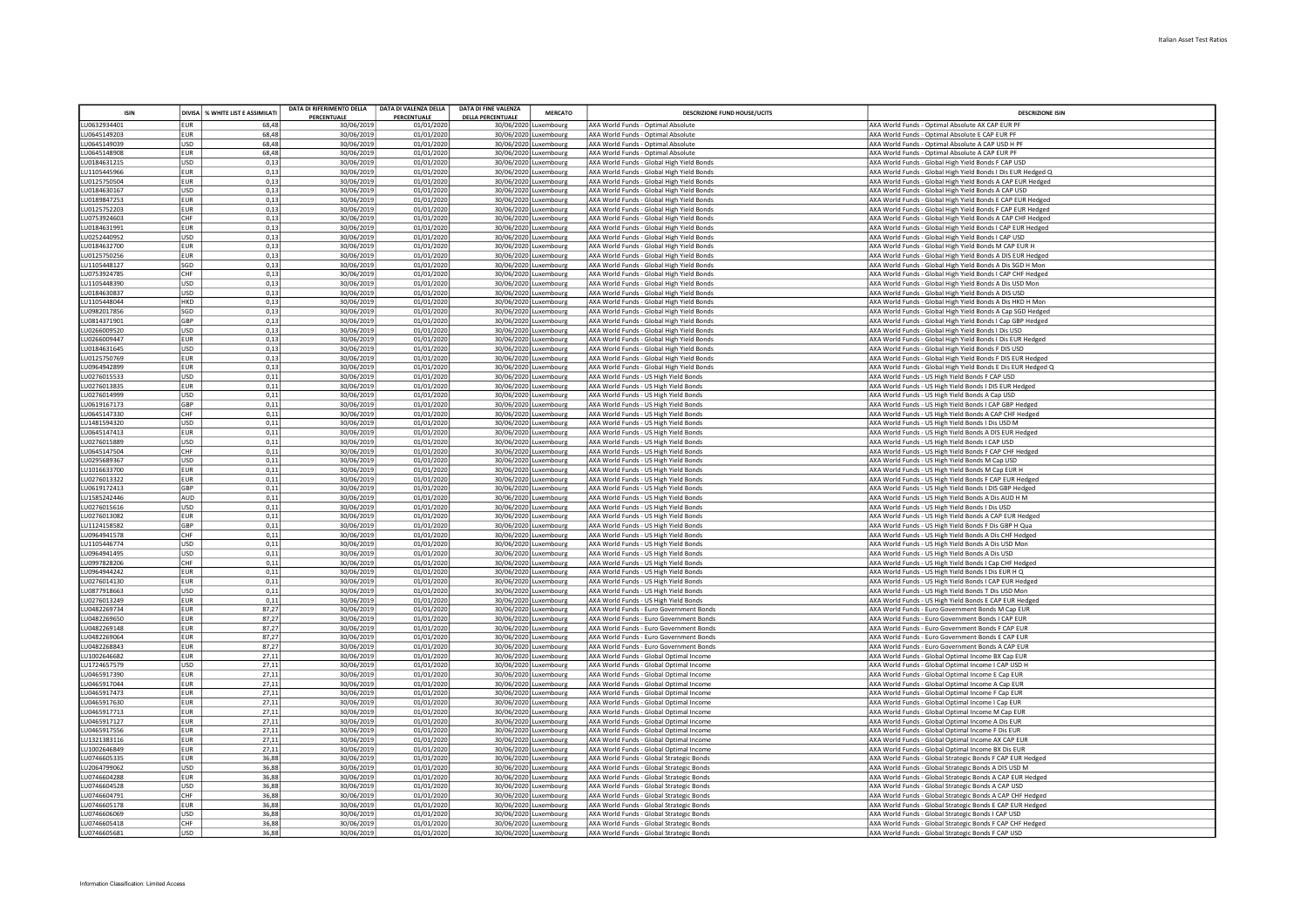

|                              |                          | DIVISA % WHITE LIST E ASSIMILAT | DATA DI RIFERIMENTO DELLA<br>PERCENTUALE | DATA DI VALENZA DELLA<br>PERCENTUALE | <b>DATA DI FINE VALENZA</b><br><b>MERCATO</b><br><b>DELLA PERCENTUALE</b> | <b>DESCRIZIONE FUND HOUSE/UCITS</b>                                                                                | <b>DESCRIZIONE ISIN</b>                                                                                                                                  |
|------------------------------|--------------------------|---------------------------------|------------------------------------------|--------------------------------------|---------------------------------------------------------------------------|--------------------------------------------------------------------------------------------------------------------|----------------------------------------------------------------------------------------------------------------------------------------------------------|
| LU0746605848                 | <b>EUR</b>               | 36,88                           | 30/06/201                                | 01/01/2020                           | 30/06/2020 Luxembourg                                                     | AXA World Funds - Global Strategic Bonds                                                                           | AXA World Funds - Global Strategic Bonds I CAP EUR Hedged                                                                                                |
| LU0746604445                 | <b>EUR</b>               | 36,88                           | 30/06/201                                | 01/01/2020                           | 30/06/2020 Luxembourg                                                     | AXA World Funds - Global Strategic Bonds                                                                           | AXA World Funds - Global Strategic Bonds A DIS EUR Hedged                                                                                                |
| LU1819502185                 | <b>USD</b>               | 36,88                           | 30/06/201                                | 01/01/2020                           | 30/06/2020 Luxembourg                                                     | AXA World Funds - Global Strategic Bonds                                                                           | AXA World Funds - Global Strategic Bonds U CAP USD                                                                                                       |
| LU0746604957                 | GBP                      | 36,88                           | 30/06/201                                | 01/01/2020                           | 30/06/2020 Luxembourg                                                     | AXA World Funds - Global Strategic Bonds                                                                           | AXA World Funds - Global Strategic Bonds A CAP GBP Hedged                                                                                                |
| LU1819502268                 | USD                      | 36.88                           | 30/06/201                                | 01/01/2020                           | 30/06/2020 Luxembourg                                                     | AXA World Funds - Global Strategic Bonds                                                                           | AXA World Funds - Global Strategic Bonds U DIS USD Q                                                                                                     |
| LU0746605251                 | <b>EUR</b>               | 36,88                           | 30/06/2019                               | 01/01/2020                           | 30/06/2020 Luxembourg                                                     | AXA World Funds - Global Strategic Bonds                                                                           | AXA World Funds - Global Strategic Bonds E DIS EUR Hedged                                                                                                |
| LU1276848717<br>LU1235302418 | GBP<br><b>EUR</b>        | 36,88<br>36,88                  | 30/06/2019<br>30/06/201                  | 01/01/2020<br>01/01/2020             | 30/06/2020 Luxembourg<br>30/06/2020 Luxembourg                            | AXA World Funds - Global Strategic Bonds<br>AXA World Funds - Global Strategic Bonds                               | AXA World Funds - Global Strategic Bonds I Cap GBP H<br>AXA World Funds - Global Strategic Bonds M Dis EUR H                                             |
| LU0964940505                 | USD                      | 36,88                           | 30/06/201                                | 01/01/2020                           | 30/06/2020 Luxembourg                                                     | AXA World Funds - Global Strategic Bonds                                                                           | AXA World Funds - Global Strategic Bonds A Dis USD                                                                                                       |
| LU0746605764                 | <b>GBP</b>               | 36,88                           | 30/06/201                                | 01/01/2020                           | 30/06/2020 Luxembourg                                                     | AXA World Funds - Global Strategic Bonds                                                                           | AXA World Funds - Global Strategic Bonds F CAP GBP Hedged                                                                                                |
| LU0746600021                 | EUR                      | 36,88                           | 30/06/201                                | 01/01/2020                           | 30/06/2020 Luxembourg                                                     | AXA World Funds - Global Strategic Bonds                                                                           | AXA World Funds - Global Strategic Bonds M CAP EUR Hedged                                                                                                |
| LU0746606499                 | GBP                      | 36,88                           | 30/06/2019                               | 01/01/2020                           | 30/06/2020 Luxembourg                                                     | AXA World Funds - Global Strategic Bonds                                                                           | AXA World Funds - Global Strategic Bonds I DIS GBP Hedged                                                                                                |
| LU0746606143                 | CHF                      | 36,88                           | 30/06/2019                               | 01/01/2020                           | 30/06/2020 Luxembourg                                                     | AXA World Funds - Global Strategic Bonds                                                                           | AXA World Funds - Global Strategic Bonds I CAP CHF Hedged                                                                                                |
| LU1105445883                 | <b>EUR</b>               | 36,88                           | 30/06/201                                | 01/01/2020                           | 30/06/2020 Luxembourg                                                     | AXA World Funds - Global Strategic Bonds                                                                           | AXA World Funds - Global Strategic Bonds I Dis EUR Hedged Q                                                                                              |
| LU0800573262                 | <b>EUR</b>               | 17,58                           | 30/06/2019                               | 01/01/2020                           | 30/06/2020 Luxembourg                                                     | AXA World Funds - Emerging Markets Short Duration Bonds                                                            | AXA World Funds - Emerging Markets Short Duration Bonds F Cap EUR Hedged                                                                                 |
| LU1105448713<br>LU0800572702 | <b>USD</b><br>EUR        | 17,58<br>17,58                  | 30/06/2019                               | 01/01/2020                           | 30/06/2020 Luxembourg                                                     | AXA World Funds - Emerging Markets Short Duration Bonds                                                            | AXA World Funds - Emerging Markets Short Duration Bonds A Dis USD Qua                                                                                    |
| LU0800572884                 | GBP                      | 17,58                           | 30/06/2019<br>30/06/2019                 | 01/01/2020<br>01/01/2020             | 30/06/2020 Luxembourg<br>30/06/2020 Luxembourg                            | AXA World Funds - Emerging Markets Short Duration Bonds<br>AXA World Funds - Emerging Markets Short Duration Bonds | AXA World Funds - Emerging Markets Short Duration Bonds A Cap EUR Hedged<br>AXA World Funds - Emerging Markets Short Duration Bonds A Dis Qua GBP Hedged |
| LU0800572967                 | CHF                      | 17,58                           | 30/06/201                                | 01/01/2020                           | 30/06/2020 Luxembourg                                                     | AXA World Funds - Emerging Markets Short Duration Bonds                                                            | AXA World Funds - Emerging Markets Short Duration Bonds A Cap CHF Hedged                                                                                 |
| 110800573189                 | USD                      | 17.58                           | 30/06/201                                | 01/01/2020                           | 30/06/2020 Luxembourg                                                     | AXA World Funds - Emerging Markets Short Duration Bonds                                                            | AXA World Funds - Emerging Markets Short Duration Bonds F Cap USD                                                                                        |
| LU0800597873                 | <b>USD</b>               | 17,58                           | 30/06/2019                               | 01/01/2020                           | 30/06/2020 Luxembourg                                                     | AXA World Funds - Emerging Markets Short Duration Bonds                                                            | AXA World Funds - Emerging Markets Short Duration Bonds A Cap USD                                                                                        |
| LU0800573346                 | <b>USD</b>               | 17.58                           | 30/06/201                                | 01/01/2020                           | 30/06/2020 Luxembourg                                                     | AXA World Funds - Emerging Markets Short Duration Bonds                                                            | AXA World Funds - Emerging Markets Short Duration Bonds I Cap USD                                                                                        |
| LU0800573429                 | <b>EUR</b>               | 17,58                           | 30/06/201                                | 01/01/2020                           | 30/06/2020 Luxembourg                                                     | AXA World Funds - Emerging Markets Short Duration Bonds                                                            | AXA World Funds - Emerging Markets Short Duration Bonds I Cap EUR Hedged                                                                                 |
| LU0800573692                 | <b>EUR</b>               | 17,58                           | 30/06/201                                | 01/01/2020                           | 30/06/2020 Luxembourg                                                     | AXA World Funds - Emerging Markets Short Duration Bonds                                                            | AXA World Funds - Emerging Markets Short Duration Bonds I Dis EUR Hedged                                                                                 |
| LU0800573775                 | CHF                      | 17.58                           | 30/06/2019                               | 01/01/2020                           | 30/06/2020 Luxembourg                                                     | AXA World Funds - Emerging Markets Short Duration Bonds                                                            | AXA World Funds - Emerging Markets Short Duration Bonds I Cap CHF Hedged                                                                                 |
| LU0879470093<br>LU1596800703 | GBP<br>AUD               | 17,58<br>17,58                  | 30/06/2019<br>30/06/201                  | 01/01/2020<br>01/01/2020             | 30/06/2020 Luxembourg<br>30/06/2020 Luxembourg                            | AXA World Funds - Emerging Markets Short Duration Bonds                                                            | AXA World Funds - Emerging Markets Short Duration Bonds I Dis Quart GBP Hedged                                                                           |
| LU1105448473                 | HKD                      | 17,58                           | 30/06/201                                | 01/01/2020                           | 30/06/2020 Luxembourg                                                     | AXA World Funds - Emerging Markets Short Duration Bonds<br>AXA World Funds - Emerging Markets Short Duration Bonds | AXA World Funds - Emerging Markets Short Duration Bonds A DIS AUD H M<br>AXA World Funds - Emerging Markets Short Duration Bonds A DIS HKD H M           |
| LU0800573007                 | <b>EUR</b>               | 17,58                           | 30/06/201                                | 01/01/2020                           | 30/06/2020 Luxembourg                                                     | AXA World Funds - Emerging Markets Short Duration Bonds                                                            | AXA World Funds - Emerging Markets Short Duration Bonds E Cap EUR Hedged                                                                                 |
| LU1105448556                 | SGD                      | 17,58                           | 30/06/201                                | 01/01/2020                           | 30/06/2020 Luxembourg                                                     | AXA World Funds - Emerging Markets Short Duration Bonds                                                            | AXA World Funds - Emerging Markets Short Duration Bonds A Dis SGD Hedged Q                                                                               |
| LU1819502342                 | USD                      | 17,58                           | 30/06/2019                               | 01/01/2020                           | 30/06/2020 Luxembourg                                                     | AXA World Funds - Emerging Markets Short Duration Bonds                                                            | AXA World Funds - Emerging Markets Short Duration Bonds U CAP USD                                                                                        |
| LU0982017773                 | SGD                      | 17,58                           | 30/06/201                                | 01/01/2020                           | 30/06/2020 Luxembourg                                                     | AXA World Funds - Emerging Markets Short Duration Bonds                                                            | AXA World Funds - Emerging Markets Short Duration Bonds A Cap SGD Hedged                                                                                 |
| LU0982017344                 | <b>EUR</b>               | 17,58                           | 30/06/201                                | 01/01/2020                           | 30/06/2020 Luxembourg                                                     | AXA World Funds - Emerging Markets Short Duration Bonds                                                            | AXA World Funds - Emerging Markets Short Duration Bonds A Dis EUR Hedged                                                                                 |
| LU0964942113                 | GBP                      | 17,58                           | 30/06/2019                               | 01/01/2020                           | 30/06/2020 Luxembourg                                                     | AXA World Funds - Emerging Markets Short Duration Bonds                                                            | AXA World Funds - Emerging Markets Short Duration Bonds I CAP GBP Hedged                                                                                 |
| LU0982017427                 | CHF                      | 17,58                           | 30/06/2019                               | 01/01/2020                           | 30/06/2020 Luxembourg                                                     | AXA World Funds - Emerging Markets Short Duration Bonds                                                            | AXA World Funds - Emerging Markets Short Duration Bonds F Cap CHF Hedged                                                                                 |
| LU0964942204<br>LU0964940091 | <b>EUR</b><br>USD        | 17,58<br>17,58                  | 30/06/2019<br>30/06/201                  | 01/01/2020<br>01/01/2020             | 30/06/2020 Luxembourg<br>30/06/2020 Luxembourg                            | AXA World Funds - Emerging Markets Short Duration Bonds<br>AXA World Funds - Emerging Markets Short Duration Bonds | AXA World Funds - Emerging Markets Short Duration Bonds E Dis EUR Hedged Q<br>AXA World Funds - Emerging Markets Short Duration Bonds A Dis USD          |
| LU0964941651                 | USD                      | 17,58                           | 30/06/201                                | 01/01/2020                           | 30/06/2020 Luxembourg                                                     | AXA World Funds - Emerging Markets Short Duration Bonds                                                            | AXA World Funds - Emerging Markets Short Duration Bonds F Dis USD                                                                                        |
| U0964941735                  | EUR                      | 17,58                           | 30/06/201                                | 01/01/2020                           | 30/06/2020 Luxembourg                                                     | AXA World Funds - Emerging Markets Short Duration Bonds                                                            | AXA World Funds - Emerging Markets Short Duration Bonds F Dis EUR Hedged                                                                                 |
| LU0964941818                 | GBP                      | 17,58                           | 30/06/2019                               | 01/01/2020                           | 30/06/2020 Luxembourg                                                     | AXA World Funds - Emerging Markets Short Duration Bonds                                                            | AXA World Funds - Emerging Markets Short Duration Bonds F CAP GBP Hedged                                                                                 |
| LU0964941909                 | GBP                      | 17,58                           | 30/06/2019                               | 01/01/2020                           | 30/06/2020 Luxembourg                                                     | AXA World Funds - Emerging Markets Short Duration Bonds                                                            | AXA World Funds - Emerging Markets Short Duration Bonds F Dis GBP Hedged Q                                                                               |
| LU0964942030                 | <b>USD</b>               | 17,58                           | 30/06/2019                               | 01/01/2020                           | 30/06/2020 Luxembourg                                                     | AXA World Funds - Emerging Markets Short Duration Bonds                                                            | AXA World Funds - Emerging Markets Short Duration Bonds I Dis USD                                                                                        |
| LU0964942386                 | EUR                      | 17,58                           | 30/06/201                                | 01/01/2020                           | 30/06/2020 Luxembourg                                                     | AXA World Funds - Emerging Markets Short Duration Bonds                                                            | AXA World Funds - Emerging Markets Short Duration Bonds M Cap EUR Hedged                                                                                 |
| LU0227127486<br>LU0964942626 | <b>USD</b><br><b>EUR</b> | 37,86<br>37,86                  | 30/06/2019<br>30/06/2019                 | 01/01/2020<br>01/01/2020             | 30/06/2020 Luxembourg<br>30/06/2020 Luxembourg                            | AXA World Funds - Global Emerging Markets Bonds<br>AXA World Funds - Global Emerging Markets Bonds                 | AXA World Funds - Global Emerging Markets Bonds F Cap USD                                                                                                |
| LU0251658455                 | <b>USD</b>               | 37,86                           | 30/06/2019                               | 01/01/2020                           | 30/06/2020 Luxembourg                                                     | AXA World Funds - Global Emerging Markets Bonds                                                                    | AXA World Funds - Global Emerging Markets Bonds E Dis EUR Hedged Q<br>AXA World Funds - Global Emerging Markets Bonds A Cap USD                          |
| LU0227125944                 | <b>EUR</b>               | 37,86                           | 30/06/201                                | 01/01/2020                           | 30/06/2020 Luxembourg                                                     | AXA World Funds - Global Emerging Markets Bonds                                                                    | AXA World Funds - Global Emerging Markets Bonds F CAP EUR Hedged                                                                                         |
| LU0251658026                 | EUR                      | 37,86                           | 30/06/201                                | 01/01/2020                           | 30/06/2020 Luxembourg                                                     | AXA World Funds - Global Emerging Markets Bonds                                                                    | AXA World Funds - Global Emerging Markets Bonds A CAP EUR Hedged                                                                                         |
| 110266010619                 | EUR                      | 37.86                           | 30/06/201                                | 01/01/2020                           | 30/06/2020 Luxembourg                                                     | AXA World Funds - Global Emerging Markets Bonds                                                                    | AXA World Funds - Global Emerging Markets Bonds I CAP EUR Hedged                                                                                         |
| LU0375277778                 | USD                      | 37,86                           | 30/06/2019                               | 01/01/2020                           | 30/06/2020 Luxembourg                                                     | AXA World Funds - Global Emerging Markets Bonds                                                                    | AXA World Funds - Global Emerging Markets Bonds I Cap USD                                                                                                |
| LU0295688476                 | EUR                      | 37.86                           | 30/06/201                                | 01/01/2020                           | 30/06/2020 Luxembourg                                                     | AXA World Funds - Global Emerging Markets Bonds                                                                    | AXA World Funds - Global Emerging Markets Bonds M Cap EUR Hedged                                                                                         |
| LU0251658299                 | EUR                      | 37,86                           | 30/06/2019                               | 01/01/2020                           | 30/06/2020 Luxembourg                                                     | AXA World Funds - Global Emerging Markets Bonds                                                                    | AXA World Funds - Global Emerging Markets Bonds A Dis EUR Hedged                                                                                         |
| LU0227126249<br>LU0227126918 | EUR<br><b>USD</b>        | 37,86<br>37,86                  | 30/06/201<br>30/06/2019                  | 01/01/2020<br>01/01/2020             | 30/06/2020 Luxembourg<br>30/06/2020 Luxembourg                            | AXA World Funds - Global Emerging Markets Bonds<br>AXA World Funds - Global Emerging Markets Bonds                 | AXA World Funds - Global Emerging Markets Bonds F Dis EUR Hedged<br>AXA World Funds - Global Emerging Markets Bonds F Dis USD                            |
| LU0251658372                 | EUR                      | 37,86                           | 30/06/2019                               | 01/01/2020                           | 30/06/2020 Luxembourg                                                     | AXA World Funds - Global Emerging Markets Bonds                                                                    | AXA World Funds - Global Emerging Markets Bonds E Cap EUR Hedged                                                                                         |
| LU0266009959                 | <b>USD</b>               | 95,17                           | 30/06/2019                               | 01/01/2020                           | 30/06/2020 Luxembourg                                                     | AXA World Funds - Global Inflation Bonds                                                                           | AXA World Funds - Global Inflation Bonds A CAP USD Hedged                                                                                                |
| LU0964938608                 | USD                      | 95,17                           | 30/06/201                                | 01/01/2020                           | 30/06/2020 Luxembourg                                                     | AXA World Funds - Global Inflation Bonds                                                                           | AXA World Funds - Global Inflation Bonds I Cap USD Hedg Redex                                                                                            |
| LU0451400831                 | EUR <sup></sup>          | 95,17                           | 30/06/201                                | 01/01/2020                           | 30/06/2020 Luxembourg                                                     | AXA World Funds - Global Inflation Bonds                                                                           | AXA World Funds - Global Inflation Bonds A DIS EUR                                                                                                       |
| 110227148219                 | EUR                      | 95.17                           | 30/06/2019                               | 01/01/2020                           | 30/06/2020 Luxembourg                                                     | AXA World Funds - Global Inflation Bonds                                                                           | AXA World Funds - Global Inflation Bonds M CAP FUR                                                                                                       |
| LU0266010452                 | USD                      | 95,17                           | 30/06/2019                               | 01/01/2020                           | 30/06/2020 Luxembourg                                                     | AXA World Funds - Global Inflation Bonds                                                                           | AXA World Funds - Global Inflation Bonds I Cap USD Hedged                                                                                                |
| LU0227145629                 | <b>EUR</b>               | 95,17                           | 30/06/201                                | 01/01/2020                           | 30/06/2020 Luxembourg                                                     | AXA World Funds - Global Inflation Bonds                                                                           | AXA World Funds - Global Inflation Bonds I CAP EUR                                                                                                       |
| LU1002648894<br>LU1002648548 | <b>EUR</b><br><b>EUR</b> | 95,17<br>95,17                  | 30/06/201<br>30/06/201                   | 01/01/2020<br>01/01/2020             | 30/06/2020 Luxembourg<br>30/06/2020 Luxembourg                            | AXA World Funds - Global Inflation Bonds<br>AXA World Funds - Global Inflation Bonds                               | AXA World Funds - Global Inflation Bonds F Dis EUR Redex<br>AXA World Funds - Global Inflation Bonds F CAP EUR Redex                                     |
| LU1002649512                 | GBP                      | 95.1                            | 30/06/2019                               | 01/01/2020                           | 30/06/2020 Luxembourg                                                     | AXA World Funds - Global Inflation Bonds                                                                           | AXA World Funds - Global Inflation Bonds F CAP GBP Hedged                                                                                                |
| LU1002648381                 | <b>EUR</b>               | 95,17                           | 30/06/2019                               | 01/01/2020                           | 30/06/2020 Luxembourg                                                     | AXA World Funds - Global Inflation Bonds                                                                           | AXA World Funds - Global Inflation Bonds F CAP EUR                                                                                                       |
| LU1845380754                 | <b>EUR</b>               | 95,17                           | 30/06/201                                | 01/01/2020                           | 30/06/2020 Luxembourg                                                     | AXA World Funds - Global Inflation Bonds                                                                           | AXA World Funds - Global Inflation Bonds E DIS EUR Q                                                                                                     |
| LU0814370507                 | GBP                      | 95,17                           | 30/06/201                                | 01/01/2020                           | 30/06/2020 Luxembourg                                                     | AXA World Funds - Global Inflation Bonds                                                                           | AXA World Funds - Global Inflation Bonds I DIS Qua GBP Hedged                                                                                            |
| LU1360213893                 | <b>EUR</b>               | 95,17                           | 30/06/201                                | 01/01/2020                           | 30/06/2020 Luxembourg                                                     | AXA World Funds - Global Inflation Bonds                                                                           | AXA World Funds - Global Inflation Bonds A DIS EUR RED                                                                                                   |
| LU0397279430                 | CHF                      | 95,17                           | 30/06/201                                | 01/01/2020                           | 30/06/2020 Luxembourg                                                     | AXA World Funds - Global Inflation Bonds                                                                           | AXA World Funds - Global Inflation Bonds A CAP CHF Hedged                                                                                                |
| LU0266010296                 | <b>EUR</b>               | 95,17                           | 30/06/2019                               | 01/01/2020                           | 30/06/2020 Luxembourg                                                     | AXA World Funds - Global Inflation Bonds                                                                           | AXA World Funds - Global Inflation Bonds E CAP EUR                                                                                                       |
| LU1005224032<br>LU0227145975 | EUR<br>EUR               | 95,17<br>95,17                  | 30/06/201<br>30/06/201                   | 01/01/2020<br>01/01/2020             | 30/06/2020 Luxembourg<br>30/06/2020 Luxembourg                            | AXA World Funds - Global Inflation Bonds<br>AXA World Funds - Global Inflation Bonds                               | AXA World Funds - Global Inflation Bonds F DIS EUR<br>AXA World Funds - Global Inflation Bonds I DIS EUR                                                 |
| LU0397279356                 | CHF                      | 95,17                           | 30/06/201                                | 01/01/2020                           | 30/06/2020 Luxembourg                                                     | AXA World Funds - Global Inflation Bonds                                                                           | AXA World Funds - Global Inflation Bonds I CAP CHF Hedged                                                                                                |
| LU1002649199                 | CHF                      | 95,17                           | 30/06/2019                               | 01/01/2020                           | 30/06/2020 Luxembourg                                                     | AXA World Funds - Global Inflation Bonds                                                                           | AXA World Funds - Global Inflation Bonds F CAP CHF Hedged                                                                                                |
| LU0482271045                 | GBP                      | 95,17                           | 30/06/2019                               | 01/01/2020                           | 30/06/2020 Luxembourg                                                     | AXA World Funds - Global Inflation Bonds                                                                           | AXA World Funds - Global Inflation Bonds I CAP HEDG GBP Redex                                                                                            |
| LU0482270740                 | CHF                      | 95,17                           | 30/06/2019                               | 01/01/2020                           | 30/06/2020 Luxembourg                                                     | AXA World Funds - Global Inflation Bonds                                                                           | AXA World Funds - Global Inflation Bonds I CAP Hedged CHF Redex                                                                                          |
| LU0482270666                 | EUR                      | 95,17                           | 30/06/2019                               | 01/01/2020                           | 30/06/2020 Luxembourg                                                     | AXA World Funds - Global Inflation Bonds                                                                           | AXA World Funds - Global Inflation Bonds I CAP EUR Redex                                                                                                 |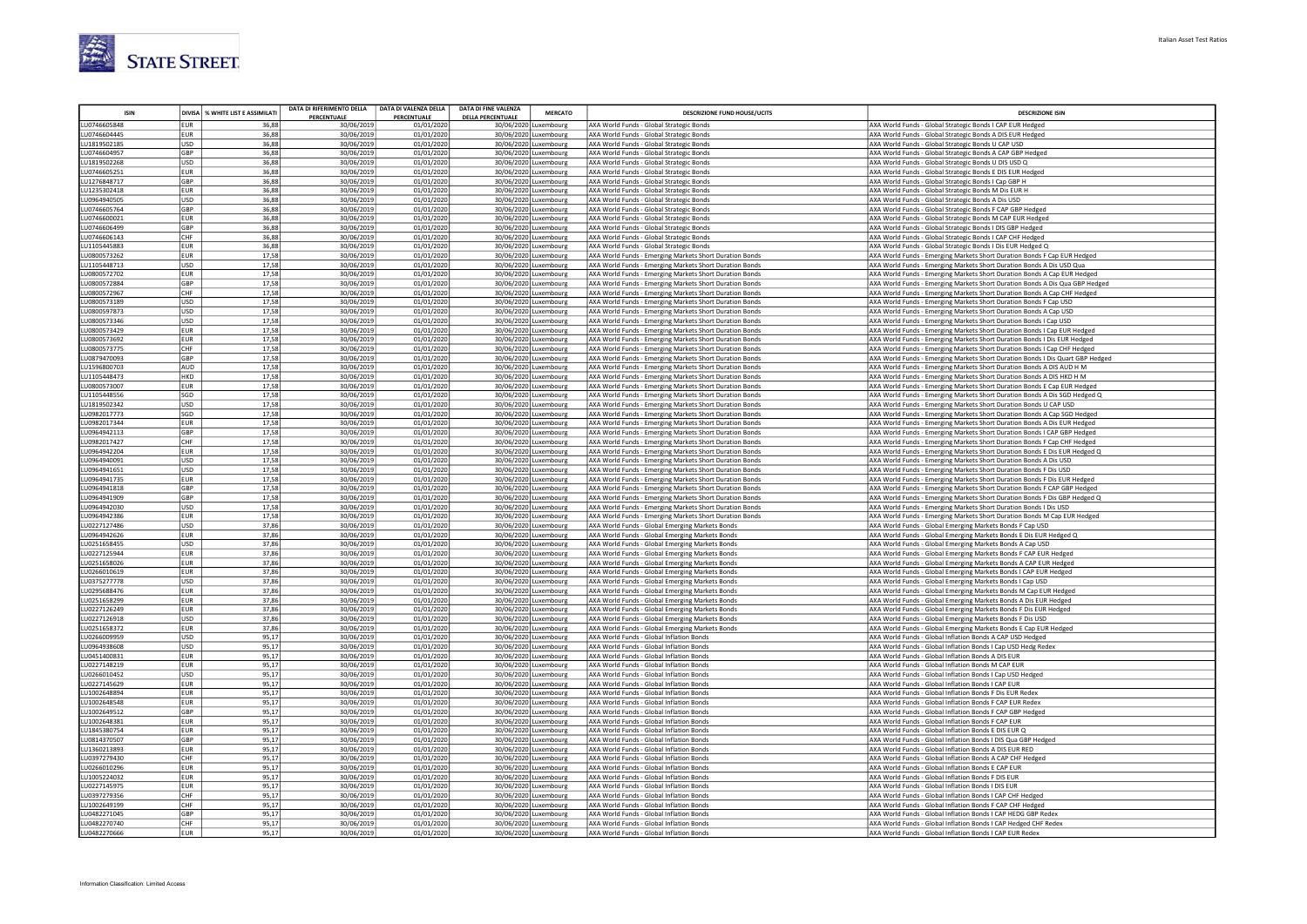| <b>ISIN</b>                 |                          | DIVISA % WHITE LIST E ASSIMILATI | DATA DI RIFERIMENTO DELLA | DATA DI VALENZA DELLA     | <b>DATA DI FINE VALENZA</b><br><b>MERCATO</b>      | <b>DESCRIZIONE FUND HOUSE/UCITS</b>                                                                                | <b>DESCRIZIONE ISIN</b>                                                                                                                    |
|-----------------------------|--------------------------|----------------------------------|---------------------------|---------------------------|----------------------------------------------------|--------------------------------------------------------------------------------------------------------------------|--------------------------------------------------------------------------------------------------------------------------------------------|
| U1002649942                 | <b>USD</b>               | 95.17                            | PERCENTUALE<br>30/06/2019 | PERCENTUALE<br>01/01/2020 | <b>DELLA PERCENTUALE</b><br>30/06/2020 Luxembourg  | AXA World Funds - Global Inflation Bonds                                                                           | AXA World Funds - Global Inflation Bonds F CAP USD Hedged                                                                                  |
| U0482270401                 | <b>EUR</b>               | 95,17                            | 30/06/2019                | 01/01/2020                | 30/06/2020<br>Luxemboure                           | AXA World Funds - Global Inflation Bonds                                                                           | AXA World Funds - Global Inflation Bonds E CAP EUR Redex                                                                                   |
| U0420068404                 | GBP                      | 95,17                            | 30/06/2019                | 01/01/2020                | 30/06/2020 Luxembourg                              | AXA World Funds - Global Inflation Bonds                                                                           | AXA World Funds - Global Inflation Bonds I CAP GBP Hedged                                                                                  |
| U0964942972                 | SGD                      | 95,17                            | 30/06/2019                | 01/01/2020                | 30/06/2020<br>uxembourg                            | AXA World Funds - Global Inflation Bonds                                                                           | AXA World Funds - Global Inflation Bonds A Cap SGD Hedged                                                                                  |
| U0482269908                 | <b>USD</b>               | 95,17                            | 30/06/2019                | 01/01/2020                | 30/06/2020 Luxembourg                              | AXA World Funds - Global Inflation Bonds                                                                           | AXA World Funds - Global Inflation Bonds A CAP Hedged USD Redex                                                                            |
| U0482270153<br>U0482270237  | <b>EUR</b><br>CHF        | 95,17<br>95,17                   | 30/06/2019<br>30/06/2019  | 01/01/2020<br>01/01/2020  | 30/06/2020 Luxembourg<br>30/06/2020 Luxembourg     | AXA World Funds - Global Inflation Bonds<br>AXA World Funds - Global Inflation Bonds                               | AXA World Funds - Global Inflation Bonds A CAP EUR Redex<br>AXA World Funds - Global Inflation Bonds A CAP Hedged CHF Redex                |
| U0420068156                 | GBP                      | 95,17                            | 30/06/2019                | 01/01/2020                | 30/06/2020 Luxembourg                              | AXA World Funds - Global Inflation Bonds                                                                           | AXA World Funds - Global Inflation Bonds A CAP GBP Hedged                                                                                  |
| U0266010379                 | <b>USD</b>               | 95,17                            | 30/06/2019                | 01/01/2020                | 30/06/2020 Luxembourg                              | AXA World Funds - Global Inflation Bonds                                                                           | AXA World Funds - Global Inflation Bonds I DIS USD Hedged                                                                                  |
| 111353951533                | <b>USD</b>               | 97,75                            | 30/06/2019                | 01/01/2020                | 30/06/2020<br>uxembourg                            | AXA World Funds - Global Inflation Short Duration Bonds                                                            | AXA World Funds - Global Inflation Short Duration Bonds E CAP USD                                                                          |
| U1670745618                 | <b>EUR</b>               | 97,75                            | 30/06/2019                | 01/01/2020                | 30/06/2020<br>uxemboure                            | AXA World Funds - Global Inflation Short Duration Bonds                                                            | AXA World Funds - Global Inflation Short Duration Bonds ZF CAP EUR H                                                                       |
| U1353950642                 | <b>USD</b><br>EUR        | 97,75                            | 30/06/2019                | 01/01/2020                | 30/06/2020 Luxembourg                              | AXA World Funds - Global Inflation Short Duration Bonds                                                            | AXA World Funds - Global Inflation Short Duration Bonds A DIS USD                                                                          |
| U1353950725<br>111353950998 | <b>FUR</b>               | 97,75<br>97,75                   | 30/06/2019<br>30/06/2019  | 01/01/2020<br>01/01/2020  | 30/06/2020  <br>uxembourg<br>30/06/2020 Luxembourg | AXA World Funds - Global Inflation Short Duration Bonds<br>AXA World Funds - Global Inflation Short Duration Bonds | AXA World Funds - Global Inflation Short Duration Bonds A CAP EUR H<br>AXA World Funds - Global Inflation Short Duration Bonds A DIS EUR H |
| LU1353951020                | CHF                      | 97,75                            | 30/06/2019                | 01/01/2020                | 30/06/2020 Luxembourg                              | AXA World Funds - Global Inflation Short Duration Bonds                                                            | AXA World Funds - Global Inflation Short Duration Bonds A CAP CHF F                                                                        |
| LU1353951459                | <b>EUR</b>               | 97,75                            | 30/06/2019                | 01/01/2020                | 30/06/2020 Luxembourg                              | AXA World Funds - Global Inflation Short Duration Bonds                                                            | AXA World Funds - Global Inflation Short Duration Bonds E DIS EUR H Q                                                                      |
| U1353950568                 | <b>USD</b>               | 97,75                            | 30/06/2019                | 01/01/2020                | 30/06/2020 Luxembourg                              | AXA World Funds - Global Inflation Short Duration Bonds                                                            | AXA World Funds - Global Inflation Short Duration Bonds A CAP USD                                                                          |
| LU1353951616                | USD                      | 97,75                            | 30/06/2019                | 01/01/2020                | 30/06/2020 Luxembourg                              | AXA World Funds - Global Inflation Short Duration Bonds                                                            | AXA World Funds - Global Inflation Short Duration Bonds F DIS USD                                                                          |
| LU1353951707                | <b>EUR</b>               | 97,75                            | 30/06/2019                | 01/01/2020                | 30/06/2020 Luxembourg                              | AXA World Funds - Global Inflation Short Duration Bonds                                                            | AXA World Funds - Global Inflation Short Duration Bonds F CAP EUR H                                                                        |
| LU1353951889<br>U1353951962 | CHF<br>CHF               | 97,75<br>97,75                   | 30/06/2019<br>30/06/2019  | 01/01/2020<br>01/01/2020  | 30/06/2020 Luxembourg<br>30/06/2020 Luxembourg     | AXA World Funds - Global Inflation Short Duration Bonds<br>AXA World Funds - Global Inflation Short Duration Bonds | AXA World Funds - Global Inflation Short Duration Bonds F CAP CHF H<br>AXA World Funds - Global Inflation Short Duration Bonds F DIS CHF H |
| LU1536922112                | <b>EUR</b>               | 97,75                            | 30/06/2019                | 01/01/2020                | 30/06/2020 Luxembourg                              | AXA World Funds - Global Inflation Short Duration Bonds                                                            | AXA World Funds - Global Inflation Short Duration Bonds I DIS EUR H                                                                        |
| LU1353951376                | EUR.                     | 97,75                            | 30/06/2019                | 01/01/2020                | 30/06/2020 Luxembourg                              | AXA World Funds - Global Inflation Short Duration Bonds                                                            | AXA World Funds - Global Inflation Short Duration Bonds E CAP EUR H                                                                        |
| LU1567432593                | <b>EUR</b>               | 97,75                            | 30/06/2019                | 01/01/2020                | 30/06/2020 Luxembourg                              | AXA World Funds - Global Inflation Short Duration Bonds                                                            | AXA World Funds - Global Inflation Short Duration Bonds F DIS EUR H                                                                        |
| U1353952002                 | <b>USD</b>               | 97,75                            | 30/06/2019                | 01/01/2020                | 30/06/2020 Luxembourg                              | AXA World Funds - Global Inflation Short Duration Bonds                                                            | AXA World Funds - Global Inflation Short Duration Bonds I CAP USD                                                                          |
| U1365047460                 | GBP<br>GBP               | 97,75                            | 30/06/2019                | 01/01/2020                | 30/06/2020 Luxembourg                              | AXA World Funds - Global Inflation Short Duration Bonds                                                            | AXA World Funds - Global Inflation Short Duration Bonds I DIS GBP H Q                                                                      |
| U1365047114<br>U1353952853  | <b>EUR</b>               | 97,75<br>97,75                   | 30/06/2019<br>30/06/2019  | 01/01/2020<br>01/01/2020  | 30/06/2020 Luxembourg<br>30/06/2020<br>uxembourg   | AXA World Funds - Global Inflation Short Duration Bonds<br>AXA World Funds - Global Inflation Short Duration Bonds | AXA World Funds - Global Inflation Short Duration Bonds F CAP GBP H<br>AXA World Funds - Global Inflation Short Duration Bonds M CAP EUR H |
| U1353952697                 | GBP                      | 97,75                            | 30/06/2019                | 01/01/2020                | 30/06/2020 Luxembourg                              | AXA World Funds - Global Inflation Short Duration Bonds                                                            | AXA World Funds - Global Inflation Short Duration Bonds I CAP GBP H                                                                        |
| U1353952424                 | CHF                      | 97,75                            | 30/06/2019                | 01/01/2020                | 30/06/2020<br>Luxembourg                           | AXA World Funds - Global Inflation Short Duration Bonds                                                            | AXA World Funds - Global Inflation Short Duration Bonds I DIS CHF H                                                                        |
| U1353952341                 | CHE                      | 97,75                            | 30/06/2019                | 01/01/2020                | 30/06/2020 Luxembourg                              | AXA World Funds - Global Inflation Short Duration Bonds                                                            | AXA World Funds - Global Inflation Short Duration Bonds I CAP CHF H                                                                        |
| U1353952267                 | EUR.                     | 97,75                            | 30/06/2019                | 01/01/2020                | 30/06/2020 Luxembourg                              | AXA World Funds - Global Inflation Short Duration Bonds                                                            | AXA World Funds - Global Inflation Short Duration Bonds I CAP FUR H                                                                        |
| LU1353952184                | <b>USD</b>               | 97,75                            | 30/06/2019                | 01/01/2020                | 30/06/2020 Luxembourg                              | AXA World Funds - Global Inflation Short Duration Bonds                                                            | AXA World Funds - Global Inflation Short Duration Bonds I DIS USD                                                                          |
| U0871792221<br>U0871793039  | <b>USD</b><br>GBP        | 0.29<br>0,29                     | 30/06/2019<br>30/06/2019  | 01/01/2020<br>01/01/2020  | 30/06/2020 Luxembourg<br>30/06/2020 Luxembourg     | AXA World Funds - Global Buy and Maintain Credit<br>AXA World Funds - Global Buy and Maintain Credit               | AXA World Funds - Global Buy and Maintain Credit I Cap USD<br>AXA World Funds - Global Buy and Maintain Credit I Dis Quart GBP Hed         |
| U1670744488                 | EUR.                     | 0,29                             | 30/06/2019                | 01/01/2020                | 30/06/2020 Luxembourg                              | AXA World Funds - Global Buy and Maintain Credit                                                                   | AXA World Funds - Global Buy and Maintain Credit A CAP EUR H                                                                               |
| U0871792734                 | AUD                      | 0,29                             | 30/06/2019                | 01/01/2020                | 30/06/2020 Luxembourg                              | AXA World Funds - Global Buy and Maintain Credit                                                                   | AXA World Funds - Global Buy and Maintain Credit I Cap AUD Hedged                                                                          |
| U0871792650                 | CHF                      | 0,29                             | 30/06/2019                | 01/01/2020                | 30/06/2020 Luxembourg                              | AXA World Funds - Global Buy and Maintain Credit                                                                   | AXA World Funds - Global Buy and Maintain Credit I Cap CHF Hedged                                                                          |
| U0871792577                 | GBP                      | 0,29                             | 30/06/2019                | 01/01/2020                | 30/06/2020<br>Luxembourg                           | AXA World Funds - Global Buy and Maintain Credit                                                                   | AXA World Funds - Global Buy and Maintain Credit I Cap GBP Hedged                                                                          |
| U0871792494                 | <b>EUR</b>               | 0,29<br>0.29                     | 30/06/2019                | 01/01/2020                | 30/06/2020<br>uxembourg.<br>30/06/2020 Uxembours   | AXA World Funds - Global Buy and Maintain Credit                                                                   | AXA World Funds - Global Buy and Maintain Credit I Cap EUR Hedged                                                                          |
| U1221080234<br>U0960404076  | JPY<br><b>EUR</b>        | 0,00                             | 30/06/2019<br>30/06/2019  | 01/01/2020<br>01/01/2020  | 30/06/2020 Luxembourg                              | AXA World Funds - Global Buy and Maintain Credit<br>AXA World Funds - US Credit Short Duration IG                  | AXA World Funds - Global Buy and Maintain Credit I Dis JPY H Q<br>AXA World Funds - US Credit Short Duration IG F Cap EUR Hedged           |
| U1881743964                 | <b>USD</b>               | 0,00                             | 30/06/2019                | 01/01/2020                | 30/06/2020 Luxembourg                              | AXA World Funds - US Credit Short Duration IG                                                                      | AXA World Funds - US Credit Short Duration IG U CAP USD                                                                                    |
| U0960403342                 | EUR                      | 0,00                             | 30/06/2019                | 01/01/2020                | 30/06/2020 Luxembourg                              | AXA World Funds - US Credit Short Duration IG                                                                      | AXA World Funds - US Credit Short Duration IG A Cap EUR Hedged                                                                             |
| 110960403938                | <b>LISD</b>              | 0.00                             | 30/06/2019                | 01/01/2020                | 30/06/2020 Luxembourg                              | AXA World Funds - US Credit Short Duration IG                                                                      | AXA World Funds - US Credit Short Duration IG F Cap USD                                                                                    |
| U0960403268                 | <b>USD</b>               | 0,00                             | 30/06/2019                | 01/01/2020                | 30/06/2020<br>uxemboure                            | AXA World Funds - US Credit Short Duration IG                                                                      | AXA World Funds - US Credit Short Duration IG A Cap USD                                                                                    |
| U0960404159                 | <b>USD</b>               | 0,00                             | 30/06/2019                | 01/01/2020                | 30/06/2020 Luxembourg                              | AXA World Funds - US Credit Short Duration IG                                                                      | AXA World Funds - US Credit Short Duration IG I Cap USD                                                                                    |
| U0960404233<br>U0960404316  | <b>EUR</b><br><b>EUR</b> | 0,00<br>0,00                     | 30/06/2019<br>30/06/2019  | 01/01/2020<br>01/01/2020  | 30/06/2020 Luxembourg<br>30/06/2020 Luxembourg     | AXA World Funds - US Credit Short Duration IG<br>AXA World Funds - US Credit Short Duration IG                     | AXA World Funds - US Credit Short Duration IG I Cap EUR Hedged<br>AXA World Funds - US Credit Short Duration IG I Dis EUR Hedged           |
| U0960404407                 | CHF                      | 0.00                             | 30/06/2019                | 01/01/2020                | 30/06/2020 Luxembourg                              | AXA World Funds - US Credit Short Duration IG                                                                      | AXA World Funds - US Credit Short Duration IG I Cap CHF Hedged                                                                             |
| U0960404662                 | <b>USD</b>               | 0,00                             | 30/06/2019                | 01/01/2020                | 30/06/2020 Luxembourg                              | AXA World Funds - US Credit Short Duration IG                                                                      | AXA World Funds - US Credit Short Duration IG M Cap USD                                                                                    |
| U1435403750                 | CHF                      | 0,00                             | 30/06/2019                | 01/01/2020                | 30/06/2020 Luxembourg                              | AXA World Funds - US Credit Short Duration IG                                                                      | AXA World Funds - US Credit Short Duration IG F Cap CHF H                                                                                  |
| LU1512669083                | EUR                      | 0,00                             | 30/06/2019                | 01/01/2020                | 30/06/2020 Luxembourg                              | AXA World Funds - US Credit Short Duration IG                                                                      | AXA World Funds - US Credit Short Duration IG M Cap EUR H                                                                                  |
| 111881743881                | <b>USD</b>               | 0,00                             | 30/06/2019                | 01/01/2020                | 30/06/2020 Luxembourg                              | AXA World Funds - US Credit Short Duration IG                                                                      | AXA World Funds - US Credit Short Duration IG U DIS USD                                                                                    |
| LU0960403854<br>U1819503233 | <b>EUR</b><br><b>USD</b> | 0,00<br>1,11                     | 30/06/2019<br>30/06/2019  | 01/01/2020<br>01/01/2020  | 30/06/2020 Luxembourg<br>30/06/2020 Luxembourg     | AXA World Funds - US Credit Short Duration IG<br>AXA World Funds - US Dynamic High Yield Bonds                     | AXA World Funds - US Credit Short Duration IG E Cap EUR Hedged<br>AXA World Funds - US Dynamic High Yield Bonds U CAP USD                  |
| LU1105451345                | <b>EUR</b>               | 1,11                             | 30/06/2019                | 01/01/2020                | 30/06/2020 Luxembourg                              | AXA World Funds - US Dynamic High Yield Bonds                                                                      | AXA World Funds - US Dynamic High Yield Bonds I Cap EUR H                                                                                  |
| LU1105450966                | <b>FUR</b>               | 1.11                             | 30/06/2019                | 01/01/2020                | 30/06/2020 Luxembourg                              | AXA World Funds - US Dynamic High Yield Bonds                                                                      | AXA World Funds - US Dynamic High Yield Bonds F Cap EUR H                                                                                  |
| LU1105450883                | <b>USD</b>               | 1.11                             | 30/06/2019                | 01/01/2020                | 30/06/2020 Luxembourg                              | AXA World Funds - US Dynamic High Yield Bonds                                                                      | AXA World Funds - US Dynamic High Yield Bonds F Cap USD                                                                                    |
| LU1105450701                | <b>EUR</b>               | 1,11                             | 30/06/2019                | 01/01/2020                | 30/06/2020 Luxembourg                              | AXA World Funds - US Dynamic High Yield Bonds                                                                      | AXA World Funds - US Dynamic High Yield Bonds E Cap EUR H                                                                                  |
| U1105450024                 | <b>EUR</b>               | 1,11                             | 30/06/2019                | 01/01/2020                | 30/06/2020 Luxembourg                              | AXA World Funds - US Dynamic High Yield Bonds                                                                      | AXA World Funds - US Dynamic High Yield Bonds A Cap EUR H                                                                                  |
| U1105449950<br>110998992639 | <b>USD</b><br><b>USD</b> | 1,11<br>1,11                     | 30/06/2019<br>30/06/2019  | 01/01/2020<br>01/01/2020  | 30/06/2020 Luxembourg<br>30/06/2020<br>Luxembour   | AXA World Funds - US Dynamic High Yield Bonds<br>AXA World Funds - US Dynamic High Yield Bonds                     | AXA World Funds - US Dynamic High Yield Bonds A Cap USD<br>AXA World Funds - US Dynamic High Yield Bonds I Cap USD                         |
| U1819503316                 | <b>USD</b>               | 1,11                             | 30/06/2019                | 01/01/2020                | 30/06/2020<br>uxembourg                            | AXA World Funds - US Dynamic High Yield Bonds                                                                      | AXA World Funds - US Dynamic High Yield Bonds U DIS USD Q                                                                                  |
| U1280195881                 | <b>EUR</b>               | 24,15                            | 30/06/2019                | 01/01/2020                | 30/06/2020 Luxembourg                              | AXA World Funds - Global Green Bonds                                                                               | AXA World Funds - Global Green Bonds A Cap EUR                                                                                             |
| U1300811699                 | <b>EUR</b>               | 24,15                            | 30/06/2019                | 01/01/2020                | 30/06/2020<br>uxembourg                            | AXA World Funds - Global Green Bonds                                                                               | AXA World Funds - Global Green Bonds I Dis EUR                                                                                             |
| U1280196772                 | <b>EUR</b>               | 24,15                            | 30/06/2019                | 01/01/2020                | 30/06/2020 Luxembourg                              | AXA World Funds - Global Green Bonds                                                                               | AXA World Funds - Global Green Bonds M Cap EUR                                                                                             |
| U1280196699                 | <b>USD</b>               | 24,15                            | 30/06/2019                | 01/01/2020                | 30/06/2020 Luxembourg                              | AXA World Funds - Global Green Bonds                                                                               | AXA World Funds - Global Green Bonds I Cap USD H                                                                                           |
| LU1280196426<br>U1280196269 | <b>EUR</b><br><b>USD</b> | 24,15<br>24,15                   | 30/06/2019<br>30/06/2019  | 01/01/2020<br>01/01/2020  | 30/06/2020 Luxembourg<br>30/06/2020 Luxembourg     | AXA World Funds - Global Green Bonds<br>AXA World Funds - Global Green Bonds                                       | AXA World Funds - Global Green Bonds I Cap EUR<br>AXA World Funds - Global Green Bonds F Cap USD H                                         |
| U1280196186                 | EUR.                     | 24,15                            | 30/06/2019                | 01/01/2020                | 30/06/2020 Luxembourg                              | AXA World Funds - Global Green Bonds                                                                               | AXA World Funds - Global Green Bonds F Cap EUR                                                                                             |
| U1280196004                 | <b>EUR</b>               | 24,15                            | 30/06/2019                | 01/01/2020                | 30/06/2020 Luxembourg                              | AXA World Funds - Global Green Bonds                                                                               | AXA World Funds - Global Green Bonds E Cap EUR                                                                                             |
| U1388908649                 | CHF                      | 24,15                            | 30/06/2019                | 01/01/2020                | 30/06/2020 Luxembourg                              | AXA World Funds - Global Green Bonds                                                                               | AXA World Funds - Global Green Bonds F Cap CHF H                                                                                           |
| U0094159125                 | <b>EUR</b>               | 39,16                            | 30/06/2019                | 01/01/2020                | 30/06/2020 Luxembourg                              | AXA World Funds - Defensive Optimal Income                                                                         | AXA World Funds - Defensive Optimal Income A DIS EUR                                                                                       |
| U0814373279                 | <b>USD</b>               | 39,16                            | 30/06/2019                | 01/01/2020                | 30/06/2020<br>uxembourg                            | AXA World Funds - Defensive Optimal Income                                                                         | AXA World Funds - Defensive Optimal Income F CAP USD H                                                                                     |
| U0266011005<br>LU0814373352 | <b>FUR</b><br><b>USD</b> | 39,16<br>39,16                   | 30/06/2019<br>30/06/2019  | 01/01/2020<br>01/01/2020  | 30/06/2020 Luxembourg<br>30/06/2020 Luxembourg     | AXA World Funds - Defensive Optimal Income<br>AXA World Funds - Defensive Optimal Income                           | AXA World Funds - Defensive Optimal Income I CAP EUR<br>AXA World Funds - Defensive Optimal Income A CAP USD H                             |
|                             |                          |                                  |                           |                           |                                                    |                                                                                                                    |                                                                                                                                            |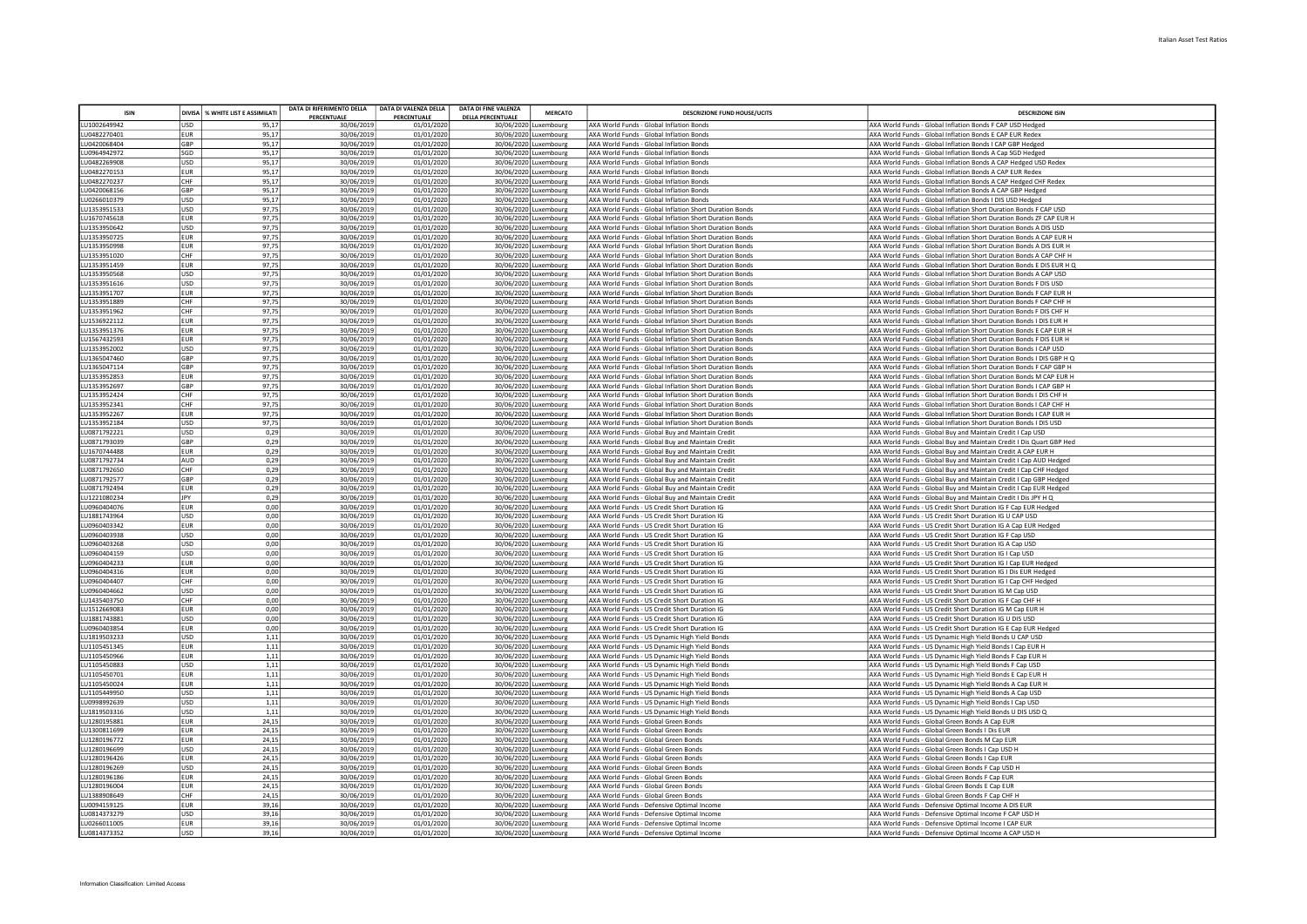

| <b>ISIN</b>                  |             | DIVISA   % WHITE LIST E ASSIMILATI | DATA DI RIFERIMENTO DELLA | DATA DI VALENZA DELLA    | <b>DATA DI FINE VALENZA</b><br><b>MERCATO</b>        | <b>DESCRIZIONE FUND HOUSE/UCITS</b>                                                      | <b>DESCRIZIONE ISIN</b>                                                                                        |
|------------------------------|-------------|------------------------------------|---------------------------|--------------------------|------------------------------------------------------|------------------------------------------------------------------------------------------|----------------------------------------------------------------------------------------------------------------|
|                              |             |                                    | PERCENTUALE               | PERCENTUALE              | <b>DELLA PERCENTUALE</b>                             |                                                                                          |                                                                                                                |
| LU0094159554                 | EUR         | 39,16                              | 30/06/2019                | 01/01/2020               | 30/06/2020<br>uxembourg                              | AXA World Funds - Defensive Optimal Income                                               | AXA World Funds - Defensive Optimal Income F CAP EUR                                                           |
| LU0158187608                 | EUR         | 39,16                              | 30/06/2019                | 01/01/2020               | 30/06/2020<br>uxembourg                              | AXA World Funds - Defensive Optimal Income                                               | AXA World Funds - Defensive Optimal Income E CAP EUR                                                           |
| LU0094159042                 | <b>EUR</b>  | 39,16                              | 30/06/2019                | 01/01/2020               | 30/06/2020<br>uxembourg                              | AXA World Funds - Defensive Optimal Income                                               | AXA World Funds - Defensive Optimal Income A CAP EUR                                                           |
| 110960400249                 | FUR         | 14,57                              | 30/06/2019                | 01/01/2020               | 30/06/2020<br>uxembourg                              | AXA World Funds - Global Income Generation                                               | AXA World Funds - Global Income Generation A Cap EUR                                                           |
| LU0960402450                 | EUR         | 14,57                              | 30/06/2019                | 01/01/2020               | 30/06/2020<br>uxembourg                              | AXA World Funds - Global Income Generation                                               | AXA World Funds - Global Income Generation I Cap EUR                                                           |
| LU0960401999                 | lusp<br>EUR | 14,57                              | 30/06/2019                | 01/01/2020               | 30/06/2020 Luxembourg                                | AXA World Funds - Global Income Generation                                               | AXA World Funds - Global Income Generation F Cap USD H                                                         |
| LU0960401486<br>LU0960401304 | FUR         | 14,57                              | 30/06/2019                | 01/01/2020               | 30/06/2020<br>Luxembourg                             | AXA World Funds - Global Income Generation                                               | AXA World Funds - Global Income Generation F Cap EUR                                                           |
| LU0960401213                 | EUR         | 14,57<br>14,57                     | 30/06/2019<br>30/06/2019  | 01/01/2020<br>01/01/2020 | 30/06/2020 Luxembourg<br>30/06/2020                  | AXA World Funds - Global Income Generation<br>AXA World Funds - Global Income Generation | AXA World Funds - Global Income Generation E Dis EUR Q<br>AXA World Funds - Global Income Generation E Cap EUR |
| LU0960400835                 | USD         | 14,57                              | 30/06/2019                | 01/01/2020               | uxembourg.<br>30/06/2020<br>uxemboure.               | AXA World Funds - Global Income Generation                                               | AXA World Funds - Global Income Generation A Dis USD H M                                                       |
| LU0960400751                 | USD         | 14,57                              | 30/06/2019                | 01/01/2020               | 30/06/2020<br>uxembourg                              | AXA World Funds - Global Income Generation                                               | AXA World Funds - Global Income Generation A Cap USD H                                                         |
| LU0960400322                 | <b>EUR</b>  | 14,57                              | 30/06/2019                | 01/01/2020               | 30/06/2020<br>ıxembourg                              | AXA World Funds - Global Income Generation                                               | AXA World Funds - Global Income Generation A Dis EUR Q                                                         |
| LU0960402963                 | lusp        | 14,57                              | 30/06/2019                | 01/01/2020               | 30/06/2020<br>uxembourg                              | AXA World Funds - Global Income Generation                                               | AXA World Funds - Global Income Generation I Dis USD H M                                                       |
| LU0447312744                 | lusp        | 0,70                               | 30/06/2019                | 01/01/2020               | 30/06/2020<br>uxembourg                              | AXA World Funds - Global Credit Bonds                                                    | AXA World Funds - Global Credit Bonds A Cap USD                                                                |
| LU0606374311                 | <b>CHF</b>  | 0,70                               | 30/06/2019                | 01/01/2020               | 30/06/2020 Luxembourg                                | AXA World Funds - Global Credit Bonds                                                    | AXA World Funds - Global Credit Bonds I Cap CHF Hedged                                                         |
| LU0607694519                 | FUR         | 0,70                               | 30/06/2019                | 01/01/2020               | 30/06/2020 Luxembourg                                | AXA World Funds - Global Credit Bonds                                                    | AXA World Funds - Global Credit Bonds I Cap EUR Hedged                                                         |
| LU0447313635                 | lusp        | 0,70                               | 30/06/2019                | 01/01/2020               | 30/06/2020 Luxembourg                                | AXA World Funds - Global Credit Bonds                                                    | AXA World Funds - Global Credit Bonds I Cap USD                                                                |
| LU0607694196                 | FUR         | 0,70                               | 30/06/2019                | 01/01/2020               | 30/06/2020 Luxembourg                                | AXA World Funds - Global Credit Bonds                                                    | AXA World Funds - Global Credit Bonds F Cap EUR Hedged                                                         |
| LU0607693891                 | EUR         | 0,70                               | 30/06/2019                | 01/01/2020               | 30/06/2020 Luxembourg                                | AXA World Funds - Global Credit Bonds                                                    | AXA World Funds - Global Credit Bonds E Cap EUR Hedged                                                         |
| LU0607693461                 | EUR         | 0,70                               | 30/06/2019                | 01/01/2020               | 30/06/2020 Luxembourg                                | AXA World Funds - Global Credit Bonds                                                    | AXA World Funds - Global Credit Bonds A Cap EUR Hedged                                                         |
| LU0607694782                 | EUR         | 0,70                               | 30/06/2019                | 01/01/2020               | 30/06/2020<br>uxembourg                              | AXA World Funds - Global Credit Bonds                                                    | AXA World Funds - Global Credit Bonds M Cap EUR Hedged                                                         |
| LU0800575127                 | <b>GBP</b>  | 0,00                               | 30/06/2019                | 01/01/2020               | 30/06/2020<br>uxembourg                              | AXA World Funds - European High Yield Bonds                                              | AXA World Funds - European High Yield Bonds M Cap GBP Hedged                                                   |
| 110800575044                 | FUR         | 0,00                               | 30/06/2019                | 01/01/2020               | 30/06/2020<br>uxemboure.                             | AXA World Funds - European High Yield Bonds                                              | AXA World Funds - European High Yield Bonds M Cap EUR                                                          |
| LU0800574583                 | EUR         | 0,00                               | 30/06/2019                | 01/01/2020               | 30/06/2020<br>Luxembourg                             | AXA World Funds - European High Yield Bonds                                              | AXA World Funds - European High Yield Bonds I Cap EUR                                                          |
| LU0800574237                 | <b>EUR</b>  | 0,00                               | 30/06/2019                | 01/01/2020               | 30/06/2020 Luxembourg                                | AXA World Funds - European High Yield Bonds                                              | AXA World Funds - European High Yield Bonds F Cap EUR                                                          |
| LU0800574153                 | <b>EUR</b>  | 0,00                               | 30/06/2019                | 01/01/2020               | 30/06/2020 Luxembourg                                | AXA World Funds - European High Yield Bonds                                              | AXA World Funds - European High Yield Bonds E Cap EUR                                                          |
| LU0800573858                 | EUR         | 0,00                               | 30/06/2019                | 01/01/2020               | 30/06/2020 Luxembourg                                | AXA World Funds - European High Yield Bonds                                              | AXA World Funds - European High Yield Bonds A Cap EUR                                                          |
| LU1399283420                 | lusn        | 6,35                               | 30/06/2019                | 01/01/2020               | 30/06/2020<br>uxembourg                              | AXA World Funds - Asian High Yield Bonds                                                 | AXA World Funds - Asian High Yield Bonds A CAP USD                                                             |
| LU1398137312                 | USD         | 6,35                               | 30/06/2019                | 01/01/2020               | 30/06/2020<br>uxembourg                              | AXA World Funds - Asian High Yield Bonds                                                 | AXA World Funds - Asian High Yield Bonds I CAP USD                                                             |
| LU1398137072                 | GBP         | 6,35                               | 30/06/2019                | 01/01/2020               | 30/06/2020<br>uxembourg                              | AXA World Funds - Asian High Yield Bonds                                                 | AXA World Funds - Asian High Yield Bonds F CAP GBP H                                                           |
| LU1398136694                 | USD         | 6,35                               | 30/06/2019                | 01/01/2020               | 30/06/2020<br>kembourg                               | AXA World Funds - Asian High Yield Bonds                                                 | AXA World Funds - Asian High Yield Bonds F CAP USD                                                             |
| LU1398136264                 | AUD         | 6,35                               | 30/06/2019                | 01/01/2020               | 30/06/2020<br>uxembourg                              | AXA World Funds - Asian High Yield Bonds                                                 | AXA World Funds - Asian High Yield Bonds A DIS AUD H M                                                         |
| LU1398136181                 | <b>CNH</b>  | 6,35                               | 30/06/2019                | 01/01/2020               | 30/06/2020<br>uxembourg                              | AXA World Funds - Asian High Yield Bonds                                                 | AXA World Funds - Asian High Yield Bonds A DIS CNH H M                                                         |
| LU1398136009                 | <b>НКD</b>  | 6,35                               | 30/06/2019                | 01/01/2020               | 30/06/2020 Luxembourg                                | AXA World Funds - Asian High Yield Bonds                                                 | AXA World Funds - Asian High Yield Bonds A DIS HKD H M                                                         |
| LU1398135613                 | EUR         | 6,35                               | 30/06/2019                | 01/01/2020               | 30/06/2020 Luxembourg                                | AXA World Funds - Asian High Yield Bonds                                                 | AXA World Funds - Asian High Yield Bonds A CAP EUR H                                                           |
| LU1398135530                 | USD         | 6,35                               | 30/06/2019                | 01/01/2020               | 30/06/2020 Luxembourg                                | AXA World Funds - Asian High Yield Bonds                                                 | AXA World Funds - Asian High Yield Bonds A DIS USD M                                                           |
| LU1398149671                 | USD         | 6,35                               | 30/06/2019                | 01/01/2020               | 30/06/2020 Luxembourg                                | AXA World Funds - Asian High Yield Bonds                                                 | AXA World Funds - Asian High Yield Bonds M CAP USD                                                             |
| LU1479557826                 | EUR         | 0,81                               | 30/06/2019                | 01/01/2020               | 30/06/2020 Luxembourg                                | AXA World Funds - US Corporate Bonds                                                     | AXA World Funds - US Corporate Bonds M Cap EUR H                                                               |
| LU1319665391                 | USD         | 0,81                               | 30/06/2019                | 01/01/2020               | 30/06/2020 Luxembourg                                | AXA World Funds - US Corporate Bonds                                                     | AXA World Funds - US Corporate Bonds I Dis USD                                                                 |
| LU1319665128                 | USD         | 0,81                               | 30/06/2019                | 01/01/2020               | 30/06/2020<br>uxembourg.                             | AXA World Funds - US Corporate Bonds                                                     | AXA World Funds - US Corporate Bonds I Cap USD                                                                 |
| LU1319664741                 | EUR<br>FUR  | 0,81<br>0,81                       | 30/06/201                 | 01/01/2020               | 30/06/2020<br>uxembourg                              | AXA World Funds - US Corporate Bonds                                                     | AXA World Funds - US Corporate Bonds I Cap EUR H                                                               |
| LU1319663693<br>LU1319663180 | USD         | 0,81                               | 30/06/2019<br>30/06/2019  | 01/01/2020<br>01/01/2020 | 30/06/2020<br>uxembourg.<br>30/06/2020<br>Luxembourg | AXA World Funds - US Corporate Bonds                                                     | AXA World Funds - US Corporate Bonds E Cap EUR H                                                               |
| LU1319663008                 | <b>EUR</b>  | 0,81                               | 30/06/2019                | 01/01/2020               | 30/06/2020 Luxembourg                                | AXA World Funds - US Corporate Bonds<br>AXA World Funds - US Corporate Bonds             | AXA World Funds - US Corporate Bonds A Cap USD<br>AXA World Funds - US Corporate Bonds A Cap EUR H             |
| LU1398142742                 | USD         | 7,49                               | 30/06/2019                | 01/01/2020               | 30/06/2020 Luxembourg                                | AXA World Funds - China Short Duration Bonds                                             | AXA World Funds - China Short Duration Bonds A CAP USD                                                         |
| LU1398145174                 | FUR         | 7,49                               | 30/06/2019                | 01/01/2020               | 30/06/2020<br>Luxembourg                             | AXA World Funds - China Short Duration Bonds                                             | AXA World Funds - China Short Duration Bonds I CAP EUR                                                         |
| LU1398145091                 | luso        | 7,49                               | 30/06/2019                | 01/01/2020               | 30/06/2020 Luxembourg                                | AXA World Funds - China Short Duration Bonds                                             | AXA World Funds - China Short Duration Bonds I CAP USD                                                         |
| LU1398144011                 | USD         | 7,49                               | 30/06/2019                | 01/01/2020               | 30/06/2020<br>uxembourg                              | AXA World Funds - China Short Duration Bonds                                             | AXA World Funds - China Short Duration Bonds F CAP USD                                                         |
| LU1398143633                 | <b>CNH</b>  | 7,49                               | 30/06/2019                | 01/01/2020               | 30/06/2020<br>uxembourg                              | AXA World Funds - China Short Duration Bonds                                             | AXA World Funds - China Short Duration Bonds A DIS CNH M                                                       |
| LU1398143559                 | HKD         | 7,49                               | 30/06/2019                | 01/01/2020               | 30/06/2020<br>uxembourg                              | AXA World Funds - China Short Duration Bonds                                             | AXA World Funds - China Short Duration Bonds A DIS HKD M                                                       |
| LU1398143120                 | <b>EUR</b>  | 7,49                               | 30/06/201                 | 01/01/2020               | 30/06/2020<br>uxembourg                              | AXA World Funds - China Short Duration Bonds                                             | AXA World Funds - China Short Duration Bonds A CAP EUR H                                                       |
| 111559353088                 | <b>CNH</b>  | 7.49                               | 30/06/2019                | 01/01/2020               | 30/06/2020<br>uxembourg                              | AXA World Funds - China Short Duration Bonds                                             | AXA World Funds - China Short Duration Bonds LCAP CNH                                                          |
| LU1640684129                 | USD         | 4,02                               | 30/06/2019                | 01/01/2020               | 30/06/2020 L<br>uxembourg                            | AXA World Funds - Global Short Duration Bonds                                            | AXA World Funds - Global Short Duration Bonds A CAP USD                                                        |
| LU1640686686                 | EUR         | 4,02                               | 30/06/2019                | 01/01/2020               | 30/06/2020 Luxembourg                                | AXA World Funds - Global Short Duration Bonds                                            | AXA World Funds - Global Short Duration Bonds M CAP EUR H                                                      |
| LU1640686330                 | lchf        | 4,02                               | 30/06/2019                | 01/01/2020               | 30/06/2020 Luxembourg                                | AXA World Funds - Global Short Duration Bonds                                            | AXA World Funds - Global Short Duration Bonds I CAP CHF H                                                      |
| LU1640686256                 | GBP         | 4,02                               | 30/06/2019                | 01/01/2020               | 30/06/2020 Luxembourg                                | AXA World Funds - Global Short Duration Bonds                                            | AXA World Funds - Global Short Duration Bonds I DIS GBP H                                                      |
| LU1640686090                 | EUR         | 4,02                               | 30/06/2019                | 01/01/2020               | 30/06/2020 Luxembourg                                | AXA World Funds - Global Short Duration Bonds                                            | AXA World Funds - Global Short Duration Bonds I CAP EUR H                                                      |
| LU1640685878                 | USD         | 4,02                               | 30/06/2019                | 01/01/2020               | 30/06/2020<br>uxembourg                              | AXA World Funds - Global Short Duration Bonds                                            | AXA World Funds - Global Short Duration Bonds I CAP USD                                                        |
| LU1640685282                 | EUR         | 4,02                               | 30/06/2019                | 01/01/2020               | 30/06/2020 Luxembourg                                | AXA World Funds - Global Short Duration Bonds                                            | AXA World Funds - Global Short Duration Bonds F CAP EUR H                                                      |
| LU1640684806                 | EUR         | 4,02                               | 30/06/2019                | 01/01/2020               | 30/06/2020<br>uxembourg                              | AXA World Funds - Global Short Duration Bonds                                            | AXA World Funds - Global Short Duration Bonds E CAP EUR H                                                      |
| LU1640684475                 | FUR         | 4,02                               | 30/06/2019                | 01/01/2020               | 30/06/2020<br>uxembourg.                             | AXA World Funds - Global Short Duration Bonds                                            | AXA World Funds - Global Short Duration Bonds A CAP EUR H                                                      |
| LU1640686769                 | EUR         | 4,02                               | 30/06/2019                | 01/01/2020               | 30/06/2020<br>Luxembourg                             | AXA World Funds - Global Short Duration Bonds                                            | AXA World Funds - Global Short Duration Bonds G CAP EUR H                                                      |
| LU1626187501                 | <b>EUR</b>  | 96,79                              | 30/06/2019                | 01/01/2020               | 30/06/2020 Luxembourg                                | AXA World Funds - Multi Premia                                                           | AXA World Funds - Multi Premia ZI CAP EUR H PF                                                                 |
| LU1575039877                 | USD         | 96,79                              | 30/06/2019                | 01/01/2020               | 30/06/2020 Luxembourg                                | AXA World Funds - Multi Premia                                                           | AXA World Funds - Multi Premia A CAP USD PF                                                                    |
| LU1626187097                 | FUR         | 96,79                              | 30/06/2019                | 01/01/2020               | 30/06/2020 Luxembourg                                | AXA World Funds - Multi Premia                                                           | AXA World Funds - Multi Premia I DIS EUR H PF                                                                  |
| LU1575043556                 | lusn        | 96,79                              | 30/06/2019                | 01/01/2020               | 30/06/2020 Luxembourg                                | AXA World Funds - Multi Premia                                                           | AXA World Funds - Multi Premia M CAP USD PF                                                                    |
| LU1626187683                 | <b>EUR</b>  | 96,79                              | 30/06/2019                | 01/01/2020               | 30/06/2020<br>uxembourg                              | AXA World Funds - Multi Premia                                                           | AXA World Funds - Multi Premia ZI DIS EUR H PF                                                                 |
| LU1575040701                 | EUR         | 96,79                              | 30/06/2019                | 01/01/2020               | 30/06/2020<br>uxembourg                              | AXA World Funds - Multi Premia                                                           | AXA World Funds - Multi Premia IX DIS EUR H Q PF                                                               |
| LU1575040537                 | USD         | 96,79                              | 30/06/2019                | 01/01/2020               | 30/06/2020<br>uxembourg                              | AXA World Funds - Multi Premia                                                           | AXA World Funds - Multi Premia ZI DIS USD PF                                                                   |
| LU1575040610                 | USD         | 96,79                              | 30/06/2019                | 01/01/2020               | 30/06/2020<br>uxembourg                              | AXA World Funds - Multi Premia                                                           | AXA World Funds - Multi Premia IX DIS USD Q PF                                                                 |
| LU1626187253                 | <b>CHF</b>  | 96,79                              | 30/06/2019                | 01/01/2020               | 30/06/2020<br>uxemboure.                             | AXA World Funds - Multi Premia                                                           | AXA World Funds - Multi Premia I CAP CHE H PE                                                                  |
| LU1918897973                 | USD         | 96,79                              | 30/06/201                 | 01/01/2020               | 30/06/2020<br>uxembourg                              | AXA World Funds - Multi Premia                                                           | AXA World Funds - Multi Premia EX CAP USD                                                                      |
| LU1626186958                 | <b>EUR</b>  | 96,79                              | 30/06/2019                | 01/01/2020               | 30/06/2020 Luxembourg                                | AXA World Funds - Multi Premia                                                           | AXA World Funds - Multi Premia I CAP EUR H PI                                                                  |
| LU1575040370                 | lusp        | 96,79                              | 30/06/2019                | 01/01/2020               | 30/06/2020 Luxembourg                                | AXA World Funds - Multi Premia                                                           | AXA World Funds - Multi Premia I DIS USD PF                                                                    |
| LU1575040024                 | lusp<br>FUR | 96,79                              | 30/06/2019<br>30/06/2019  | 01/01/2020<br>01/01/2020 | 30/06/2020 Luxembourg<br>30/06/2020 Luxembourg       | AXA World Funds - Multi Premia<br>AXA World Funds - Multi Premia                         | AXA World Funds - Multi Premia I CAP USD PI<br>AXA World Funds - Multi Premia F CAP EUR H PF                   |
| LU1626186362<br>LU1575039950 | USD         | 96,79<br>96,79                     | 30/06/2019                | 01/01/2020               | 30/06/2020 Luxembourg                                | AXA World Funds - Multi Premia                                                           | AXA World Funds - Multi Premia F CAP USD PF                                                                    |
|                              |             |                                    |                           |                          |                                                      |                                                                                          |                                                                                                                |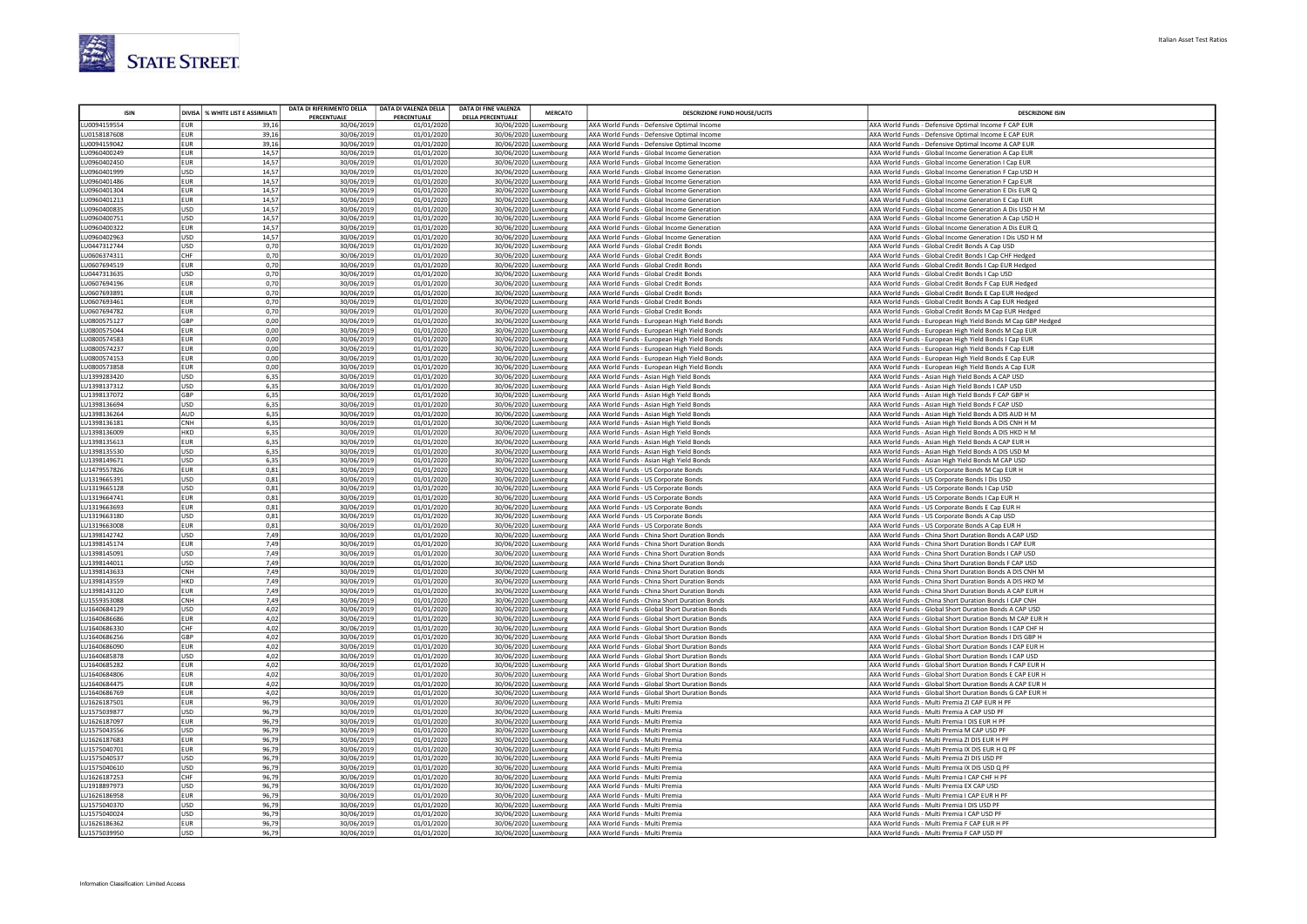| <b>ISIN</b>                |                   | DIVISA % WHITE LIST E ASSIMILATI | DATA DI RIFERIMENTO DELLA | DATA DI VALENZA DELLA            | <b>DATA DI FINE VALENZA</b> | <b>MERCATO</b>                                 | <b>DESCRIZIONE FUND HOUSE/UCITS</b>                                                                          | <b>DESCRIZIONE ISIT</b>                                                                                                               |
|----------------------------|-------------------|----------------------------------|---------------------------|----------------------------------|-----------------------------|------------------------------------------------|--------------------------------------------------------------------------------------------------------------|---------------------------------------------------------------------------------------------------------------------------------------|
| U1575040453                | <b>USD</b>        | 96.79                            | PERCENTUALE<br>30/06/2019 | <b>PERCENTUALE</b><br>01/01/2020 | <b>DELLA PERCENTUALE</b>    | 30/06/2020 Luxembourg                          | AXA World Funds - Multi Premia                                                                               | AXA World Funds - Multi Premia ZI CAP USD PF                                                                                          |
| U1626186107                | <b>EUR</b>        | 96,79                            | 30/06/2019                | 01/01/2020                       |                             | 30/06/2020 Luxembourg                          | AXA World Funds - Multi Premia                                                                               | AXA World Funds - Multi Premia A CAP EUR H PF                                                                                         |
| U1626187840                | CHF               | 96,79                            | 30/06/201                 | 01/01/2020                       |                             | 30/06/2020 Luxembourg                          | AXA World Funds - Multi Premia                                                                               | AXA World Funds - Multi Premia ZI CAP CHF H PF                                                                                        |
| U1598029145                | EUR               | 34,85                            | 30/06/2019                | 01/01/2020                       |                             | 30/06/2020 Luxembourg                          | AXA World Funds - Multi Asset Inflation Plus                                                                 | AXA World Funds - Multi Asset Inflation Plus G CAP EUR                                                                                |
| U1598028923                | EUR               | 34,85                            | 30/06/2019                | 01/01/2020                       |                             | 30/06/2020 Luxembourg                          | AXA World Funds - Multi Asset Inflation Plus                                                                 | AXA World Funds - Multi Asset Inflation Plus I CAP EUR                                                                                |
| U1598028766<br>U1598028683 | EUR<br><b>EUR</b> | 34,85<br>34,85                   | 30/06/2019<br>30/06/2019  | 01/01/2020<br>01/01/2020         |                             | 30/06/2020 Luxembourg<br>30/06/2020 Luxembourg | AXA World Funds - Multi Asset Inflation Plus<br>AXA World Funds - Multi Asset Inflation Plus                 | AXA World Funds - Multi Asset Inflation Plus F CAP EUR<br>AXA World Funds - Multi Asset Inflation Plus E DIS EUR                      |
| U1598028410                | EUR               | 34,85                            | 30/06/2019                | 01/01/2020                       |                             | 30/06/2020 Luxembourg                          | AXA World Funds - Multi Asset Inflation Plus                                                                 | AXA World Funds - Multi Asset Inflation Plus A DIS EUR                                                                                |
| 11598028337                | <b>FUR</b>        | 34,85                            | 30/06/2019                | 01/01/2020                       |                             | 30/06/2020 Luxembours                          | AXA World Funds - Multi Asset Inflation Plus                                                                 | AXA World Funds - Multi Asset Inflation Plus A CAP FUR                                                                                |
| U1719068147                | EUR               | 0,75                             | 30/06/2019                | 01/01/2020                       |                             | 30/06/2020 Luxembourg                          | AXA World Funds - Selectiv' Infrastructure                                                                   | AXA World Funds - Selectiv' Infrastructure I CAP EUR                                                                                  |
| U1719067172                | <b>EUR</b>        | 0,75                             | 30/06/2019                | 01/01/2020                       |                             | 30/06/2020 Luxembourg                          | AXA World Funds - Selectiv' Infrastructure                                                                   | AXA World Funds - Selectiv' Infrastructure AX CAP EUR                                                                                 |
| U1719066950                | <b>CHF</b>        | 0,75                             | 30/06/2019                | 01/01/2020                       |                             | 30/06/2020 Luxembourg                          | AXA World Funds - Selectiv' Infrastructure                                                                   | AXA World Funds - Selectiv' Infrastructure A CAP CHF H                                                                                |
| U1719066877<br>U1719066794 | EUR<br>EUR        | 0,75<br>0,75                     | 30/06/2019                | 01/01/2020<br>01/01/2020         |                             | 30/06/2020 Luxembourg<br>30/06/2020 Luxembourg | AXA World Funds - Selectiv' Infrastructure<br>AXA World Funds - Selectiv' Infrastructure                     | AXA World Funds - Selectiv' Infrastructure A DIS EUR<br>AXA World Funds - Selectiv' Infrastructure A CAP EUR                          |
| U1790048281                | CHF               | 96,42                            | 30/06/2019<br>30/06/2019  | 01/01/2020                       |                             | 30/06/2020 Luxembourg                          | AXA World Funds - Global Inflation Bonds Redex                                                               | AXA World Funds - Global Inflation Bonds Redex F CAP CHF H                                                                            |
| U1790049255                | GBP               | 96,42                            | 30/06/2019                | 01/01/2020                       |                             | 30/06/2020 Luxembourg                          | AXA World Funds - Global Inflation Bonds Redex                                                               | AXA World Funds - Global Inflation Bonds Redex I CAP GBP H                                                                            |
| U1790047804                | <b>EUR</b>        | 96,42                            | 30/06/2019                | 01/01/2020                       |                             | 30/06/2020 Luxembourg                          | AXA World Funds - Global Inflation Bonds Redex                                                               | AXA World Funds - Global Inflation Bonds Redex A CAP EUR                                                                              |
| U1790048109                | <b>EUR</b>        | 96.42                            | 30/06/2019                | 01/01/2020                       |                             | 30/06/2020 Luxembourg                          | AXA World Funds - Global Inflation Bonds Redex                                                               | AXA World Funds - Global Inflation Bonds Redex E CAP EUR                                                                              |
| U1790047713                | <b>USD</b>        | 96,42                            | 30/06/201                 | 01/01/2020                       |                             | 30/06/2020 Luxembourg                          | AXA World Funds - Global Inflation Bonds Redex                                                               | AXA World Funds - Global Inflation Bonds Redex A CAP USD H                                                                            |
| U1790048364                | <b>EUR</b>        | 96,42                            | 30/06/2019                | 01/01/2020                       |                             | 30/06/2020 Luxembourg                          | AXA World Funds - Global Inflation Bonds Redex                                                               | AXA World Funds - Global Inflation Bonds Redex F CAP EUR                                                                              |
| U1790048448<br>U1790048877 | <b>EUR</b><br>EUR | 96,42<br>96,42                   | 30/06/201<br>30/06/2019   | 01/01/2020<br>01/01/2020         |                             | 30/06/2020 Luxembourg<br>30/06/2020 Luxembourg | AXA World Funds - Global Inflation Bonds Redex<br>AXA World Funds - Global Inflation Bonds Redex             | AXA World Funds - Global Inflation Bonds Redex F DIS EUR<br>AXA World Funds - Global Inflation Bonds Redex ZF CAP EUR                 |
| U1790048950                | <b>USD</b>        | 96.42                            | 30/06/2019                | 01/01/2020                       |                             | 30/06/2020 Luxembourg                          | AXA World Funds - Global Inflation Bonds Redex                                                               | AXA World Funds - Global Inflation Bonds Redex LCAP USD H                                                                             |
| U1790049099                | <b>EUR</b>        | 96,42                            | 30/06/2019                | 01/01/2020                       |                             | 30/06/2020 Luxembourg                          | AXA World Funds - Global Inflation Bonds Redex                                                               | AXA World Funds - Global Inflation Bonds Redex I CAP EUR                                                                              |
| U1790049172                | CHF               | 96.42                            | 30/06/2019                | 01/01/2020                       |                             | 30/06/2020 Luxembourg                          | AXA World Funds - Global Inflation Bonds Redex                                                               | AXA World Funds - Global Inflation Bonds Redex I CAP CHF H                                                                            |
| U1790047986                | CHF               | 96,42                            | 30/06/2019                | 01/01/2020                       |                             | 30/06/2020 Luxembourg                          | AXA World Funds - Global Inflation Bonds Redex                                                               | AXA World Funds - Global Inflation Bonds Redex A CAP CHF H                                                                            |
| 11789477459                | <b>EUR</b>        | 7,51                             | 30/06/2019                | 01/01/2020                       |                             | 30/06/2020 Luxembourg                          | AXA World Funds - Global Multi Credit                                                                        | AXA World Funds - Global Multi Credit M DIS EUR H PF                                                                                  |
| U1789476642<br>U1789476485 | USD<br><b>EUR</b> | 7,51<br>7,51                     | 30/06/2019<br>30/06/2019  | 01/01/2020<br>01/01/2020         |                             | 30/06/2020 Luxembourg<br>30/06/2020 Luxembourg | AXA World Funds - Global Multi Credit<br>AXA World Funds - Global Multi Credit                               | AXA World Funds - Global Multi Credit I CAP USD PF<br>AXA World Funds - Global Multi Credit I CAP EUR H PF                            |
| U1789475750                | USD               | 7,51                             | 30/06/2019                | 01/01/2020                       |                             | 30/06/2020 Luxembourg                          | AXA World Funds - Global Multi Credit                                                                        | AXA World Funds - Global Multi Credit F CAP USD PF                                                                                    |
| U1789474787                | <b>USD</b>        | 7,51                             | 30/06/201                 | 01/01/2020                       |                             | 30/06/2020 Luxembourg                          | AXA World Funds - Global Multi Credit                                                                        | AXA World Funds - Global Multi Credit A CAP USD PF                                                                                    |
| 11789474605                | EUR               | 7.51                             | 30/06/2019                | 01/01/2020                       |                             | 30/06/2020 Uuxembourg                          | AXA World Funds - Global Multi Credit                                                                        | AXA World Funds - Global Multi Credit A CAP FUR H PF                                                                                  |
| U1910839544                | USD               | 0,00                             | 30/06/2019                | 01/01/2020                       |                             | 30/06/2020 Luxembourg                          | AXA World Funds - US Enhanced High Yield Bonds                                                               | AXA World Funds - US Enhanced High Yield Bonds G CAP USD                                                                              |
| U1910839205                | <b>EUR</b>        | 0,00                             | 30/06/2019                | 01/01/2020                       |                             | 30/06/2020 Luxembourg                          | AXA World Funds - US Enhanced High Yield Bonds                                                               | AXA World Funds - US Enhanced High Yield Bonds F CAP EUR H                                                                            |
| U1881736083<br>U1881735945 | EUR<br><b>EUR</b> | 0,00<br>0,00                     | 30/06/2019<br>30/06/2019  | 01/01/2020<br>01/01/2020         |                             | 30/06/2020 Luxembourg<br>30/06/2020 Luxembourg | AXA World Funds - US Enhanced High Yield Bonds<br>AXA World Funds - US Enhanced High Yield Bonds             | AXA World Funds - US Enhanced High Yield Bonds I CAP EUR H PF<br>AXA World Funds - US Enhanced High Yield Bonds I CAP EUR H           |
| U1881735861                | <b>USD</b>        | 0,00                             | 30/06/2019                | 01/01/2020                       |                             | 30/06/2020 Luxembourg                          | AXA World Funds - US Enhanced High Yield Bonds                                                               | AXA World Funds - US Enhanced High Yield Bonds I CAP USD PF                                                                           |
| U1881735788                | USD               | 0,00                             | 30/06/2019                | 01/01/2020                       |                             | 30/06/2020 Luxembourg                          | AXA World Funds - US Enhanced High Yield Bonds                                                               | AXA World Funds - US Enhanced High Yield Bonds I CAP USD                                                                              |
| U1910839114                | <b>EUR</b>        | 0,00                             | 30/06/2019                | 01/01/2020                       |                             | 30/06/2020 Luxembourg                          | AXA World Funds - US Enhanced High Yield Bonds                                                               | AXA World Funds - US Enhanced High Yield Bonds A CAP EUR H                                                                            |
| U2049494334                | GBP               | 0,00                             | 30/06/201                 | 01/01/2020                       |                             | 30/06/2020 Luxembourg                          | AXA World Funds - US Enhanced High Yield Bonds                                                               | AXA World Funds - US Enhanced High Yield Bonds G DIS GBP H                                                                            |
| U1794068962                | EUR               | 89.81                            | 30/06/2019                | 01/01/2020                       |                             | 30/06/2020 Luxembourg                          | AXA World Funds - Mantra Core V                                                                              | AXA World Funds - Mantra Core V M CAP EUR                                                                                             |
| U1794073533<br>U1794072998 | EUR.<br>EUR.      | 89,81<br>89.81                   | 30/06/2019<br>30/06/2019  | 01/01/2020<br>01/01/2020         |                             | 30/06/2020 Luxembourg<br>30/06/2020 Luxembourg | AXA World Funds - Mantra Core V<br>AXA World Funds - Mantra Core V                                           | AXA World Funds - Mantra Core V I CAP EUR<br>AXA World Funds - Mantra Core V A CAP EUR                                                |
| U1819502425                | USD               | 17,58                            | 30/06/2019                | 01/01/2020                       |                             | 30/06/2020 Luxembourg                          | AXA World Funds - Emerging Markets Short Duration Bonds                                                      | AXA World Funds - Emerging Markets Short Duration Bonds U DIS USD Q                                                                   |
| U1954530801                | SGD               | 17,58                            | 30/06/2019                | 01/01/2020                       |                             | 30/06/2020 Luxembourg                          | AXA World Funds - Emerging Markets Short Duration Bonds                                                      | AXA World Funds - Emerging Markets Short Duration Bonds I CAP SGD H                                                                   |
| U0266009793                | <b>EUR</b>        | 95,17                            | 30/06/201                 | 01/01/2020                       |                             | 30/06/2020 Luxembourg                          | AXA World Funds - Global Inflation Bonds                                                                     | AXA World Funds - Global Inflation Bonds A CAP EUR                                                                                    |
| U1670745451                | EUR               | 95,17                            | 30/06/2019                | 01/01/2020                       |                             | 30/06/2020 Luxembourg                          | AXA World Funds - Global Inflation Bonds                                                                     | AXA World Funds - Global Inflation Bonds ZF CAP EUR                                                                                   |
| U1670745535                | <b>EUR</b>        | 95,17                            | 30/06/2019                | 01/01/2020                       |                             | 30/06/2020 Luxembourg                          | AXA World Funds - Global Inflation Bonds                                                                     | AXA World Funds - Global Inflation Bonds ZF DIS EUR                                                                                   |
| U1774150491<br>11819501963 | AUD<br>lusn       | 95,17<br>0.11                    | 30/06/201<br>30/06/2019   | 01/01/2020<br>01/01/2020         |                             | 30/06/2020 Luxembourg<br>30/06/2020 Uuxembourg | AXA World Funds - Global Inflation Bonds<br>AXA World Funds - US High Yield Bonds                            | AXA World Funds - Global Inflation Bonds I DIS AUD H<br>AXA World Funds - US High Yield Bonds U CAP USD                               |
| U1819502003                | USD               | 0,11                             | 30/06/2019                | 01/01/2020                       |                             | 30/06/2020 Luxembourg                          | AXA World Funds - US High Yield Bonds                                                                        | AXA World Funds - US High Yield Bonds U DIS USD Q                                                                                     |
| U1775619163                | lCHF              | 0.00                             | 30/06/2019                | 01/01/2020                       |                             | 30/06/2020 Luxembourg                          | AXA IM Fixed Income Investment Strategies - US Short Duration High Yield                                     | AXA IM Fixed Income Investment Strategies - US Short Duration High Yield Z DIS CHF H                                                  |
| U1319654866                | <b>USD</b>        | 0,00                             | 30/06/2019                | 01/01/2020                       |                             | 30/06/2020 Luxembourg                          | AXA World Funds - US Short Duration High Yield Bonds                                                         | AXA World Funds - US Short Duration High Yield Bonds A Cap USD                                                                        |
| U1319655087                | <b>EUR</b>        | 0,00                             | 30/06/201                 | 01/01/2020                       |                             | 30/06/2020 Luxembourg                          | AXA World Funds - US Short Duration High Yield Bonds                                                         | AXA World Funds - US Short Duration High Yield Bonds A Cap EUR H                                                                      |
| U1319655673                | <b>USD</b>        | 0,00                             | 30/06/2019                | 01/01/2020                       |                             | 30/06/2020 Luxembourg                          | AXA World Funds - US Short Duration High Yield Bonds                                                         | AXA World Funds - US Short Duration High Yield Bonds A Dis USD M                                                                      |
| U1319655830<br>U1319656051 | USD<br><b>EUR</b> | 0,00<br>0,00                     | 30/06/2019<br>30/06/2019  | 01/01/2020<br>01/01/2020         |                             | 30/06/2020 Luxembourg<br>30/06/2020 Luxembourg | AXA World Funds - US Short Duration High Yield Bonds<br>AXA World Funds - US Short Duration High Yield Bonds | AXA World Funds - US Short Duration High Yield Bonds A Dis USD                                                                        |
| U1319656218                | USD               | 0,00                             | 30/06/2019                | 01/01/2020                       |                             | 30/06/2020 Luxembourg                          | AXA World Funds - US Short Duration High Yield Bonds                                                         | AXA World Funds - US Short Duration High Yield Bonds E Cap EUR H<br>AXA World Funds - US Short Duration High Yield Bonds E Cap USD    |
| U1319656481                | EUR               | 0.00                             | 30/06/2019                | 01/01/2020                       |                             | 30/06/2020 Luxembourg                          | AXA World Funds - US Short Duration High Yield Bonds                                                         | AXA World Funds - US Short Duration High Yield Bonds E DIS EUR H Q                                                                    |
| U1319657299                | EUR.              | 0,00                             | 30/06/2019                | 01/01/2020                       |                             | 30/06/2020 Luxembourg                          | AXA World Funds - US Short Duration High Yield Bonds                                                         | AXA World Funds - US Short Duration High Yield Bonds F Cap EUR H                                                                      |
| U1319657703                | <b>GBP</b>        | 0.00                             | 30/06/2019                | 01/01/2020                       |                             | 30/06/2020 Luxembourg                          | AXA World Funds - US Short Duration High Yield Bonds                                                         | AXA World Funds - US Short Duration High Yield Bonds F Cap GBP H                                                                      |
| U1319657885                | <b>USD</b>        | 0,00                             | 30/06/2019                | 01/01/2020                       |                             | 30/06/2020 Luxembourg                          | AXA World Funds - US Short Duration High Yield Bonds                                                         | AXA World Funds - US Short Duration High Yield Bonds F Cap USD                                                                        |
| U1319658008                | <b>EUR</b>        | 0,00                             | 30/06/2019                | 01/01/2020                       |                             | 30/06/2020 Luxembourg                          | AXA World Funds - US Short Duration High Yield Bonds                                                         | AXA World Funds - US Short Duration High Yield Bonds I Cap EUR H                                                                      |
| U1319658420<br>U1319658776 | GBP<br>USD        | 0,00<br>0,00                     | 30/06/2019<br>30/06/2019  | 01/01/2020<br>01/01/2020         |                             | 30/06/2020 Luxembourg<br>30/06/2020 Luxembourg | AXA World Funds - US Short Duration High Yield Bonds<br>AXA World Funds - US Short Duration High Yield Bonds | AXA World Funds - US Short Duration High Yield Bonds I Dis GBP H Q<br>AXA World Funds - US Short Duration High Yield Bonds I Dis USD  |
| U1319658859                | <b>EUR</b>        | 0,00                             | 30/06/201                 | 01/01/2020                       |                             | 30/06/2020 Luxembourg                          | AXA World Funds - US Short Duration High Yield Bonds                                                         | AXA World Funds - US Short Duration High Yield Bonds ZI Cap EUR H                                                                     |
| U1319658933                | EUR.              | 0,00                             | 30/06/2019                | 01/01/2020                       |                             | 30/06/2020 Luxembourg                          | AXA World Funds - US Short Duration High Yield Bonds                                                         | AXA World Funds - US Short Duration High Yield Bonds ZI Dis EUR H                                                                     |
| U1319659071                | EUR               | 0.00                             | 30/06/2019                | 01/01/2020                       |                             | 30/06/2020 Luxembourg                          | AXA World Funds - US Short Duration High Yield Bonds                                                         | AXA World Funds - US Short Duration High Yield Bonds ZI Dis EUR H Q                                                                   |
| U1319659154                | USD               | 0,00                             | 30/06/2019                | 01/01/2020                       |                             | 30/06/2020 Luxembourg                          | AXA World Funds - US Short Duration High Yield Bonds                                                         | AXA World Funds - US Short Duration High Yield Bonds ZI Cap USD                                                                       |
| U1319659311                | lusp              | 0,00                             | 30/06/2019                | 01/01/2020                       |                             | 30/06/2020 Luxembourg                          | AXA World Funds - US Short Duration High Yield Bonds                                                         | AXA World Funds - US Short Duration High Yield Bonds ZI Dis USD                                                                       |
| U1319659402                | <b>USD</b>        | 0,00                             | 30/06/2019                | 01/01/2020                       |                             | 30/06/2020 Luxembourg                          | AXA World Funds - US Short Duration High Yield Bonds                                                         | AXA World Funds - US Short Duration High Yield Bonds M Cap USD                                                                        |
| U1428860651<br>U1479558048 | <b>EUR</b><br>GBP | 0,00<br>0,00                     | 30/06/2019<br>30/06/2019  | 01/01/2020<br>01/01/2020         |                             | 30/06/2020 Luxembourg<br>30/06/2020 Luxembourg | AXA World Funds - US Short Duration High Yield Bonds<br>AXA World Funds - US Short Duration High Yield Bonds | AXA World Funds - US Short Duration High Yield Bonds M Cap EUR H<br>AXA World Funds - US Short Duration High Yield Bonds ZI Cap GBP H |
| U1479558477                | GBP               | 0,00                             | 30/06/2019                | 01/01/2020                       |                             | 30/06/2020 Luxembourg                          | AXA World Funds - US Short Duration High Yield Bonds                                                         | AXA World Funds - US Short Duration High Yield Bonds ZI Dis GBP H Q                                                                   |
| U1670747150                | GBP               | 0,00                             | 30/06/201                 | 01/01/2020                       |                             | 30/06/2020 Luxembourg                          | AXA World Funds - US Short Duration High Yield Bonds                                                         | AXA World Funds - US Short Duration High Yield Bonds UF DIS GBP H Q                                                                   |
| LU1719066281               | EUR.              | 0,00                             | 30/06/2019                | 01/01/2020                       |                             | 30/06/2020 Luxembourg                          | AXA World Funds - US Short Duration High Yield Bonds                                                         | AXA World Funds - US Short Duration High Yield Bonds UF CAP EUR H                                                                     |
| LU1719066364               | lusn              | 0.00                             | 30/06/2019                | 01/01/2020                       |                             | 30/06/2020 Luxembourg                          | AXA World Funds - US Short Duration High Yield Bonds                                                         | AXA World Funds - US Short Duration High Yield Bonds UF CAP USD                                                                       |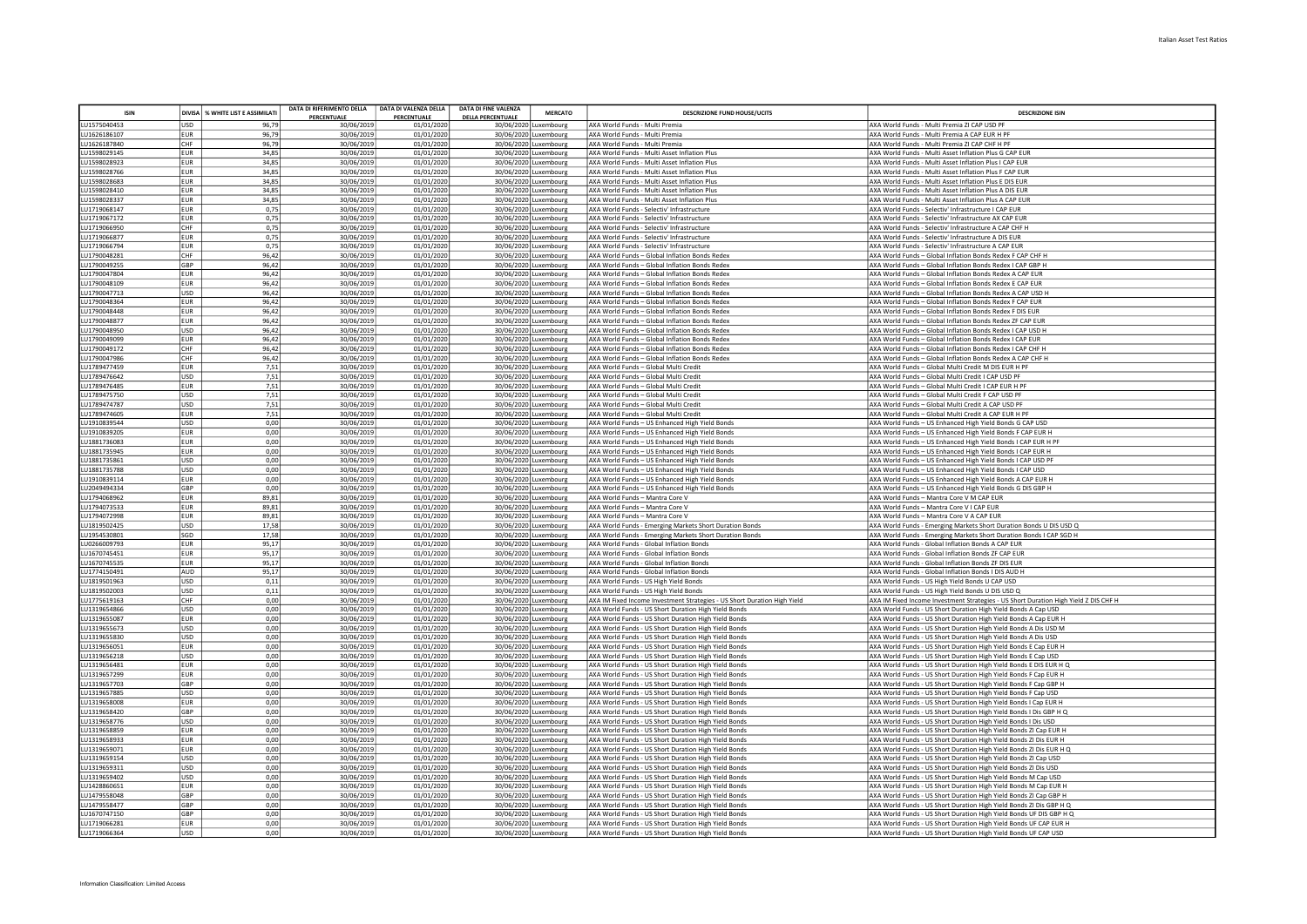

| <b>ISIN</b>                 |                          | DIVISA   % WHITE LIST E ASSIMILATI | DATA DI RIFERIMENTO DELLA<br>PERCENTUALE | DATA DI VALENZA DELLA<br><b>PERCENTUALE</b> | <b>DATA DI FINE VALENZA</b><br><b>DELLA PERCENTUALE</b> | <b>MERCATO</b>                                 | <b>DESCRIZIONE FUND HOUSE/UCITS</b>                                                                  | <b>DESCRIZIONE ISIN</b>                                                                                                    |
|-----------------------------|--------------------------|------------------------------------|------------------------------------------|---------------------------------------------|---------------------------------------------------------|------------------------------------------------|------------------------------------------------------------------------------------------------------|----------------------------------------------------------------------------------------------------------------------------|
| U1819503662                 | USD                      | 0,00                               | 30/06/2019                               | 01/01/2020                                  | 30/06/2020 Luxembourg                                   |                                                | AXA World Funds - US Short Duration High Yield Bonds                                                 | AXA World Funds - US Short Duration High Yield Bonds U CAP USD                                                             |
| LU1819503746                | <b>USD</b>               | 0,00                               | 30/06/2019                               | 01/01/2020                                  |                                                         | 30/06/2020 Luxembourg                          | AXA World Funds - US Short Duration High Yield Bonds                                                 | AXA World Funds - US Short Duration High Yield Bonds U DIS USD Q                                                           |
| LU1881743535                | <b>USD</b>               | 0,00                               | 30/06/2019                               | 01/01/2020                                  | 30/06/2020 Luxembourg                                   |                                                | AXA World Funds - US Short Duration High Yield Bonds                                                 | AXA World Funds - US Short Duration High Yield Bonds UA CAP USD                                                            |
| U1398142668                 | USD                      | 0,00                               |                                          | 01/01/2020                                  | 30/06/2020 Luxembourg                                   |                                                | AXA World Funds - Framlington Asia Select Income                                                     | AXA World Funds - Framlington Asia Select Income M CAP USD                                                                 |
| U1398142585                 | HKD.                     | 0,00                               |                                          | 01/01/2020                                  | 30/06/2020 Luxembourg                                   |                                                | AXA World Funds - Framlington Asia Select Income                                                     | AXA World Funds - Framlington Asia Select Income I CAP HKD                                                                 |
| U1398142403                 | SGD                      | 0,00                               |                                          | 01/01/2020                                  |                                                         | 30/06/2020 Luxembourg                          | AXA World Funds - Framlington Asia Select Income                                                     | AXA World Funds - Framlington Asia Select Income I CAP SGD                                                                 |
| U1398141777<br>U1398139870  | USD<br><b>EUR</b>        | 0,00<br>0,00                       |                                          | 01/01/2020<br>01/01/2020                    |                                                         | 30/06/2020 Luxembourg                          | AXA World Funds - Framlington Asia Select Income                                                     | AXA World Funds - Framlington Asia Select Income I CAP USD                                                                 |
| U1398139797                 | <b>USD</b>               | 0,00                               |                                          | 01/01/2020                                  |                                                         | 30/06/2020 Luxembourg<br>30/06/2020 Luxembourg | AXA World Funds - Framlington Asia Select Income<br>AXA World Funds - Framlington Asia Select Income | AXA World Funds - Framlington Asia Select Income A CAP EUR<br>AXA World Funds - Framlington Asia Select Income A DIS USD M |
| U1398139441                 | <b>USD</b>               | 0,00                               |                                          | 01/01/2020                                  |                                                         | 30/06/2020 Luxembourg                          | AXA World Funds - Framlington Asia Select Income                                                     | AXA World Funds - Framlington Asia Select Income A CAP USD                                                                 |
| U1881744186                 | <b>USD</b>               | 0,00                               |                                          | 01/01/2020                                  |                                                         | 30/06/2020 Luxembourg                          | AXA World Funds - Framlington Evolving Trends                                                        | AXA World Funds - Framlington Evolving Trends U CAP USD                                                                    |
| LU0503938796                | <b>USD</b>               | 0,00                               |                                          | 01/01/2020                                  |                                                         | 30/06/2020 Luxembourg                          | AXA World Funds - Framlington Evolving Trends                                                        | AXA World Funds - Framlington Evolving Trends A CAP USD                                                                    |
| LU0503938879                | <b>EUR</b>               | 0,00                               |                                          | 01/01/2020                                  | 30/06/2020 Luxembourg                                   |                                                | AXA World Funds - Framlington Evolving Trends                                                        | AXA World Funds - Framlington Evolving Trends E CAP EUR                                                                    |
| U0503938952                 | EUR                      | 0,00                               |                                          | 01/01/2020                                  | 30/06/2020 Luxembourg                                   |                                                | AXA World Funds - Framlington Evolving Trends                                                        | AXA World Funds - Framlington Evolving Trends F CAP EUR                                                                    |
| U0503939174                 | USD                      | 0,00                               |                                          | 01/01/2020                                  | 30/06/2020 Luxembourg                                   |                                                | AXA World Funds - Framlington Evolving Trends                                                        | AXA World Funds - Framlington Evolving Trends F CAP USD                                                                    |
| U0503939257                 | EUR                      | 0,00                               |                                          | 01/01/2020                                  |                                                         | 30/06/2020 Luxembourg                          | AXA World Funds - Framlington Evolving Trends                                                        | AXA World Funds - Framlington Evolving Trends I CAP EUR                                                                    |
| U0503939414                 | USD                      | 0,00                               |                                          | 01/01/2020                                  | 30/06/2020 Luxembourg                                   |                                                | AXA World Funds - Framlington Evolving Trends                                                        | AXA World Funds - Framlington Evolving Trends I CAP USD                                                                    |
| U0503939505<br>U0503939760  | <b>EUR</b><br><b>USD</b> | 0,00<br>0,00                       |                                          | 01/01/2020<br>01/01/2020                    | 30/06/2020 Luxembourg                                   | 30/06/2020 Luxembourg                          | AXA World Funds - Framlington Evolving Trends<br>AXA World Funds - Framlington Evolving Trends       | AXA World Funds - Framlington Evolving Trends I DIS EUR Hedged<br>AXA World Funds - Framlington Evolving Trends M CAP USD  |
| U0503938366                 | EUR                      | 0,00                               |                                          | 01/01/2020                                  | 30/06/2020 Luxembourg                                   |                                                | AXA World Funds - Framlington Evolving Trends                                                        | AXA World Funds - Framlington Evolving Trends A CAP EUR                                                                    |
| U1830285299                 | EUR                      | 0,00                               |                                          | 01/01/2020                                  |                                                         | 30/06/2020 Luxembourg                          | AXA World Funds - Framlington Evolving Trends                                                        | AXA World Funds - Framlington Evolving Trends A CAP EUR H                                                                  |
| U0545090226                 | EUR                      | 0,00                               |                                          | 01/01/2020                                  |                                                         | 30/06/2020 Luxembourg                          | AXA World Funds - Framlington Eurozone RI                                                            | AXA World Funds - Framlington Eurozone RI M Cap EUR                                                                        |
| U0545090143                 | EUR                      | 0,00                               |                                          | 01/01/2020                                  |                                                         | 30/06/2020 Luxembourg                          | AXA World Funds - Framlington Eurozone RI                                                            | AXA World Funds - Framlington Eurozone RI F Cap EUR                                                                        |
| U0545089723                 | EUR                      | 0,00                               |                                          | 01/01/2020                                  |                                                         | 30/06/2020 Luxembourg                          | AXA World Funds - Framlington Eurozone RI                                                            | AXA World Funds - Framlington Eurozone RI A Cap EUR                                                                        |
| U0125741180                 | EUR                      | 0,00                               |                                          | 01/01/2020                                  |                                                         | 30/06/2020 Luxembourg                          | AXA World Funds - Framlington Europe Small Cap                                                       | AXA World Funds - Framlington Europe Small Cap A CAP EUR                                                                   |
| U0125743046                 | EUR                      | 0,00                               |                                          | 01/01/2020                                  |                                                         | 30/06/2020 Luxembourg                          | AXA World Funds - Framlington Europe Small Cap                                                       | AXA World Funds - Framlington Europe Small Cap F DIS EUR                                                                   |
| U0964943947                 | EUR                      | 0,00                               |                                          | 01/01/2020                                  |                                                         | 30/06/2020 Luxembourg                          | AXA World Funds - Framlington Europe Small Cap                                                       | AXA World Funds - Framlington Europe Small Cap M Dis EUR                                                                   |
| U0125731546                 | <b>EUR</b>               | 0,00                               |                                          | 01/01/2020                                  |                                                         | 30/06/2020 Luxembourg                          | AXA World Funds - Framlington Europe Small Cap                                                       | AXA World Funds - Framlington Europe Small Cap A DIS EUR                                                                   |
| U0184624863<br>U0125743475  | <b>EUR</b><br><b>EUR</b> | 0,00<br>0,00                       |                                          | 01/01/2020<br>01/01/2020                    | 30/06/2020 Luxembourg                                   | 30/06/2020 Luxembourg                          | AXA World Funds - Framlington Europe Small Cap<br>AXA World Funds - Framlington Europe Small Cap     | AXA World Funds - Framlington Europe Small Cap I CAP EUR<br>AXA World Funds - Framlington Europe Small Cap F CAP EUR       |
| U0189846958                 | <b>EUR</b>               | 0,00                               |                                          | 01/01/2020                                  |                                                         | 30/06/2020 Luxembourg                          | AXA World Funds - Framlington Europe Small Cap                                                       | AXA World Funds - Framlington Europe Small Cap E CAP EUR                                                                   |
| LU1670742789                | <b>EUR</b>               | 0,00                               |                                          | 01/01/2020                                  |                                                         | 30/06/2020 Luxembourg                          | AXA World Funds - Framlington Europe Small Cap                                                       | AXA World Funds - Framlington Europe Small Cap ZF DIS EUR                                                                  |
| LU0361792525                | <b>EUR</b>               | 0,00                               |                                          | 01/01/2020                                  |                                                         | 30/06/2020 Luxembourg                          | AXA World Funds - Framlington American Growth                                                        | AXA World Funds - Framlington American Growth E CAP EUR                                                                    |
| U0361790313                 | GBP                      | 0,00                               |                                          | 01/01/2020                                  | 30/06/2020 Luxembourg                                   |                                                | AXA World Funds - Framlington American Growth                                                        | AXA World Funds - Framlington American Growth A CAP GBP                                                                    |
| U0814372032                 | USD                      | 0,00                               |                                          | 01/01/2020                                  |                                                         | 30/06/2020 Luxembourg                          | AXA World Funds - Framlington American Growth                                                        | AXA World Funds - Framlington American Growth I CAP USD                                                                    |
| U0361791394                 | USD                      | 0,00                               |                                          | 01/01/2020                                  |                                                         | 30/06/2020 Luxembourg                          | AXA World Funds - Framlington American Growth                                                        | AXA World Funds - Framlington American Growth A CAP USD                                                                    |
| U0361797839                 | USD                      | 0,00                               |                                          | 01/01/2020                                  |                                                         | 30/06/2020 Luxembourg                          | AXA World Funds - Framlington American Growth                                                        | AXA World Funds - Framlington American Growth F CAP USD                                                                    |
| U0361794653                 | <b>EUR</b>               | 0,00                               |                                          | 01/01/2020                                  |                                                         | 30/06/2020 Luxembourg                          | AXA World Funds - Framlington American Growth                                                        | AXA World Funds - Framlington American Growth F CAP EUR                                                                    |
| U0645142299<br>U0451400591  | <b>EUR</b><br><b>USD</b> | 0,00<br>0,00                       |                                          | 01/01/2020<br>01/01/2020                    | 30/06/2020 Luxembourg<br>30/06/2020 Luxembourg          |                                                | AXA World Funds - Framlington American Growth<br>AXA World Funds - Framlington American Growth       | AXA World Funds - Framlington American Growth I CAP EUR Hedged<br>AXA World Funds - Framlington American Growth M CAP USD  |
| U0879469830                 | EUR                      | 0,00                               |                                          | 01/01/2020                                  |                                                         | 30/06/2020 Luxembourg                          | AXA World Funds - Framlington American Growth                                                        | AXA World Funds - Framlington American Growth A CAP EUR Hedged                                                             |
| U0879469913                 | EUR                      | 0,00                               |                                          | 01/01/2020                                  |                                                         | 30/06/2020 Luxembourg                          | AXA World Funds - Framlington American Growth                                                        | AXA World Funds - Framlington American Growth E CAP EUR Hedged                                                             |
| U0361788507                 | <b>EUR</b>               | 0,00                               |                                          | 01/01/2020                                  |                                                         | 30/06/2020 Luxembourg                          | AXA World Funds - Framlington American Growth                                                        | AXA World Funds - Framlington American Growth A CAP EUR                                                                    |
| U0212993595                 | <b>EUR</b>               | 0,00                               |                                          | 01/01/2020                                  |                                                         | 30/06/2020 Luxembourg                          | AXA World Funds - Framlington Europe Microcap                                                        | AXA World Funds - Framlington Europe Microcap F CAP EUR PF                                                                 |
| U0212992860                 | EUR                      | 0,00                               |                                          | 01/01/2020                                  |                                                         | 30/06/2020 Luxembourg                          | AXA World Funds - Framlington Europe Microcap                                                        | AXA World Funds - Framlington Europe Microcap A CAP EUR PF                                                                 |
| U0087656772                 | EUR                      | 0,00                               |                                          | 01/01/2020                                  |                                                         | 30/06/2020 Luxembourg                          | AXA World Funds - Framlington Italy                                                                  | AXA World Funds - Framlington Italy F DIS EUR                                                                              |
| U0087656426                 | EUR                      | 0,00                               |                                          | 01/01/2020                                  |                                                         | 30/06/2020 Luxembourg                          | AXA World Funds - Framlington Italy                                                                  | AXA World Funds - Framlington Italy A DIS EUR                                                                              |
| U0184631306                 | <b>EUR</b><br>EUR        | 0,00                               |                                          | 01/01/2020                                  |                                                         | 30/06/2020 Luxembourg                          | AXA World Funds - Framlington Italy                                                                  | AXA World Funds - Framlington Italy M CAP EUR                                                                              |
| U0297965641<br>U0087656855  | EUR                      | 0,00<br>0.00                       |                                          | 01/01/2020<br>01/01/2020                    | 30/06/2020 Luxembourg                                   | 30/06/2020 Luxembourg                          | AXA World Funds - Framlington Italy<br>AXA World Funds - Framlington Italy                           | AXA World Funds - Framlington Italy I CAP EUR<br>AXA World Funds - Framlington Italy F CAP EUR                             |
| U0189847337                 | <b>EUR</b>               | 0,00                               |                                          | 01/01/2020                                  |                                                         | 30/06/2020 Luxembourg                          | AXA World Funds - Framlington Italy                                                                  | AXA World Funds - Framlington Italy E CAP EUR                                                                              |
| U0087656699                 | <b>EUR</b>               | 0,00                               |                                          | 01/01/2020                                  |                                                         | 30/06/2020 Luxembourg                          | AXA World Funds - Framlington Italy                                                                  | AXA World Funds - Framlington Italy A CAP EUR                                                                              |
| LU0087657234                | CHF                      | 0,00                               |                                          | 01/01/2020                                  |                                                         | 30/06/2020 Luxembourg                          | AXA World Funds - Framlington Switzerland                                                            | AXA World Funds - Framlington Switzerland F DIS CHF                                                                        |
| U0184627965                 | <b>EUR</b>               | 0,00                               |                                          | 01/01/2020                                  | 30/06/2020 Luxembourg                                   |                                                | AXA World Funds - Framlington Switzerland                                                            | AXA World Funds - Framlington Switzerland A DIS EUR                                                                        |
| U0087657077                 | CHF                      | 0,00                               |                                          | 01/01/2020                                  |                                                         | 30/06/2020 Luxembourg                          | AXA World Funds - Framlington Switzerland                                                            | AXA World Funds - Framlington Switzerland A DIS CHF                                                                        |
| U0184632023                 | CHF                      | 0,00                               |                                          | 01/01/2020                                  |                                                         | 30/06/2020 Luxembourg                          | AXA World Funds - Framlington Switzerland                                                            | AXA World Funds - Framlington Switzerland M CAP CHF                                                                        |
| U0087657408                 | CHF                      | 0,00                               |                                          | 01/01/2020                                  |                                                         | 30/06/2020 Luxembourg                          | AXA World Funds - Framlington Switzerland                                                            | AXA World Funds - Framlington Switzerland F CAP CHF                                                                        |
| U0184627536<br>LU0087657150 | <b>EUR</b><br>CHF        | 0,00<br>0,00                       |                                          | 01/01/2020<br>01/01/2020                    | 30/06/2020 Luxembourg                                   | 30/06/2020 Luxembourg                          | AXA World Funds - Framlington Switzerland<br>AXA World Funds - Framlington Switzerland               | AXA World Funds - Framlington Switzerland A CAP EUR<br>AXA World Funds - Framlington Switzerland A CAP CHF                 |
| U0316218527                 | EUR                      | 0,00                               |                                          | 01/01/2020                                  |                                                         | 30/06/2020 Luxembourg                          | AXA World Funds - Framlington Human Capital                                                          | AXA World Funds - Framlington Human Capital A CAP EUR                                                                      |
| U0372523448                 | <b>EUR</b>               | 0,00                               |                                          | 01/01/2020                                  |                                                         | 30/06/2020 Luxembourg                          | AXA World Funds - Framlington Human Capital                                                          | AXA World Funds - Framlington Human Capital I DIS EUR                                                                      |
| LU1670743084                | EUR                      | 0,00                               |                                          | 01/01/2020                                  |                                                         | 30/06/2020 Luxembourg                          | AXA World Funds - Framlington Human Capital                                                          | AXA World Funds - Framlington Human Capital ZF DIS EUR                                                                     |
| LU1670742946                | EUR                      | 0,00                               |                                          | 01/01/2020                                  |                                                         | 30/06/2020 Luxembourg                          | AXA World Funds - Framlington Human Capital                                                          | AXA World Funds - Framlington Human Capital ZF CAP EUR                                                                     |
| U0316219251                 | <b>EUR</b>               | 0,00                               |                                          | 01/01/2020                                  | 30/06/2020 Luxembourg                                   |                                                | AXA World Funds - Framlington Human Capital                                                          | AXA World Funds - Framlington Human Capital I Cap EUR                                                                      |
| U0316219095                 | EUR                      | 0,00                               |                                          | 01/01/2020                                  |                                                         | 30/06/2020 Luxembourg                          | AXA World Funds - Framlington Human Capital                                                          | AXA World Funds - Framlington Human Capital F CAP EUR                                                                      |
| U0316218873                 | EUR                      | 0,00                               |                                          | 01/01/2020                                  |                                                         | 30/06/2020 Luxembourg                          | AXA World Funds - Framlington Human Capital                                                          | AXA World Funds - Framlington Human Capital E CAP EUR                                                                      |
| U0994439361                 | CHF                      | 0,00                               |                                          | 01/01/2020                                  |                                                         | 30/06/2020 Luxembourg                          | AXA World Funds - Framlington Human Capital                                                          | AXA World Funds - Framlington Human Capital A Cap CHF                                                                      |
| LU1215836237                | EUR                      | 0,00                               |                                          | 01/01/2020                                  |                                                         | 30/06/2020 Luxembourg                          | AXA World Funds - Framlington Human Capital                                                          | AXA World Funds - Framlington Human Capital A Dis EUR                                                                      |
| U0299943075<br>U0965102097  | USD<br><b>EUR</b>        | 0,00<br>0,00                       |                                          | 01/01/2020<br>01/01/2020                    | 30/06/2020 Luxembourg                                   | 30/06/2020 Luxembourg                          | AXA World Funds - Framlington Talents Global<br>AXA World Funds - Framlington Talents Global         | AXA World Funds - Framlington Talents Global S USD<br>AXA World Funds - Framlington Talents Global M Cap EUR               |
| U0266005379                 | <b>USD</b>               | 0,00                               |                                          | 01/01/2020                                  |                                                         | 30/06/2020 Luxembourg                          | AXA World Funds - Framlington Talents Global                                                         | AXA World Funds - Framlington Talents Global F CAP USD                                                                     |
| LU0189847923                | <b>EUR</b>               | 0,00                               |                                          | 01/01/2020                                  |                                                         | 30/06/2020 Luxembourg                          | AXA World Funds - Framlington Talents Global                                                         | AXA World Funds - Framlington Talents Global F CAP EUR                                                                     |
| LU0189847766                | <b>EUR</b>               | 0.00                               |                                          | 01/01/2020                                  | 30/06/2020 Luxembourg                                   |                                                | AXA World Funds - Framlington Talents Global                                                         | AXA World Funds - Framlington Talents Global E CAP EUR                                                                     |
| U0266005023                 | <b>USD</b>               | 0,00                               |                                          | 01/01/2020                                  | 30/06/2020 Luxembourg                                   |                                                | AXA World Funds - Framlington Talents Global                                                         | AXA World Funds - Framlington Talents Global A CAP USD                                                                     |
| 110189847683                | <b>EUR</b>               | 0.00                               |                                          | 01/01/2020                                  | 30/06/2020 Luxembourg                                   |                                                | AXA World Funds - Framlington Talents Global                                                         | AXA World Funds - Framlington Talents Global A CAP EUR                                                                     |
| U0297964164                 | EUR                      | 0,00                               |                                          | 01/01/2020                                  |                                                         | 30/06/2020 Luxembourg                          | AXA World Funds - Framlington Hybrid Resources                                                       | AXA World Funds - Framlington Hybrid Resources I Cap EUR PF                                                                |
| LU0297963604                | USD                      | 0,00                               |                                          | 01/01/2020                                  |                                                         | 30/06/2020 Luxembourg                          | AXA World Funds - Framlington Hybrid Resources                                                       | AXA World Funds - Framlington Hybrid Resources I CAP USD PF                                                                |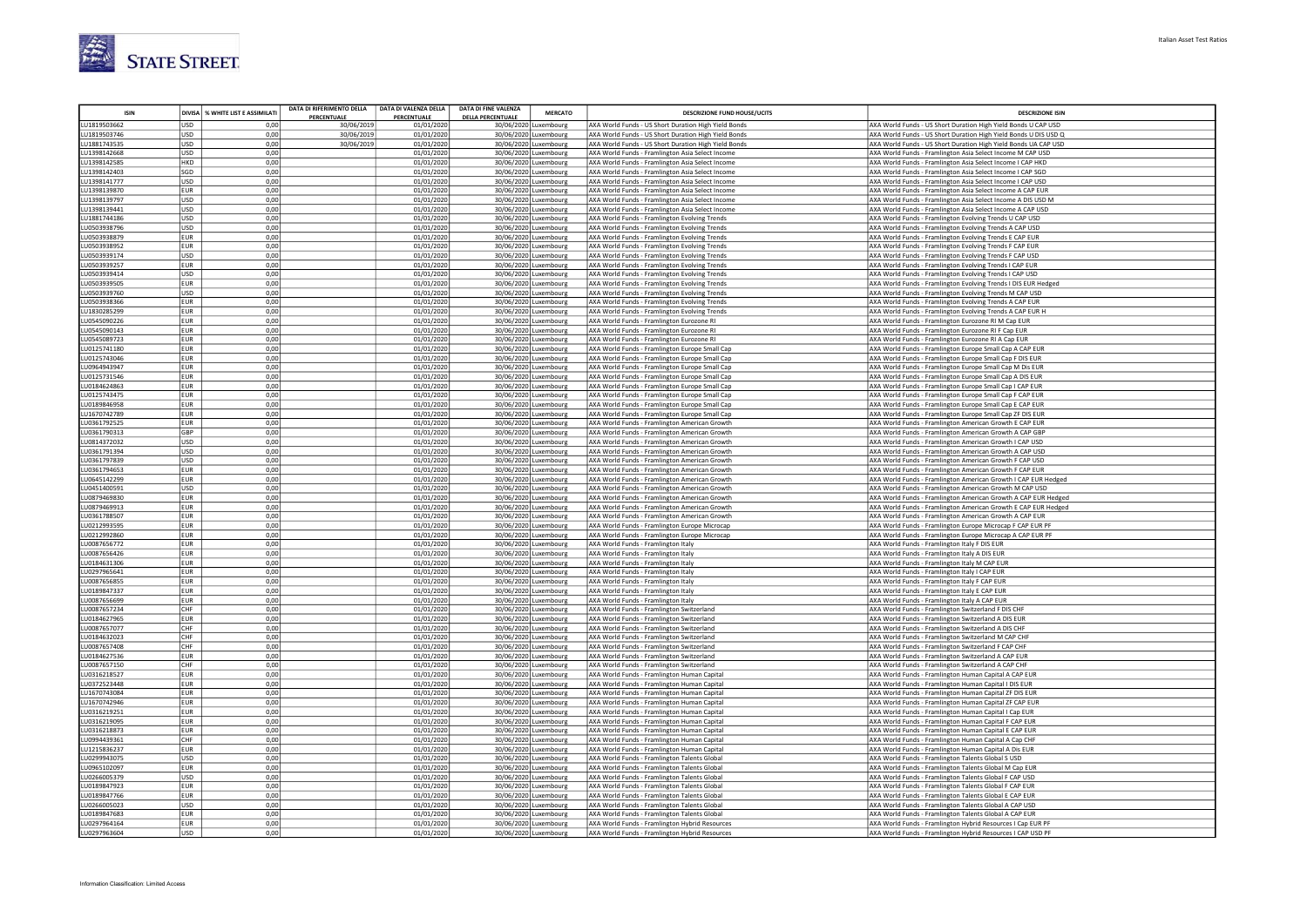| <b>ISIN</b>                  |                                    | DIVISA % WHITE LIST E ASSIMILATI | DATA DI RIFERIMENTO DELLA | DATA DI VALENZA DELLA    | <b>DATA DI FINE VALENZA</b> | <b>MERCATO</b>                                 | <b>DESCRIZIONE FUND HOUSE/UCITS</b>                                                                                        | <b>DESCRIZIONE ISIT</b>                                                                                                                        |
|------------------------------|------------------------------------|----------------------------------|---------------------------|--------------------------|-----------------------------|------------------------------------------------|----------------------------------------------------------------------------------------------------------------------------|------------------------------------------------------------------------------------------------------------------------------------------------|
|                              |                                    |                                  | PERCENTUALE               | <b>PERCENTUALE</b>       | <b>DELLA PERCENTUALE</b>    |                                                |                                                                                                                            |                                                                                                                                                |
| LU0293680665<br>LU0293680749 | <b>EUR</b><br>USD                  | 0.00<br>0.00                     |                           | 01/01/2020<br>01/01/2020 |                             | 30/06/2020 Luxembourg<br>30/06/2020 Luxembourg | AXA World Funds - Framlington Hybrid Resources<br>AXA World Funds - Framlington Hybrid Resources                           | AXA World Funds - Framlington Hybrid Resources F CAP EUR PF<br>AXA World Funds - Framlington Hybrid Resources F CAP USD PF                     |
| LU0293680582                 | EUR                                | 0,00                             |                           | 01/01/2020               | 30/06/2020                  | Luxembourg                                     | AXA World Funds - Framlington Hybrid Resources                                                                             | AXA World Funds - Framlington Hybrid Resources E CAP EUR PF                                                                                    |
| LU1016633536                 | EUR                                | 0.00                             |                           | 01/01/2020               |                             | 30/06/2020 Luxembourg                          | AXA World Funds - Framlington Hybrid Resources                                                                             | AXA World Funds - Framlington Hybrid Resources M Cap EUR PF                                                                                    |
| LU0293680319                 | EUR                                | 0,00                             |                           | 01/01/2020               |                             | 30/06/2020 Luxembourg                          | AXA World Funds - Framlington Hybrid Resources                                                                             | AXA World Funds - Framlington Hybrid Resources A CAP EUR PF                                                                                    |
| LU0216737063                 | EUR <sup></sup>                    | 0,00                             |                           | 01/01/2020               |                             | 30/06/2020 Luxembourg                          | AXA World Funds - Framlington Europe Real Estate Securities                                                                | AXA World Funds - Framlington Europe Real Estate Securities F CAP EUR                                                                          |
| LU1390071071                 | USD                                | 0,00                             |                           | 01/01/2020               |                             | 30/06/2020 Luxembourg                          | AXA World Funds - Framlington Europe Real Estate Securities                                                                | AXA World Funds - Framlington Europe Real Estate Securities I CAP USD H                                                                        |
| U0451400328                  | <b>EUR</b>                         | 0,00                             |                           | 01/01/2020               |                             | 30/06/2020 Luxembourg                          | AXA World Funds - Framlington Europe Real Estate Securities                                                                | AXA World Funds - Framlington Europe Real Estate Securities I CAP EUR Hedged                                                                   |
| 111042830981                 | <b>LISD</b>                        | 0.00                             |                           | 01/01/2020               |                             | 30/06/2020 Luxembourg                          | AXA World Funds - Framlington Europe Real Estate Securities                                                                | AXA World Funds - Framlington Europe Real Estate Securities A Cap USD Hedged                                                                   |
| LU0216734045                 | <b>EUR</b>                         | 0,00                             |                           | 01/01/2020               |                             | 30/06/2020 Luxembourg                          | AXA World Funds - Framlington Europe Real Estate Securities                                                                | AXA World Funds - Framlington Europe Real Estate Securities A CAP EUR                                                                          |
| LU1042831013                 | <b>USD</b><br>leur.                | 0,00                             |                           | 01/01/2020               |                             | 30/06/2020 Luxembourg                          | AXA World Funds - Framlington Europe Real Estate Securities                                                                | AXA World Funds - Framlington Europe Real Estate Securities F Cap USD Hedged                                                                   |
| LU0227125514<br>LU0216734805 | FUR                                | 0,00<br>0,00                     |                           | 01/01/2020<br>01/01/2020 | 30/06/2020                  | uxembourg<br>30/06/2020 Luxembourg             | AXA World Funds - Framlington Europe Real Estate Securities<br>AXA World Funds - Framlington Europe Real Estate Securities | AXA World Funds - Framlington Europe Real Estate Securities I CAP EUR<br>AXA World Funds - Framlington Europe Real Estate Securities A DIS EUR |
| LU1105446931                 | USD                                | 0,00                             |                           | 01/01/2020               |                             | 30/06/2020 Luxembourg                          | AXA World Funds - Framlington Europe Real Estate Securities                                                                | AXA World Funds - Framlington Europe Real Estate Securities A Dis USD H Qua                                                                    |
| LU0216737576                 | EUR                                | 0,00                             |                           | 01/01/2020               |                             | 30/06/2020 Luxembourg                          | AXA World Funds - Framlington Europe Real Estate Securities                                                                | AXA World Funds - Framlington Europe Real Estate Securities F DIS EUR                                                                          |
| LU1105447079                 | HKD                                | 0,00                             |                           | 01/01/2020               |                             | 30/06/2020 Luxembourg                          | AXA World Funds - Framlington Europe Real Estate Securities                                                                | AXA World Funds - Framlington Europe Real Estate Securities A Dis HKD H Qua                                                                    |
| LU0216736503                 | <b>EUR</b>                         | 0,00                             |                           | 01/01/2020               |                             | 30/06/2020 Luxembourg                          | AXA World Funds - Framlington Europe Real Estate Securities                                                                | AXA World Funds - Framlington Europe Real Estate Securities E CAP EUR                                                                          |
| U0868491274                  | <b>USD</b>                         | 0,00                             |                           | 01/01/2020               |                             | 30/06/2020 Luxembourg                          | AXA World Funds - Framlington Global Small Cap                                                                             | AXA World Funds - Framlington Global Small Cap F Cap USD                                                                                       |
| LU1740841140                 | <b>EUR</b>                         | 0,00                             |                           | 01/01/2020               |                             | 30/06/2020 Luxembourg                          | AXA World Funds - Framlington Global Small Cap                                                                             | AXA World Funds - Framlington Global Small Cap A DIS EUR                                                                                       |
| LU0868490383                 | EUR                                | 0,00                             |                           | 01/01/2020               |                             | 30/06/2020 Luxembourg                          | AXA World Funds - Framlington Global Small Cap                                                                             | AXA World Funds - Framlington Global Small Cap A Cap EUR                                                                                       |
| LU0868490540<br>U0868490201  | leur.<br>lusp                      | 0,00<br>0,00                     |                           | 01/01/2020               | 30/06/2020                  | uxembourg.                                     | AXA World Funds - Framlington Global Small Cap                                                                             | AXA World Funds - Framlington Global Small Cap E Cap EUR                                                                                       |
| LU0868490979                 | EUR                                | 0,00                             |                           | 01/01/2020<br>01/01/2020 |                             | 30/06/2020 Luxembourg<br>30/06/2020 Luxembourg | AXA World Funds - Framlington Global Small Cap<br>AXA World Funds - Framlington Global Small Cap                           | AXA World Funds - Framlington Global Small Cap A Cap USD<br>AXA World Funds - Framlington Global Small Cap F Cap EUR                           |
| LU0868491191                 | EUR                                | 0,00                             |                           | 01/01/2020               |                             | 30/06/2020 Luxembourg                          | AXA World Funds - Framlington Global Small Cap                                                                             | AXA World Funds - Framlington Global Small Cap F Cap EUR Hedged                                                                                |
| LU0868753491                 | USD                                | 0,00                             |                           | 01/01/2020               |                             | 30/06/2020 Luxembourg                          | AXA World Funds - Framlington Global Small Cap                                                                             | AXA World Funds - Framlington Global Small Cap I Cap USD                                                                                       |
| U0868491357                  | <b>EUR</b>                         | 0,00                             |                           | 01/01/2020               |                             | 30/06/2020 Luxembourg                          | AXA World Funds - Framlington Global Small Cap                                                                             | AXA World Funds - Framlington Global Small Cap I Cap EUR                                                                                       |
| U0868491605                  | <b>USD</b>                         | 0,00                             |                           | 01/01/2020               |                             | 30/06/2020 Luxembourg                          | AXA World Funds - Framlington Global Small Cap                                                                             | AXA World Funds - Framlington Global Small Cap M Cap USD                                                                                       |
| LU1819502854                 | <b>USD</b>                         | 0,00                             |                           | 01/01/2020               |                             | 30/06/2020 Luxembourg                          | AXA World Funds - Framlington Global Small Cap                                                                             | AXA World Funds - Framlington Global Small Cap U CAP USD                                                                                       |
| U0868490466                  | EUR <sup></sup>                    | 0,00                             |                           | 01/01/2020               |                             | 30/06/2020 Luxembourg                          | AXA World Funds - Framlington Global Small Cap                                                                             | AXA World Funds - Framlington Global Small Cap A Cap EUR Hedged                                                                                |
| LU0943665348                 | EUR <sup></sup>                    | 0,00                             |                           | 01/01/2020               | 30/06/2020                  | Luxembourg                                     | AXA World Funds - Global Factors - Sustainable Equity                                                                      | AXA World Funds - Global Factors - Sustainable Equity I Cap EUR                                                                                |
| 112057845435                 | EUR                                | 0.00                             |                           | 01/01/2020               |                             | 30/06/2020 Luxembourg                          | AXA World Funds - Global Factors - Sustainable Equity                                                                      | AXA World Funds - Global Factors - Sustainable Equity I DIS EUR                                                                                |
| LU1774150061<br>LU1774150145 | EUR<br>EUR                         | 0,00<br>0,00                     |                           | 01/01/2020<br>01/01/2020 |                             | 30/06/2020 Luxembourg<br>30/06/2020 Luxembourg | AXA World Funds - Global Factors - Sustainable Equity<br>AXA World Funds - Global Factors - Sustainable Equity             | AXA World Funds - Global Factors - Sustainable Equity A DIS EUR<br>AXA World Funds - Global Factors - Sustainable Equity F CAP EUR             |
| LU0943665264                 | USD                                | 0,00                             |                           | 01/01/2020               |                             | 30/06/2020 Luxembourg                          | AXA World Funds - Global Factors - Sustainable Equity                                                                      | AXA World Funds - Global Factors - Sustainable Equity I Cap USD                                                                                |
| LU1774149998                 | <b>EUR</b>                         | 0,00                             |                           | 01/01/2020               |                             | 30/06/2020 Luxembourg                          | AXA World Funds - Global Factors - Sustainable Equity                                                                      | AXA World Funds - Global Factors - Sustainable Equity A CAP EUR                                                                                |
| LU0943665421                 | <b>EUR</b>                         | 0,00                             |                           | 01/01/2020               |                             | 30/06/2020 Luxembourg                          | AXA World Funds - Global Factors - Sustainable Equity                                                                      | AXA World Funds - Global Factors - Sustainable Equity I Cap EUR Hedged                                                                         |
| LU0943665694                 | <b>GBP</b>                         | 0,00                             |                           | 01/01/2020               |                             | 30/06/2020 Luxembourg                          | AXA World Funds - Global Factors - Sustainable Equity                                                                      | AXA World Funds - Global Factors - Sustainable Equity I Cap GBP                                                                                |
| LU0943665777                 | <b>GBP</b>                         | 0,00                             |                           | 01/01/2020               |                             | 30/06/2020 Luxembourg                          | AXA World Funds - Global Factors - Sustainable Equity                                                                      | AXA World Funds - Global Factors - Sustainable Equity I Dis GBP                                                                                |
| LU0943665850                 | <b>GBP</b>                         | 0,00                             |                           | 01/01/2020               |                             | 30/06/2020 Luxembourg                          | AXA World Funds - Global Factors - Sustainable Equity                                                                      | AXA World Funds - Global Factors - Sustainable Equity I Cap GBP Hedged                                                                         |
| 110943665934                 | CHF                                | 0.00                             |                           | 01/01/2020               |                             | 30/06/2020 Luxembourg                          | AXA World Funds - Global Factors - Sustainable Equity                                                                      | AXA World Funds - Global Factors - Sustainable Equity I Cap CHF Hedged                                                                         |
| LU0943666155<br>LU1527609496 | USD<br>EUR                         | 0,00<br>0,00                     |                           | 01/01/2020<br>01/01/2020 |                             | 30/06/2020 Luxembourg<br>30/06/2020 Luxembourg | AXA World Funds - Global Factors - Sustainable Equity<br>AXA World Funds - Global Factors - Sustainable Equity             | AXA World Funds - Global Factors - Sustainable Equity M Cap USD<br>AXA World Funds - Global Factors - Sustainable Equity A Cap EUR H           |
| LU1527609819                 | <b>EUR</b>                         | 0,00                             |                           | 01/01/2020               |                             | 30/06/2020 Luxembourg                          | AXA World Funds - Global Factors - Sustainable Equity                                                                      | AXA World Funds - Global Factors - Sustainable Equity F Cap EUR H                                                                              |
| 112052187858                 | Існғ                               | 0.00                             |                           | 01/01/2020               |                             | 30/06/2020 Luxembourg                          | AXA World Funds - Global Factors - Sustainable Equity                                                                      | AXA World Funds - Global Factors - Sustainable Equity I CAP CHF                                                                                |
| LU1774150228                 | <b>EUR</b>                         | 0,00                             |                           | 01/01/2020               |                             | 30/06/2020 Luxembourg                          | AXA World Funds - Global Factors - Sustainable Equity                                                                      | AXA World Funds - Global Factors - Sustainable Equity F DIS EUR                                                                                |
| LU0389656892                 | EUR                                | 0,00                             |                           | 01/01/2020               |                             | 30/06/2020 Luxembourg                          | AXA World Funds - Framlington Eurozone                                                                                     | AXA World Funds - Framlington Eurozone A CAP EUR                                                                                               |
| LU0389657270                 | EUR                                | 0,00                             |                           | 01/01/2020               |                             | 30/06/2020 Luxembourg                          | AXA World Funds - Framlington Eurozone                                                                                     | AXA World Funds - Framlington Eurozone F Dis EUR                                                                                               |
| LU0753923209                 | EUR                                | 0,00                             |                           | 01/01/2020               |                             | 30/06/2020 Luxembourg                          | AXA World Funds - Framlington Eurozone                                                                                     | AXA World Funds - Framlington Eurozone A DIS EUR                                                                                               |
| LU038965760:                 | EUR                                | 0.00                             |                           | 01/01/2020               |                             | 30/06/2020 Luxembourg                          | AXA World Funds - Framlington Eurozone                                                                                     | AXA World Funds - Framlington Eurozone M CAP EUR                                                                                               |
| LU0389657353<br>LU0389657197 | EUR <sup></sup><br>EUR <sup></sup> | 0,00<br>0,00                     |                           | 01/01/2020<br>01/01/2020 |                             | 30/06/2020 Luxembourg<br>30/06/2020 Luxembourg | AXA World Funds - Framlington Eurozone<br>AXA World Funds - Framlington Eurozone                                           | AXA World Funds - Framlington Eurozone I CAP EUR                                                                                               |
| LU0389656975                 | <b>EUR</b>                         | 0,00                             |                           | 01/01/2020               |                             | 30/06/2020 Luxembourg                          | AXA World Funds - Framlington Eurozone                                                                                     | AXA World Funds - Framlington Eurozone F CAP EUR<br>AXA World Funds - Framlington Eurozone E CAP EUR                                           |
| LU0389657510                 | FUR                                | 0.00                             |                           | 01/01/2020               |                             | 30/06/2020 Luxembourg                          | AXA World Funds - Framlington Eurozone                                                                                     | AXA World Funds - Framlington Eurozone I Dis EUR                                                                                               |
| LU0389656629                 | <b>EUR</b>                         | 0,00                             |                           | 01/01/2020               |                             | 30/06/2020 Luxembourg                          | AXA World Funds - Framlington Europe                                                                                       | AXA World Funds - Framlington Europe M Cap EUR                                                                                                 |
| LU0389656389                 | EUR                                | 0,00                             |                           | 01/01/2020               |                             | 30/06/2020 Luxembourg                          | AXA World Funds - Framlington Europe                                                                                       | AXA World Funds - Framlington Europe I Cap EUR                                                                                                 |
| LU1002646096                 | <b>EUR</b>                         | 0,00                             |                           | 01/01/2020               |                             | 30/06/2020 Luxembourg                          | AXA World Funds - Framlington Europe                                                                                       | AXA World Funds - Framlington Europe A Dis EUR                                                                                                 |
| LU0389656116                 | EUR                                | 0.00                             |                           | 01/01/2020               |                             | 30/06/2020 Luxembourg                          | AXA World Funds - Framlington Europe                                                                                       | AXA World Funds - Framlington Europe F Cap EUR                                                                                                 |
| LU0389656033                 | EUR                                | 0,00                             |                           | 01/01/2020               |                             | 30/06/2020 Luxembourg                          | AXA World Funds - Framlington Europe                                                                                       | AXA World Funds - Framlington Europe E Cap EUR                                                                                                 |
| LU0879469673                 | EUR <sup></sup>                    | 0,00                             |                           | 01/01/2020               |                             | 30/06/2020 Luxembourg                          | AXA World Funds - Framlington Europe                                                                                       | AXA World Funds - Framlington Europe M Dis EUR                                                                                                 |
| LU0389655811<br>LU0266012664 | EUR <sup></sup><br>USD             | 0,00<br>0,00                     |                           | 01/01/2020               |                             | 30/06/2020 Luxembourg                          | AXA World Funds - Framlington Europe                                                                                       | AXA World Funds - Framlington Europe A Cap EUR                                                                                                 |
| 111756101207                 | FUR                                | 0.00                             |                           | 01/01/2020<br>01/01/2020 |                             | 30/06/2020 Luxembourg<br>30/06/2020 Luxembourg | AXA World Funds - Framlington Global Real Estate Securities<br>AXA World Funds - Framlington Global Real Estate Securities | AXA World Funds - Framlington Global Real Estate Securities F Cap USD<br>AXA World Funds - Framlington Global Real Estate Securities F DIS EUR |
| LU0266012318                 | <b>USD</b>                         | 0,00                             |                           | 01/01/2020               |                             | 30/06/2020 Luxembourg                          | AXA World Funds - Framlington Global Real Estate Securities                                                                | AXA World Funds - Framlington Global Real Estate Securities A Cap USD                                                                          |
| LU0266012581                 | leur.                              | 0,00                             |                           | 01/01/2020               |                             | 30/06/2020 Luxembourg                          | AXA World Funds - Framlington Global Real Estate Securities                                                                | AXA World Funds - Framlington Global Real Estate Securities F Cap EUR                                                                          |
| LU0266012235                 | <b>EUR</b>                         | 0,00                             |                           | 01/01/2020               |                             | 30/06/2020 Luxembourg                          | AXA World Funds - Framlington Global Real Estate Securities                                                                | AXA World Funds - Framlington Global Real Estate Securities A Cap EUR                                                                          |
| LU0296618712                 | FUR                                | 0.00                             |                           | 01/01/2020               |                             | 30/06/2020 Luxembourg                          | AXA World Funds - Framlington Global Real Estate Securities                                                                | AXA World Funds - Framlington Global Real Estate Securities I Cap EUR                                                                          |
| LU1105446345                 | <b>USD</b>                         | 0,00                             |                           | 01/01/2020               |                             | 30/06/2020 Luxembourg                          | AXA World Funds - Framlington Global Real Estate Securities                                                                | AXA World Funds - Framlington Global Real Estate Securities A Dis USD Mon                                                                      |
| LU0295686348                 | EUR <sup></sup>                    | 0,00                             |                           | 01/01/2020               |                             | 30/06/2020 Luxembourg                          | AXA World Funds - Framlington Global Real Estate Securities                                                                | AXA World Funds - Framlington Global Real Estate Securities M Cap EUR                                                                          |
| LU1013825242                 | GBP                                | 0,00                             |                           | 01/01/2020               |                             | 30/06/2020 Luxembourg                          | AXA World Funds - Framlington Global Real Estate Securities                                                                | AXA World Funds - Framlington Global Real Estate Securities I Dis GBP Hedged                                                                   |
| LU1084960456<br>LU1731858806 | <b>EUR</b><br>USD                  | 0.00<br>0,00                     |                           | 01/01/2020<br>01/01/2020 |                             | 30/06/2020 Luxembourg<br>30/06/2020 Luxembourg | AXA World Funds - Framlington Global Real Estate Securities                                                                | AXA World Funds - Framlington Global Real Estate Securities A Dis Eur                                                                          |
| LU0266012409                 | <b>EUR</b>                         | 0,00                             |                           | 01/01/2020               |                             | 30/06/2020 Luxembourg                          | AXA World Funds - Framlington Global Real Estate Securities<br>AXA World Funds - Framlington Global Real Estate Securities | AXA World Funds - Framlington Global Real Estate Securities I CAP USD<br>AXA World Funds - Framlington Global Real Estate Securities E Cap EUR |
| LU0964943863                 | EUR                                | 0,00                             |                           | 01/01/2020               |                             | 30/06/2020 Luxembourg                          | AXA World Funds - Framlington Europe Opportunities                                                                         | AXA World Funds - Framlington Europe Opportunities M Dis EUR                                                                                   |
| LU0125727437                 | EUR                                | 0,00                             |                           | 01/01/2020               |                             | 30/06/2020 Luxembourg                          | AXA World Funds - Framlington Europe Opportunities                                                                         | AXA World Funds - Framlington Europe Opportunities A DIS EUR                                                                                   |
| LU0184629748                 | <b>FUR</b>                         | 0.00                             |                           | 01/01/2020               |                             | 30/06/2020 Luxembourg                          | AXA World Funds - Framlington Europe Opportunities                                                                         | AXA World Funds - Framlington Europe Opportunities M CAP EUR                                                                                   |
| LU0125727940                 | EUR                                | 0,00                             |                           | 01/01/2020               |                             | 30/06/2020 Luxembourg                          | AXA World Funds - Framlington Europe Opportunities                                                                         | AXA World Funds - Framlington Europe Opportunities F CAP EUR                                                                                   |
| LU0189846792                 | <b>EUR</b>                         | 0.00                             |                           | 01/01/2020               |                             | 30/06/2020 Luxembourg                          | AXA World Funds - Framlington Europe Opportunities                                                                         | AXA World Funds - Framlington Europe Opportunities E CAP EUR                                                                                   |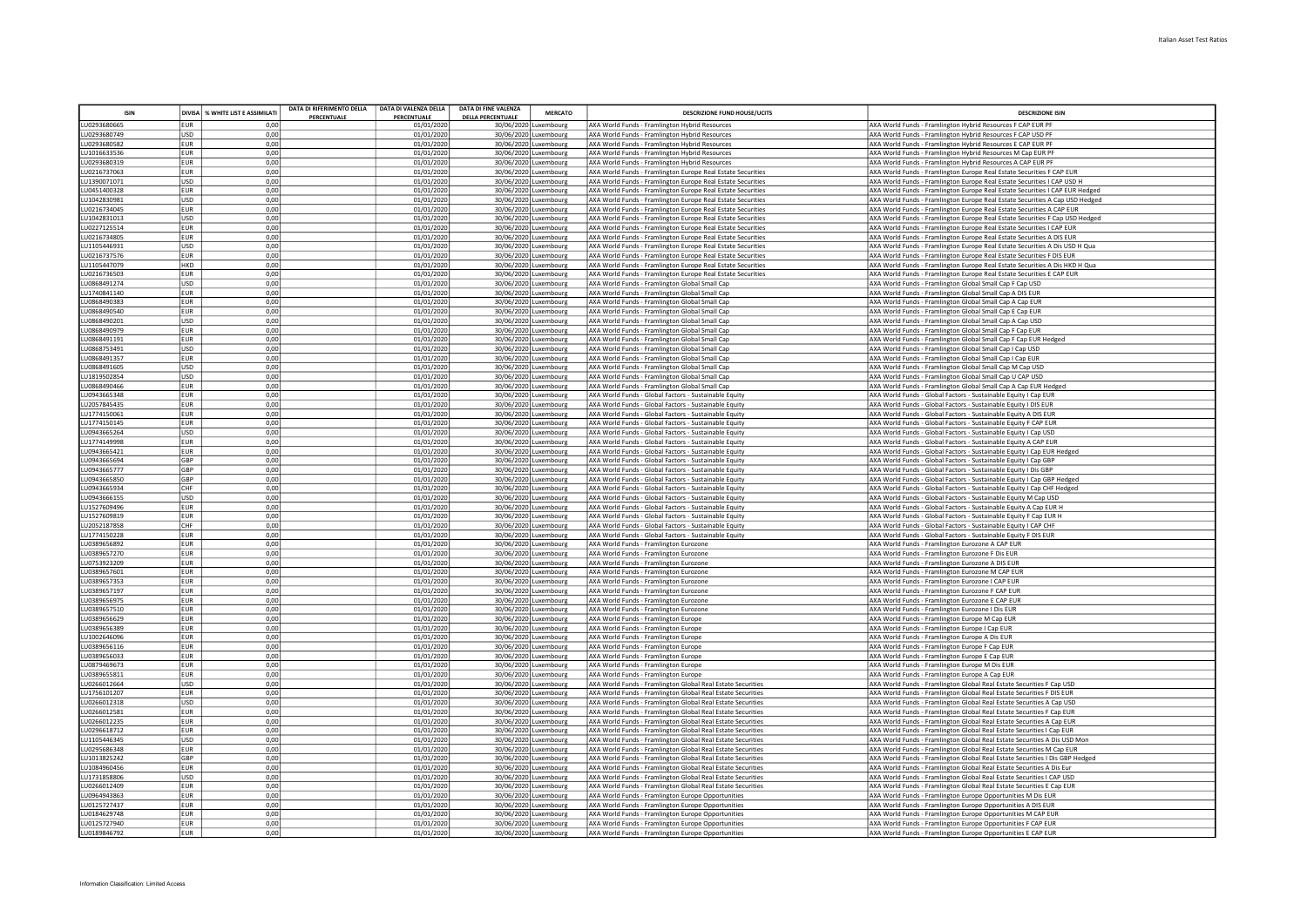

| <b>ISIN</b>                |                          | DIVISA % WHITE LIST E ASSIMILATI | DATA DI RIFERIMENTO DELLA | DATA DI VALENZA DELLA            | <b>DATA DI FINE VALENZA</b><br><b>MERCATO</b>     | <b>DESCRIZIONE FUND HOUSE/UCITS</b>                                                                | <b>DESCRIZIONE ISIN</b>                                                                                                |
|----------------------------|--------------------------|----------------------------------|---------------------------|----------------------------------|---------------------------------------------------|----------------------------------------------------------------------------------------------------|------------------------------------------------------------------------------------------------------------------------|
| J0125727601                | EUR                      | 0.00                             | PERCENTUALE               | <b>PERCENTUALE</b><br>01/01/2020 | <b>DELLA PERCENTUALE</b><br>30/06/2020 Luxembourg | AXA World Funds - Framlington Europe Opportunities                                                 | AXA World Funds - Framlington Europe Opportunities A CAP EUR                                                           |
| 0073680208                 | EUR                      | 0,00                             |                           | 01/01/2020                       | 30/06/2020 Luxembourg                             | AXA World Funds - Framlington Euro Opportunities                                                   | AXA World Funds - Framlington Euro Opportunities F DIS EUR                                                             |
| U0073680380                | <b>EUR</b>               | 0,00                             |                           | 01/01/2020                       | 30/06/2020 Luxembourg                             | AXA World Funds - Framlington Euro Opportunities                                                   | AXA World Funds - Framlington Euro Opportunities A DIS EUR                                                             |
| J0184627379                | <b>EUR</b>               | 0,00                             |                           | 01/01/2020                       | 30/06/2020 Luxembourg                             | AXA World Funds - Framlington Euro Opportunities                                                   | AXA World Funds - Framlington Euro Opportunities M CAP EUR                                                             |
| J0073680620                | EUR                      | 0,00                             |                           | 01/01/2020                       | 30/06/2020 Luxembourg                             | AXA World Funds - Framlington Euro Opportunities                                                   | AXA World Funds - Framlington Euro Opportunities F CAP EUR                                                             |
| J0158184928                | EUR                      | 0,00                             |                           | 01/01/2020                       | 30/06/2020 Luxembourg                             | AXA World Funds - Framlington Euro Opportunities                                                   | AXA World Funds - Framlington Euro Opportunities E CAP EUR                                                             |
| J0073680463<br>U1705597463 | EUR<br>GBP               | 0,00<br>0,00                     |                           | 01/01/2020<br>01/01/2020         | 30/06/2020 Luxembourg<br>30/06/2020 Luxembourg    | AXA World Funds - Framlington Euro Opportunities<br>AXA World Funds - Framlington UK               | AXA World Funds - Framlington Euro Opportunities A CAP EUR<br>AXA World Funds - Framlington UK I DIS GBP               |
| J1373106605                | FUR                      | 0.00                             |                           | 01/01/2020                       | 30/06/2020 Luxembourg                             | AXA World Funds - Framlington UK                                                                   | AXA World Funds - Framlington UK I Dis EUR                                                                             |
| J1319654270                | GBP                      | 0,00                             |                           | 01/01/2020                       | 30/06/2020 Luxembourg                             | AXA World Funds - Framlington UK                                                                   | AXA World Funds - Framlington UK L Cap GBP                                                                             |
| J1319654510                | GBP                      | 0,00                             |                           | 01/01/2020                       | 30/06/2020 Luxembourg                             | AXA World Funds - Framlington UK                                                                   | AXA World Funds - Framlington UK G Cap GBP                                                                             |
| U1319653892                | GBP                      | 0,00                             |                           | 01/01/2020                       | 30/06/2020 Luxembourg                             | AXA World Funds - Framlington UK                                                                   | AXA World Funds - Framlington UK I Cap GBP                                                                             |
| J1319653462<br>11319653389 | GBP<br>EUR               | 0,00<br>0.00                     |                           | 01/01/2020                       | 30/06/2020 Luxembourg                             | AXA World Funds - Framlington UK                                                                   | AXA World Funds - Framlington UK F Cap GBP                                                                             |
| J0327690045                | USD                      | 0,00                             |                           | 01/01/2020<br>01/01/2020         | 30/06/2020 Luxembourg<br>30/06/2020 Luxembourg    | AXA World Funds - Framlington UK<br>AXA World Funds - Framlington Emerging Markets                 | AXA World Funds - Framlington UK A Cap EUR<br>AXA World Funds - Framlington Emerging Markets A CAP USD                 |
| J0990470386                | EUR                      | 0,00                             |                           | 01/01/2020                       | 30/06/2020 Luxembourg                             | AXA World Funds - Framlington Emerging Markets                                                     | AXA World Funds - Framlington Emerging Markets M Cap EUR                                                               |
| J0645135756                | EUR                      | 0,00                             |                           | 01/01/2020                       | 30/06/2020 Luxembourg                             | AXA World Funds - Framlington Emerging Markets                                                     | AXA World Funds - Framlington Emerging Markets I CAP EUR Hedged                                                        |
| J0327690474                | EUR                      | 0,00                             |                           | 01/01/2020                       | 30/06/2020 Luxembourg                             | AXA World Funds - Framlington Emerging Markets                                                     | AXA World Funds - Framlington Emerging Markets F CAP EUR                                                               |
| J0327690631                | USD                      | 0,00                             |                           | 01/01/2020                       | 30/06/2020 Luxembourg                             | AXA World Funds - Framlington Emerging Markets                                                     | AXA World Funds - Framlington Emerging Markets F CAP USD                                                               |
| J0327690391                | EUR                      | 0,00                             |                           | 01/01/2020                       | 30/06/2020 Luxembourg                             | AXA World Funds - Framlington Emerging Markets                                                     | AXA World Funds - Framlington Emerging Markets E CAP EUR                                                               |
| U0814372206                | <b>USD</b>               | 0,00                             |                           | 01/01/2020                       | 30/06/2020 Luxembourg                             | AXA World Funds - Framlington Emerging Markets                                                     | AXA World Funds - Framlington Emerging Markets I CAP USD                                                               |
| U0327689542<br>J0327689625 | EUR<br>GBP               | 0,00<br>0,00                     |                           | 01/01/2020<br>01/01/2020         | 30/06/2020 Luxembourg<br>30/06/2020 Luxembourg    | AXA World Funds - Framlington Emerging Markets                                                     | AXA World Funds - Framlington Emerging Markets A CAP EUR<br>AXA World Funds - Framlington Emerging Markets A CAP GBP   |
| J1557119812                | GBP                      | 0,00                             |                           | 01/01/2020                       | 30/06/2020 Luxembourg                             | AXA World Funds - Framlington Emerging Markets<br>AXA World Funds - Framlington Women Empowerment  | AXA World Funds - Framlington Women Empowerment F CAP GBP                                                              |
| J2027369474                | USD                      | 0,00                             |                           | 01/01/2020                       | 30/06/2020 Luxembourg                             | AXA World Funds - Framlington Women Empowerment                                                    | AXA World Funds - Framlington Women Empowerment I DIS USD                                                              |
| J1557118921                | EUR                      | 0,00                             |                           | 01/01/2020                       | 30/06/2020 Luxembourg                             | AXA World Funds - Framlington Women Empowerment                                                    | AXA World Funds - Framlington Women Empowerment A CAP EUR                                                              |
| J1557119226                | EUR                      | 0,00                             |                           | 01/01/2020                       | 30/06/2020 Luxembourg                             | AXA World Funds - Framlington Women Empowerment                                                    | AXA World Funds - Framlington Women Empowerment E CAP EUR                                                              |
| J1557119655                | EUR                      | 0,00                             |                           | 01/01/2020                       | 30/06/2020 Luxembourg                             | AXA World Funds - Framlington Women Empowerment                                                    | AXA World Funds - Framlington Women Empowerment F CAP EUR                                                              |
| J1557118848                | USD                      | 0,00                             |                           | 01/01/2020                       | 30/06/2020 Luxembourg                             | AXA World Funds - Framlington Women Empowerment                                                    | AXA World Funds - Framlington Women Empowerment A CAP USD                                                              |
| J1557119903                | GBP                      | 0,00                             |                           | 01/01/2020                       | 30/06/2020 Luxembourg                             | AXA World Funds - Framlington Women Empowerment                                                    | AXA World Funds - Framlington Women Empowerment F DIS GBP                                                              |
| J1557120232<br>J1557120315 | <b>USD</b><br><b>FUR</b> | 0,00<br>0,00                     |                           | 01/01/2020<br>01/01/2020         | 30/06/2020 Luxembourg<br>30/06/2020 Luxembourg    | AXA World Funds - Framlington Women Empower<br>AXA World Funds - Framlington Women Empowerment     | AXA World Funds - Framlington Women Empowerment I CAP USD<br>AXA World Funds - Framlington Women Empowerment I CAP EUR |
| J1557120661                | GBP                      | 0,00                             |                           | 01/01/2020                       | 30/06/2020 Luxembourg                             | AXA World Funds - Framlington Women Empowerment                                                    | AXA World Funds - Framlington Women Empowerment I CAP GBP                                                              |
| J1557121123                | USD                      | 0,00                             |                           | 01/01/2020                       | 30/06/2020 Luxembourg                             | AXA World Funds - Framlington Women Empowerment                                                    | AXA World Funds - Framlington Women Empowerment G CAP USD                                                              |
| U1737505872                | EUR                      | 0,00                             |                           | 01/01/2020                       | 30/06/2020 Luxembourg                             | AXA World Funds - Framlington Women Empowerment                                                    | AXA World Funds - Framlington Women Empowerment A CAP EUR H                                                            |
| J1737505955                | EUR                      | 0,00                             |                           | 01/01/2020                       | 30/06/2020 Luxembourg                             | AXA World Funds - Framlington Women Empowerment                                                    | AXA World Funds - Framlington Women Empowerment F CAP EUR H                                                            |
| J1737506177                | EUR                      | 0.00                             |                           | 01/01/2020                       | 30/06/2020 Luxembourg                             | AXA World Funds - Framlington Women Empowerment                                                    | AXA World Funds - Framlington Women Empowerment I CAP EUR H                                                            |
| J2014480698                | EUR                      | 0,00                             |                           | 01/01/2020                       | 30/06/2020 Luxembourg                             | AXA World Funds - Framlington Women Empowerment                                                    | AXA World Funds - Framlington Women Empowerment I DIS EUR H                                                            |
| U1557119572                | USD                      | 0,00                             |                           | 01/01/2020                       | 30/06/2020 Luxembourg                             | AXA World Funds - Framlington Women Empowerment                                                    | AXA World Funds - Framlington Women Empowerment F CAP USD                                                              |
| U1805256614<br>J1805256531 | <b>EUR</b><br><b>USD</b> | 0,00<br>0,00                     |                           | 01/01/2020<br>01/01/2020         | 30/06/2020 Luxembourg<br>30/06/2020 Luxembourg    | AXA World Funds - China Domestic Growth Equity<br>AXA World Funds - China Domestic Growth Equity   | AXA World Funds - China Domestic Growth Equity I CAP EUR<br>AXA World Funds - China Domestic Growth Equity I CAP USD   |
| 1805256457                 | CNH                      | 0,00                             |                           | 01/01/2020                       | 30/06/2020 Luxembourg                             | AXA World Funds - China Domestic Growth Equity                                                     | AXA World Funds - China Domestic Growth Equity I CAP CNH                                                               |
| J1805255301                | USD                      | 0,00                             |                           | 01/01/2020                       | 30/06/2020 Luxembourg                             | AXA World Funds - China Domestic Growth Equity                                                     | AXA World Funds - China Domestic Growth Equity A CAP USD                                                               |
| J1805255210                | CNH                      | 0,00                             |                           | 01/01/2020                       | 30/06/2020 Luxembourg                             | AXA World Funds - China Domestic Growth Equity                                                     | AXA World Funds - China Domestic Growth Equity A CAP CNH                                                               |
| J2027368666                | USD                      | 0,00                             |                           | 01/01/2020                       | 30/06/2020 Luxembourg                             | AXA World Funds - Framlington Fintech                                                              | AXA World Funds - Framlington Fintech I DIS USD                                                                        |
| J2014480342                | <b>FUR</b>               | 0.00                             |                           | 01/01/2020                       | 30/06/2020 Luxembourg                             | AXA World Funds - Framlington Fintech                                                              | AXA World Funds - Framlington Fintech I DIS EUR H                                                                      |
| J1914341299                | EUR                      | 0,00                             |                           | 01/01/2020                       | 30/06/2020 Luxembourg                             | AXA World Funds - Framlington Fintech                                                              | AXA World Funds - Framlington Fintech I CAP EUR H                                                                      |
| J1914341026                | USD<br><b>EUR</b>        | 0,00                             |                           | 01/01/2020                       | 30/06/2020 Luxembourg                             | AXA World Funds - Framlington Fintech                                                              | AXA World Funds - Framlington Fintech I CAP USD                                                                        |
| J1914340481<br>J1914340051 | <b>EUR</b>               | 0,00<br>0,00                     |                           | 01/01/2020<br>01/01/2020         | 30/06/2020 Luxembourg<br>30/06/2020 Luxembourg    | AXA World Funds - Framlington Fintech<br>AXA World Funds - Framlington Fintech                     | AXA World Funds - Framlington Fintech F CAP EUR H<br>AXA World Funds - Framlington Fintech A CAP EUR H                 |
| J1914339988                | <b>USD</b>               | 0,00                             |                           | 01/01/2020                       | 30/06/2020 Luxembourg                             | AXA World Funds - Framlington Fintech                                                              | AXA World Funds - Framlington Fintech A CAP USD                                                                        |
| J1914342180                | USD                      | 0,00                             |                           | 01/01/2020                       | 30/06/2020 Luxembourg                             | AXA World Funds - Framlington Clean Economy                                                        | AXA World Funds - Framlington Clean Economy A CAP USD                                                                  |
| U2014480268                | EUR                      | 0,00                             |                           | 01/01/2020                       | 30/06/2020 Luxembourg                             | AXA World Funds - Framlington Clean Economy                                                        | AXA World Funds - Framlington Clean Economy I DIS EUR H                                                                |
| U1914343824                | <b>USD</b>               | 0,00                             |                           | 01/01/2020                       | 30/06/2020 Luxembourg                             | AXA World Funds - Framlington Clean Economy                                                        | AXA World Funds - Framlington Clean Economy G CAP USD                                                                  |
| 11914343402                | FUR                      | 0,00                             |                           | 01/01/2020                       | 30/06/2020 Luxembourg                             | AXA World Funds - Framlington Clean Economy                                                        | AXA World Funds - Framlington Clean Economy I CAP EUR H                                                                |
| J1914343311<br>U1914342933 | USD<br>GBP               | 0,00<br>0,00                     |                           | 01/01/2020<br>01/01/2020         | 30/06/2020 Luxembourg<br>30/06/2020 Luxembourg    | AXA World Funds - Framlington Clean Economy<br>AXA World Funds - Framlington Clean Economy         | AXA World Funds - Framlington Clean Economy I CAP USD<br>AXA World Funds - Framlington Clean Economy F CAP GBP H       |
| LU1914342859               | EUR                      | 0,00                             |                           | 01/01/2020                       | 30/06/2020 Luxembourg                             | AXA World Funds - Framlington Clean Economy                                                        | AXA World Funds - Framlington Clean Economy F CAP EUR H                                                                |
| U1914342420                | <b>EUR</b>               | 0,00                             |                           | 01/01/2020                       | 30/06/2020 Luxembourg                             | AXA World Funds - Framlington Clean Economy                                                        | AXA World Funds - Framlington Clean Economy E CAP EUR H                                                                |
| J1914342263                | EUR                      | 0.00                             |                           | 01/01/2020                       | 30/06/2020 Luxembourg                             | AXA World Funds - Framlington Clean Economy                                                        | AXA World Funds - Framlington Clean Economy A CAP EUR H                                                                |
| J2027368237                | USD                      | 0,00                             |                           | 01/01/2020                       | 30/06/2020 Luxembourg                             | AXA World Funds - Framlington Clean Economy                                                        | AXA World Funds - Framlington Clean Economy I DIS USD                                                                  |
| J1937143748                | EUR                      | 0,00                             |                           | 01/01/2020                       | 30/06/2020 Luxembourg                             | AXA World Funds - Framlington Europe Ex-UK Microcap                                                | AXA World Funds - Framlington Europe Ex-UK Microcap F CAP EUR PF                                                       |
| U1937143664                | EUR                      | 0,00                             |                           | 01/01/2020                       | 30/06/2020 Luxembourg                             | AXA World Funds - Framlington Europe Ex-UK Microcap                                                | AXA World Funds - Framlington Europe Ex-UK Microcap A CAP EUR PF                                                       |
| J0266013472                | USD                      | 0,00                             |                           | 01/01/2020                       | 30/06/2020 Luxembourg                             | AXA World Funds - Framlington Longevity Economy                                                    | AXA World Funds - Framlington Longevity Economy A CAP USD                                                              |
| J0266013126<br>J0964943350 | EUR<br>SGD               | 0,00<br>0,00                     |                           | 01/01/2020<br>01/01/2020         | 30/06/2020 Luxembourg<br>30/06/2020 Luxembourg    | AXA World Funds - Framlington Longevity Economy<br>AXA World Funds - Framlington Longevity Economy | AXA World Funds - Framlington Longevity Economy A CAP EUR<br>AXA World Funds - Framlington Longevity Economy A Cap SGD |
| J0266013639                | EUR                      | 0,00                             |                           | 01/01/2020                       | 30/06/2020 Luxembourg                             | AXA World Funds - Framlington Longevity Economy                                                    | AXA World Funds - Framlington Longevity Economy E CAP EUR                                                              |
| J0266013803                | USD                      | 0,00                             |                           | 01/01/2020                       | 30/06/2020 Luxembourg                             | AXA World Funds - Framlington Longevity Economy                                                    | AXA World Funds - Framlington Longevity Economy F CAP USD                                                              |
| 10266013712                | <b>EUR</b>               | 0.00                             |                           | 01/01/2020                       | 30/06/2020 Luxembourg                             | AXA World Funds - Framlington Longevity Economy                                                    | AXA World Funds - Framlington Longevity Economy F CAP EUR                                                              |
| J1016633452                | EUR                      | 0,00                             |                           | 01/01/2020                       | 30/06/2020 Luxembourg                             | AXA World Funds - Framlington Longevity Economy                                                    | AXA World Funds - Framlington Longevity Economy M Cap EUR                                                              |
| J1830283831                | EUR                      | 0,00                             |                           | 01/01/2020                       | 30/06/2020 Luxembourg                             | AXA World Funds - Framlington Longevity Economy                                                    | AXA World Funds - Framlington Longevity Economy A CAP EUR H                                                            |
| J1830284136                | GBP                      | 0,00                             |                           | 01/01/2020                       | 30/06/2020 Luxembourg                             | AXA World Funds - Framlington Longevity Economy                                                    | AXA World Funds - Framlington Longevity Economy F CAP GBP                                                              |
| J1830284219                | <b>USD</b>               | 0,00                             |                           | 01/01/2020                       | 30/06/2020 Luxembourg                             | AXA World Funds - Framlington Longevity Economy                                                    | AXA World Funds - Framlington Longevity Economy I CAP USD                                                              |
| J1529780063<br>J1529780220 | USD<br>USD               | 0,00<br>0,00                     |                           | 01/01/2020<br>01/01/2020         | 30/06/2020 Luxembourg<br>30/06/2020 Luxembourg    | AXA World Funds - Framlington Robotech<br>AXA World Funds - Framlington Robotech                   | AXA World Funds - Framlington Robotech A CAP USD<br>AXA World Funds - Framlington Robotech A DIS USD Q                 |
| LU1529780493               | EUR                      | 0,00                             |                           | 01/01/2020                       | 30/06/2020 Luxembourg                             | AXA World Funds - Framlington Robotech                                                             | AXA World Funds - Framlington Robotech A DIS EUR                                                                       |
| LU1529780576               | CHF                      | 0,00                             |                           | 01/01/2020                       | 30/06/2020 Luxembourg                             | AXA World Funds - Framlington Robotech                                                             | AXA World Funds - Framlington Robotech A CAP CHF                                                                       |
|                            |                          |                                  |                           |                                  |                                                   |                                                                                                    |                                                                                                                        |